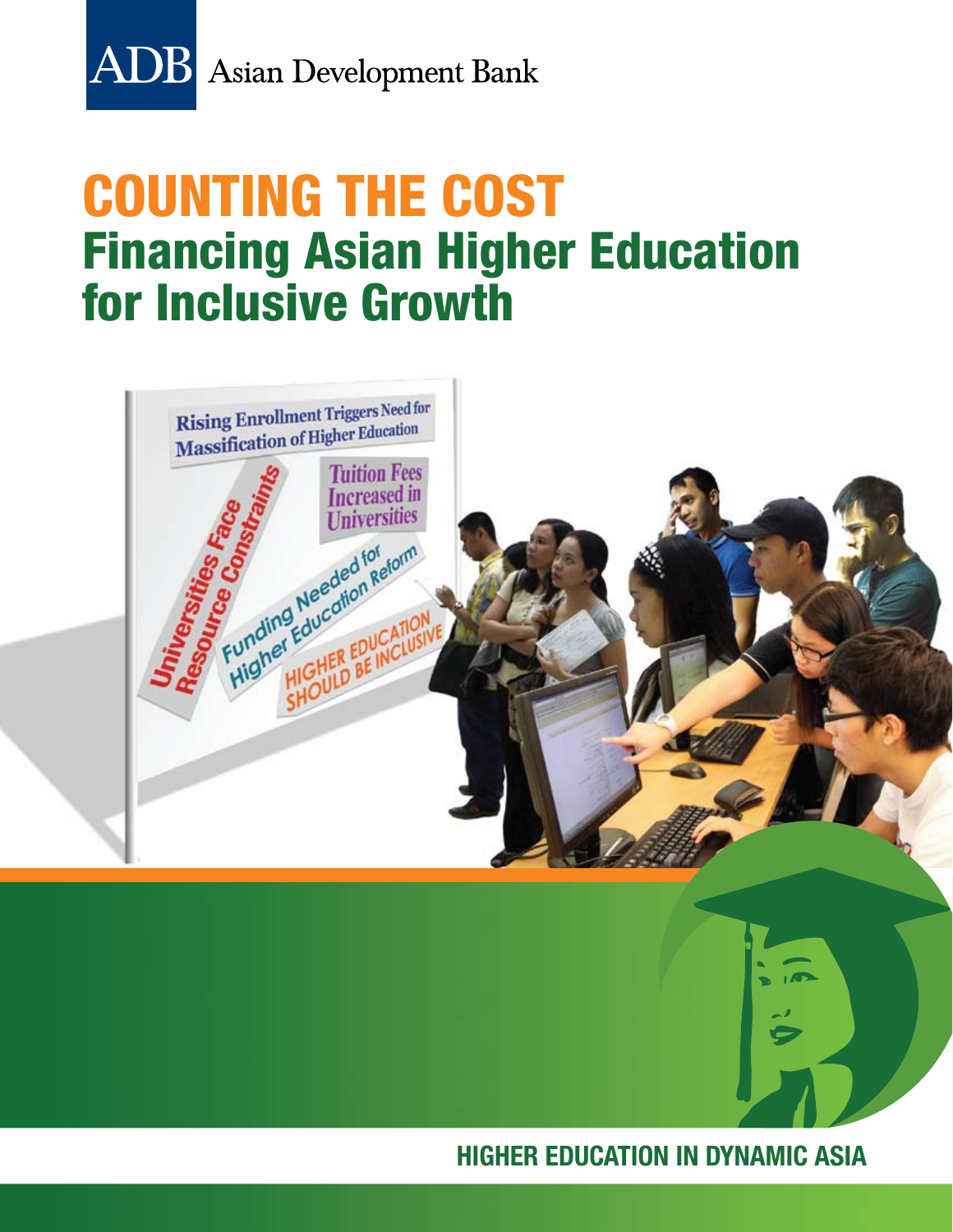

# COUNTING THE COST Financing Asian Higher Education for Inclusive Growth

January 2012

Higher Education IN DYNAMIC Asia

**Asian Development Bank**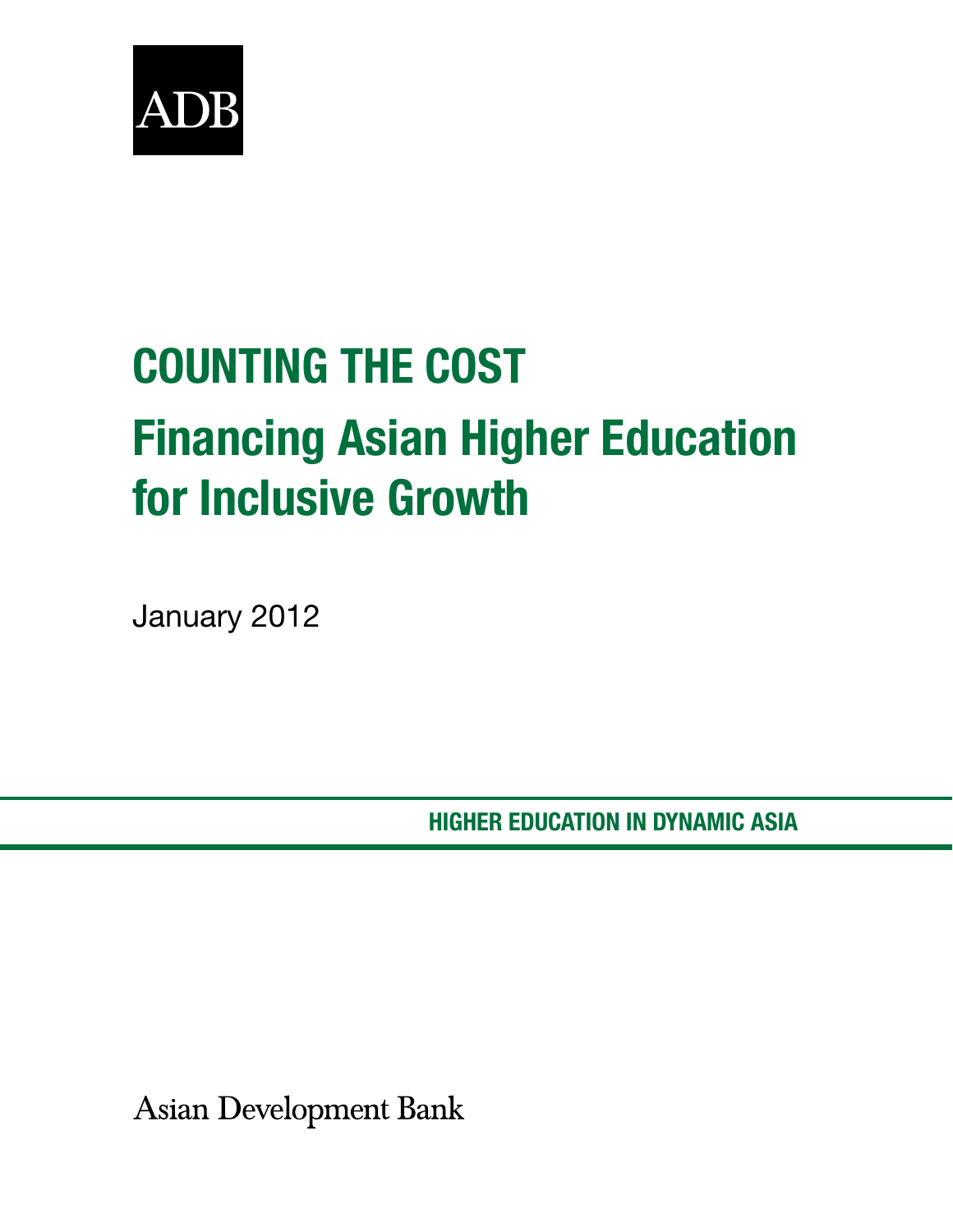© 2012 Asian Development Bank

All rights reserved. Published in 2012. Printed in the Philippines

ISBN 978-92-9092-579-8 (Print), 978-92-9092-580-4 (PDF) Publication Stock No. RPS124448

Cataloging-In-Publication Data

Asian Development Bank

 Counting the cost: Financing Asian higher education for inclusive growth Mandaluyong City, Philippines: Asian Development Bank, 2012.

1. Educational financing. 2. Higher education 3. Asia. I. Asian Development Bank.

The views expressed in this publication are those of the authors and do not necessarily reflect the views and policies of the Asian Development Bank (ADB), its Board of Governors, or the governments they represent.

ADB does not guarantee the accuracy of the data included in this publication and accepts no responsibility for any consequence of their use.

By making any designation of or reference to a particular territory or geographic area, or by using the term "country" in this document, ADB does not intend to make any judgments as to the legal or other status of any territory or area.

ADB encourages printing or copying information exclusively for personal and noncommercial use with proper acknowledgment of ADB. Users are restricted from reselling, redistributing, or creating derivative works for commercial purposes without the express, written consent of ADB.

Note: In this report, "\$" refers to US dollars.

Asian Development Bank 6 ADB Avenue, Mandaluyong City 1550 Metro Manila, Philippines Tel +63 2 632 4444 Fax +63 2 636 2444 www.adb.org

For orders, please contact: Department of External Relations Fax +63 2 636 2648 adbpub@adb.org

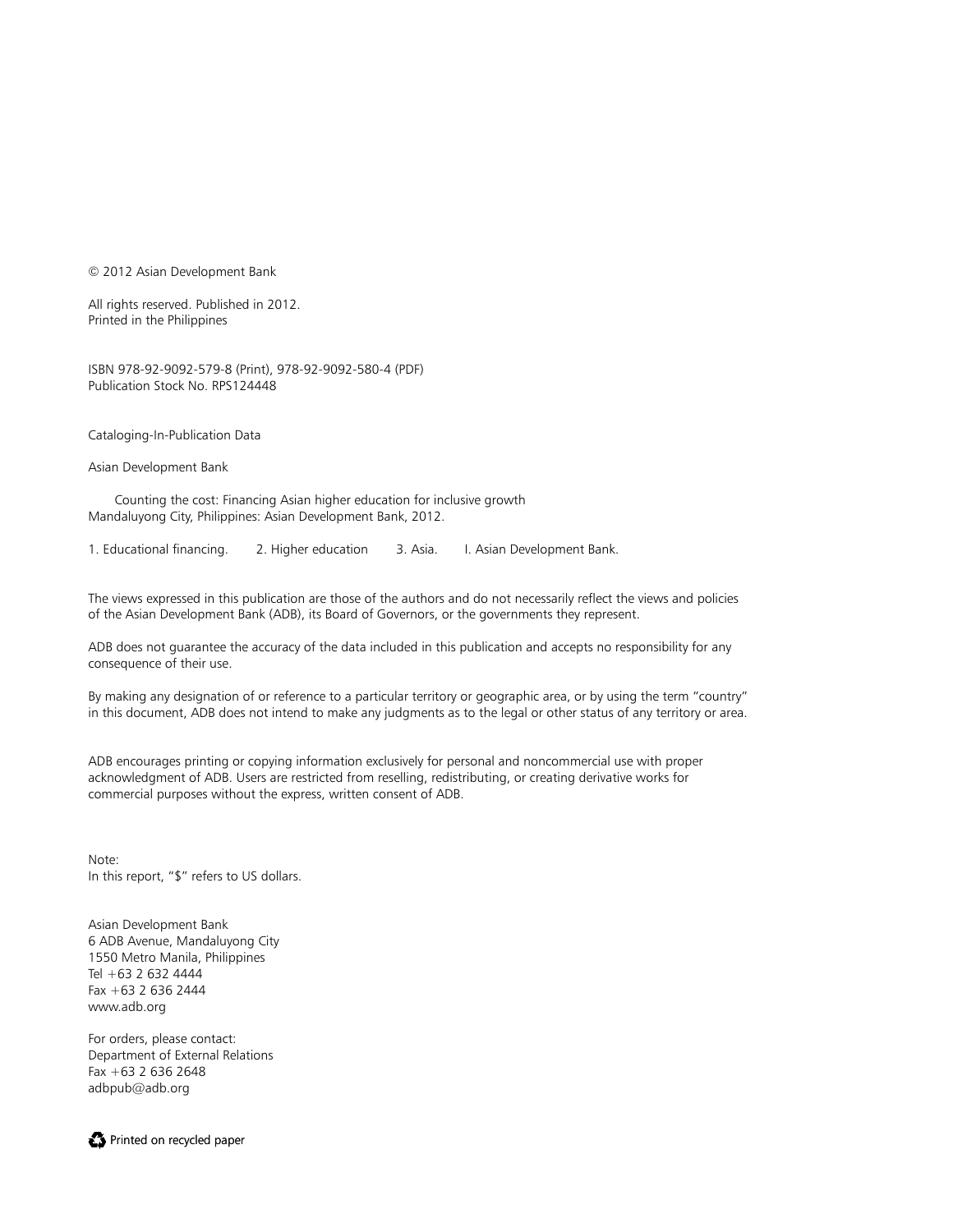## **Contents**

| Abbreviations                                                             | v   |
|---------------------------------------------------------------------------|-----|
| Foreword                                                                  | vi  |
| Preface                                                                   | vii |
| Introduction                                                              | 1   |
| The Rise of Higher Education in Asia                                      | 3   |
| Rising Enrollment Demand, Limited State Capacity: A Path to Privatization | 6   |
| Privatization of Public Sector Higher Education Institutions              | 9   |
| Cost Sharing in Higher Education: Principles and Practice                 | 12  |
| <b>Student Loans</b>                                                      | 13  |
| Asian Experience with Student Loans                                       | 14  |
| The Asian Context                                                         | 18  |
| Implications of Demography                                                | 20  |
| University Contribution to Innovation                                     | 20  |
| Counting the Costs of Difference                                          | 23  |
| Poverty                                                                   | 23  |
| Rural vs. Urban                                                           | 26  |
| <b>Gender Discrimination</b>                                              | 27  |
| Corruption in Higher Education                                            | 28  |
| <b>Brain Drain</b>                                                        | 31  |
| <b>Building World-Class Universities</b>                                  | 34  |
| Counting the Income: Transnational Trade in Higher Education              | 37  |
| <b>Searching for Solutions</b>                                            | 39  |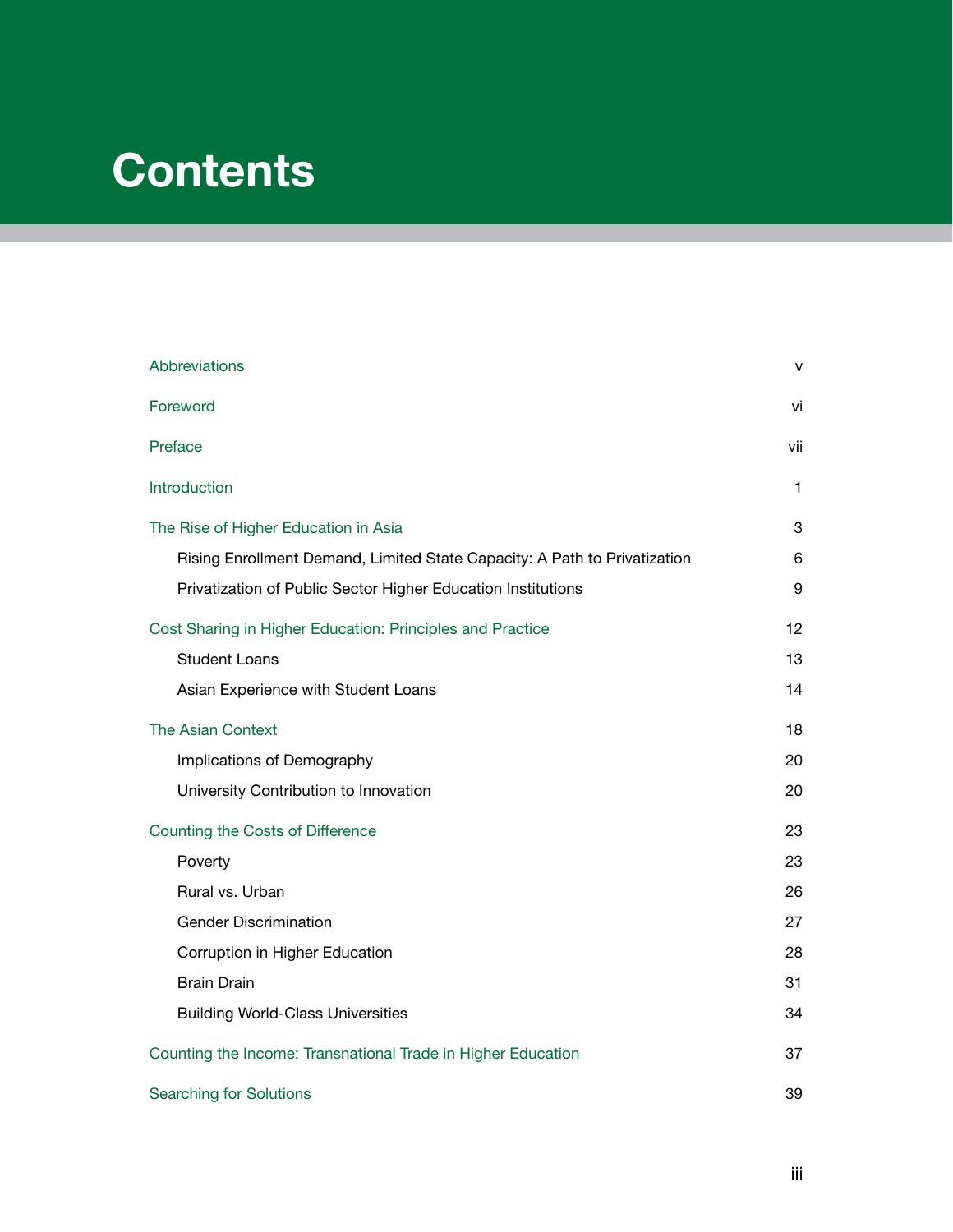#### Recommendations 42

| Recommendation 1: Encourage governments and higher education institutions<br>to more fully implement quality assurance measures |                                                                                           | 42 |
|---------------------------------------------------------------------------------------------------------------------------------|-------------------------------------------------------------------------------------------|----|
| Recommendation 2: Assist countries to assess the economic and social returns<br>institutions                                    | associated with different strategies for distributing support to higher education         | 43 |
| from which they are collected                                                                                                   | Recommendation 3: Improve the quality of institutional data and the range of institutions | 43 |
| Recommendation 4: Map student flows and associated financial returns<br>more systematically within the region                   |                                                                                           | 44 |
| Recommendation 5: Enhance the effectiveness of equity measures by improving<br>the evidence on which decisions are based        |                                                                                           | 44 |
| References                                                                                                                      |                                                                                           | 45 |
| Higher Education in Dynamic Asia: Study Reports                                                                                 |                                                                                           | 52 |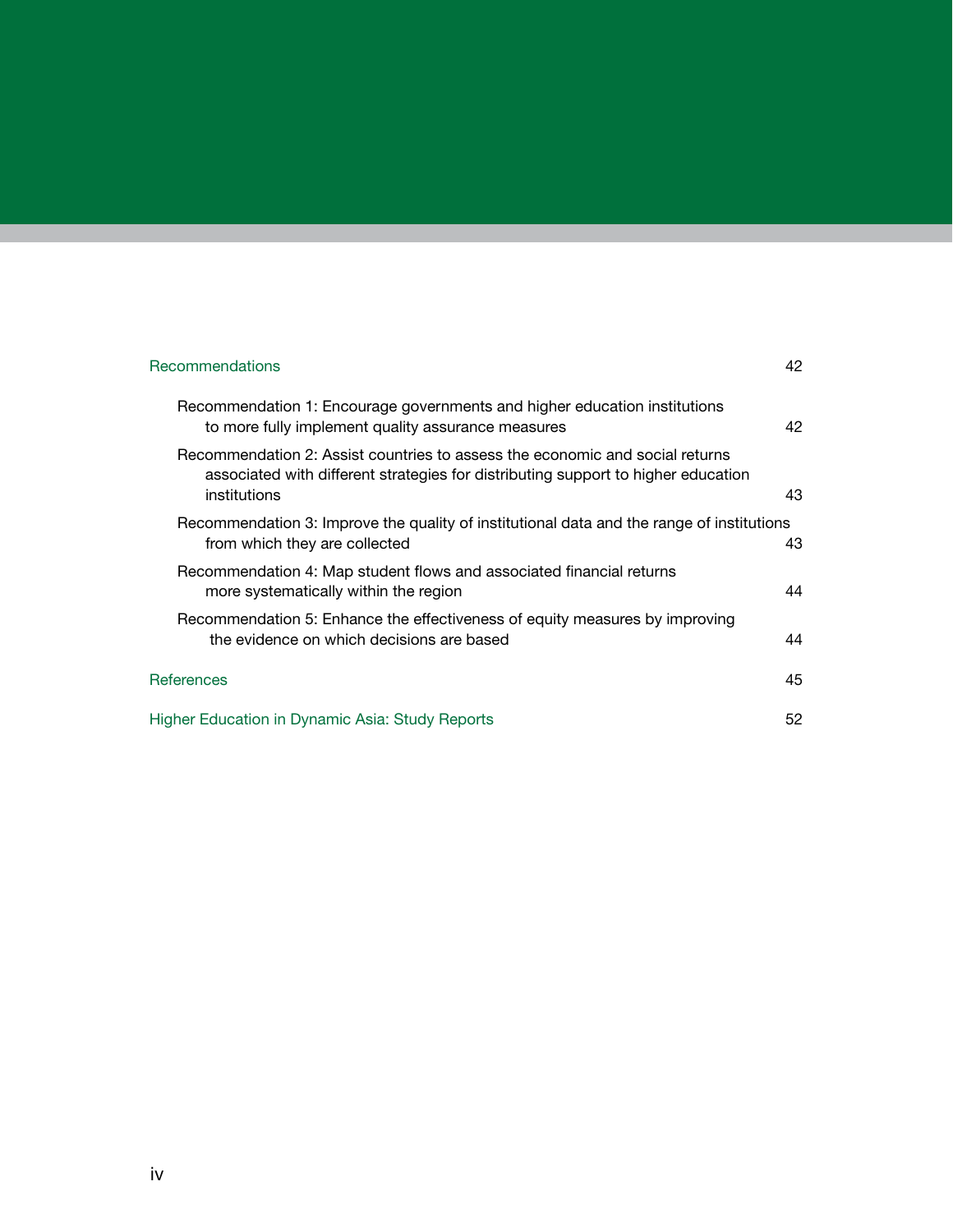## **Abbreviations**

| ADB         | Asian Development Bank                                 |
|-------------|--------------------------------------------------------|
| <b>AIU</b>  | Asian International University                         |
| <b>APEC</b> | Asia-Pacific Economic Cooperation                      |
| <b>APEX</b> | Accelerated Program for Excellence                     |
| <b>ARWU</b> | Academic Ranking of World Universities                 |
| <b>CPI</b>  | <b>Corruption Perceptions Index</b>                    |
| GDP         | gross domestic product                                 |
| <b>GER</b>  | gross enrollment ratio                                 |
| HDI         | Human Development Index                                |
| HEI         | higher education institution                           |
| <b>IIT</b>  | Indian Institute of Technology                         |
| <b>MOET</b> | Ministry of Education and Training, Viet Nam           |
| <b>OECD</b> | Organisation for Economic Co-operation and Development |
| <b>PPP</b>  | purchasing power parity                                |
| <b>PRC</b>  | People's Republic of China                             |
| QA          | quality assurance                                      |
| R&D         | research and development                               |
| <b>SJTU</b> | Shanghai Jiao Tong University                          |
| UK          | United Kingdom                                         |
| US          | <b>United States</b>                                   |
| <b>USM</b>  | Universiti Sains Malaysia                              |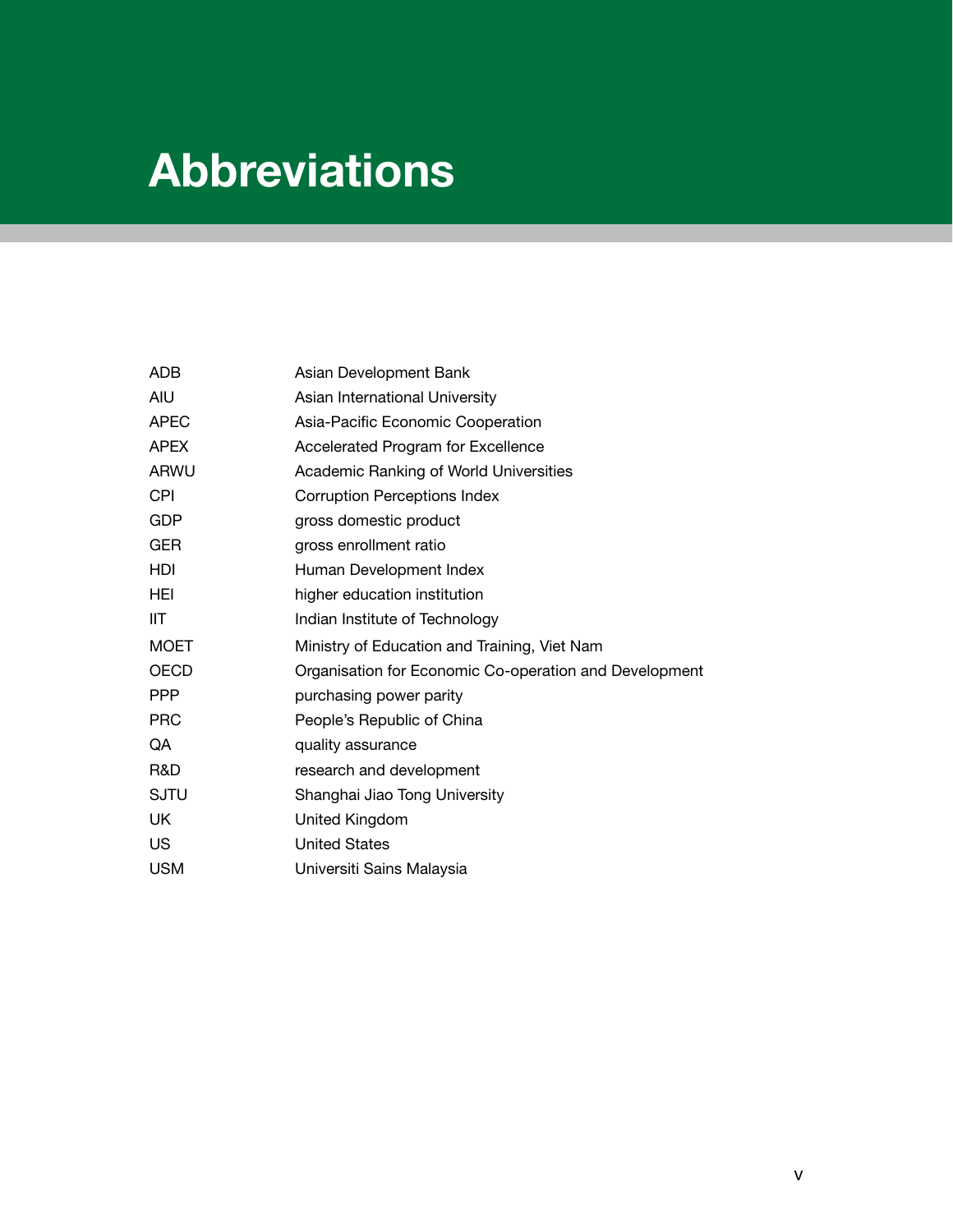## **Foreword**

Quality education is essential for creating a sustainable human resource base upon which to build a country's development. Asia is experiencing a growing need for skilled managers and professionals in a variety of fields. Investing in higher education will help developing Asian countries build high-income economies, with the innovation, knowledge, and technology needed to thrive in an interconnected, competitive world.

ADB has accumulated significant experience in providing support for improving education systems in its developing member countries. In response to the growing needs of these countries, ADB is boosting its support for higher education. The changing landscape of higher education requires new thinking and updated practices. Questions central to the issue include: What are the strategic and operational priorities for higher education in the region? How should support be targeted to achieve a high, sustainable impact? How can ADB best assist its developing member countries to substantially raise the quality of and expand access to higher education within a reasonable, yet ambitious, timeframe?

To provide insights into the kinds of changes demanded in higher education, ADB financed a major regional study, drawing on the views of subject experts, higher education leaders, regional stakeholders, and participants of an international conference on higher education in Asia.

*Higher Education in Dynamic Asia* is the result of this study. I am confident that it will provide valuable inputs into the process of higher education reform across Asia. It will also provide critical inputs into ADB's work in assisting the region to develop the full potential of its people.

Bindu N. Lohani Vice-President (Knowledge Management and Sustainable Development) Asian Development Bank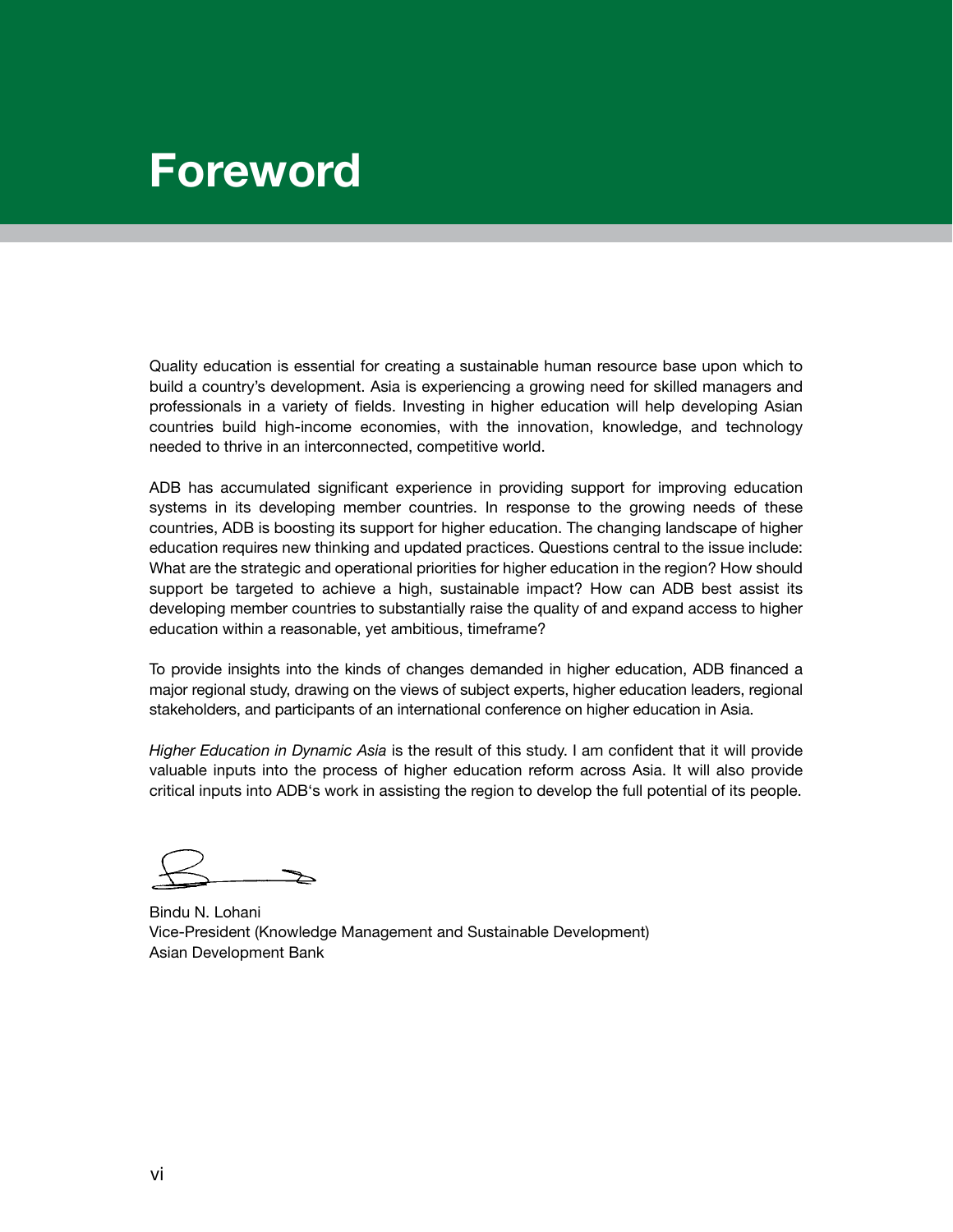## **Preface**

While this publication reviews key aspects of higher education costs and financing, it deliberately goes beyond the usual debates. Linking with the conceptual framework on inclusive growth in Asia, the analysis focuses on costs and financing from the perspectives of disadvantaged students such as the poor, females, ethnic minorities, and those from rural areas. For such students, the rising costs of higher education present a particular problem.

The analysis also focuses on the cost and financing implications of higher education "massification" in Asia. While higher education systems within the region have expanded rapidly over the past decade or more, funding has failed to parallel these increases, at least in per-student terms, thus sharpening long-standing issues of finance and equity, and the links between the two. Massification has also stretched the capacity of governments and agencies to respond, notably in order to maintain quality control and accreditation, including of transnational programs. Inefficient and nontransparent practices in the use of resources in higher education exacerbate the problem.

The two sides of privatization are discussed, too, with one side showing the swift rise of private higher education, while the other side reveals the parallel privatization of public sector higher education institutions (HEIs), which have responded to increased pressures to diversify their income sources through a range of means, including selling places within high-demand programs, increasing fees for such courses, expanding international programs, and mounting parallel "diploma" or "executive" programs for high fees but sometimes of uncertain quality. The implications for equity are troubling—while the poor have often been locked out of quality private HEIs by high fees, they have also been traditionally underrepresented in public HEIs, which have tended to be dominated by wealthier groups. Now some well-established public HEIs are levying fees that are as high as, or even higher than those of reputable private HEIs. However, the options for poor and other disadvantaged students are becoming even more limited.

The costs of higher education are outstripping the capacity of such students to pay, raising acute questions about the need to strengthen social protection measures to make higher education more inclusive and able to contribute to inclusive growth. Higher education policies and systems that are inclusive provide opportunities for each individual to achieve his or her full learning potential and acquire relevant knowledge and skills to effectively serve as members of society and to contribute to inclusive growth. Inclusiveness and equitable access throughout the education system, including higher education, are key factors for establishing the broad human resource base that is essential for advancing inclusive economic growth, leading to greater recognition that educating disadvantaged students and raising their achievement is an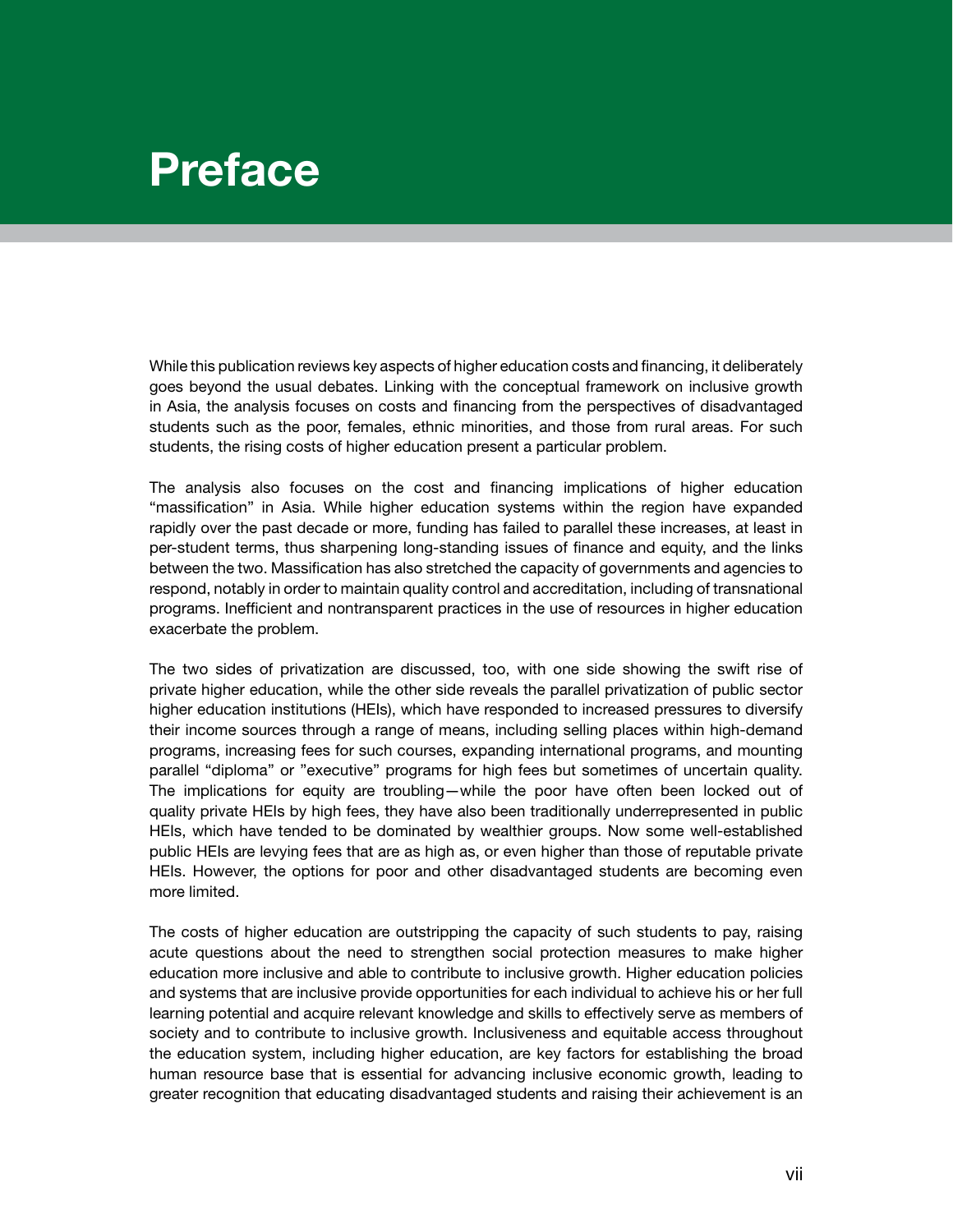#### viii COUNTING THE COST

economic imperative. Furthermore, if higher education is developed not merely for producing highly skilled labor, but also for innovation, how ought such benefits to be distributed? What are the costs of inequity? Faced with such challenges, the publication concludes with a set of operational recommendations to effect change.

The publication draws on study material prepared by Anthony R. Welch. Stephen Banta provided editorial advice. Dorothy Geronimo coordinated the typesetting and publication process. Imelda Marquez provided administrative support. Many thanks to all for their contributions.

Soule (m-

Jouko Sarvi Practice Leader (Education Sector) Regional and Sustainable Development Department Asian Development Bank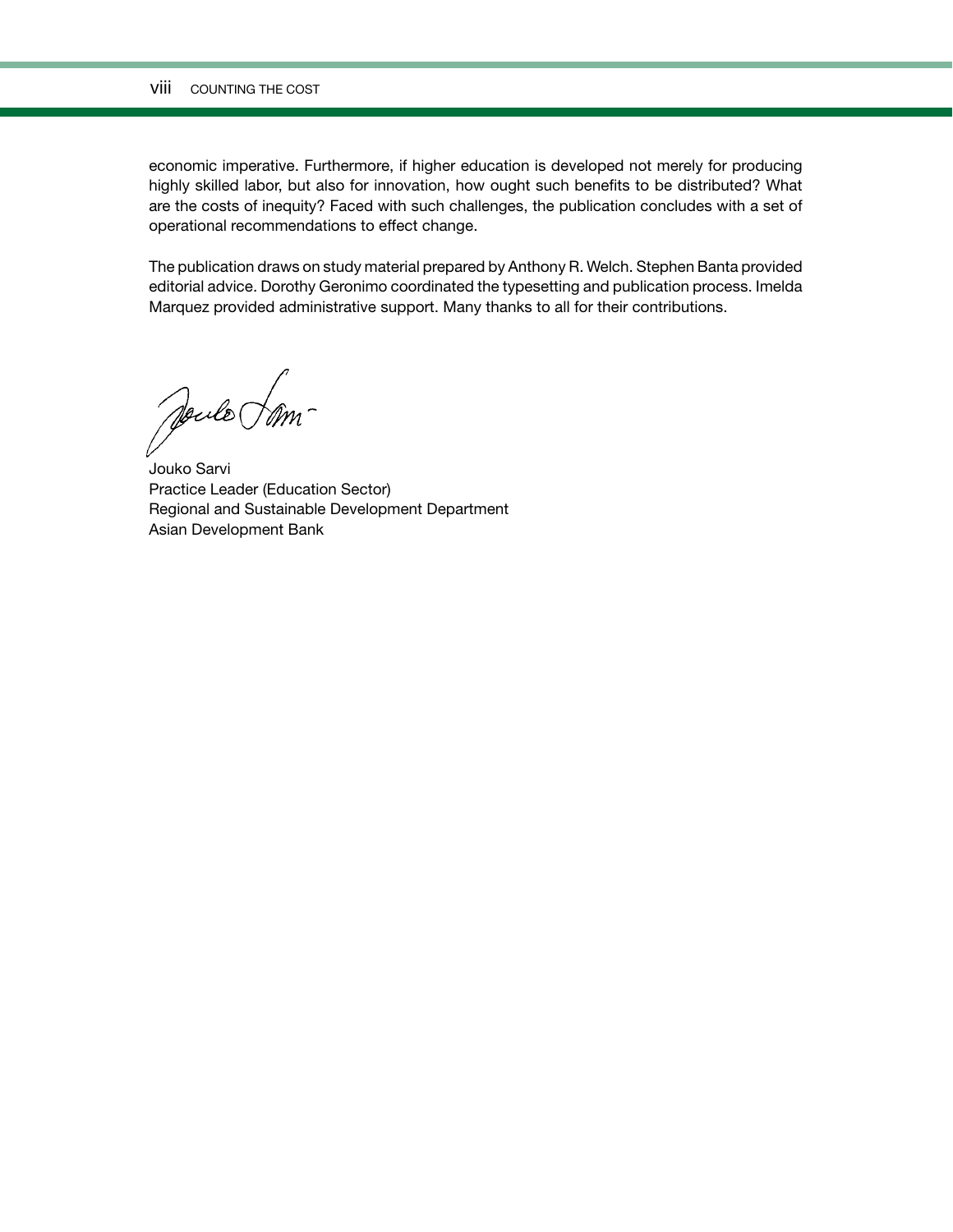## **Introduction**

rinciples predicated upon human capital theory and economic analysis have traditionally dominated debates on financing higher education, whether rate of return analysis, cost sharing plans, or technicalities of student loan schemes. This is clearly important: Higher education needs to be put on a sound financial basis.

The approach taken in this publication deliberately pursues perspectives beyond these debates. It begins by framing the issues in terms of the ongoing massification of higher education and its effects on both financing and equity. Hence the issue of privatization becomes key to the analysis—both the changing balance of public and private education, as well as the privatization of public sector institutions, which are often increasingly poorly financed and more dependent upon fees (Welch 2009). Seen from the perspective of hard-pressed ministers of finance or education, cost sharing in higher education might seem a rational response to scenarios involving increasingly scarce resources, for which there is also intense competition among different sectors: defense, health, housing, and even within subsectors of education. However, for poor and other disadvantaged students, cost sharing might well seem more like cost shifting, with the prospect of such students attending higher education, of any form, much less an institution of quality, becoming ever more remote. The analysis also focuses on the costs of brain drain, corruption, and inequities in access to higher education.

This reminds us that actions have consequences in social policy (even if not always those that are intended), and that financial schemes are as much social instruments as technical solutions. The introduction of business efficiency reforms into United States (US) higher education in the years before World War I, for example, is a potent reminder of what can happen when financial reforms are introduced without due regard for social consequences. While the principle that public funds should be used efficiently is universally accepted, this is not at all the same thing as allowing business efficiency principles alone to rule higher education. The incursion of such rules into higher education had quite specific effects: The curriculum became increasingly vocationalized, while the capacity of the system to respond to the poor, to African-Americans, and to new migrants (who, then as now, often were of non-English speaking background) was marginalized (Callahan 1962, Welch 1998). This was neither equitable, nor efficient, and weakened the quality of the US higher education system.

Mindful of such effects, the analysis here deliberately links the financing of higher education to questions of equity. On this account, any higher education system that fails to cultivate the breadth of talent in society—men and women, rural and urban, rich and poor—is sacrificing both quality and efficiency. The current emphasis on "inclusive growth" by the Asian Development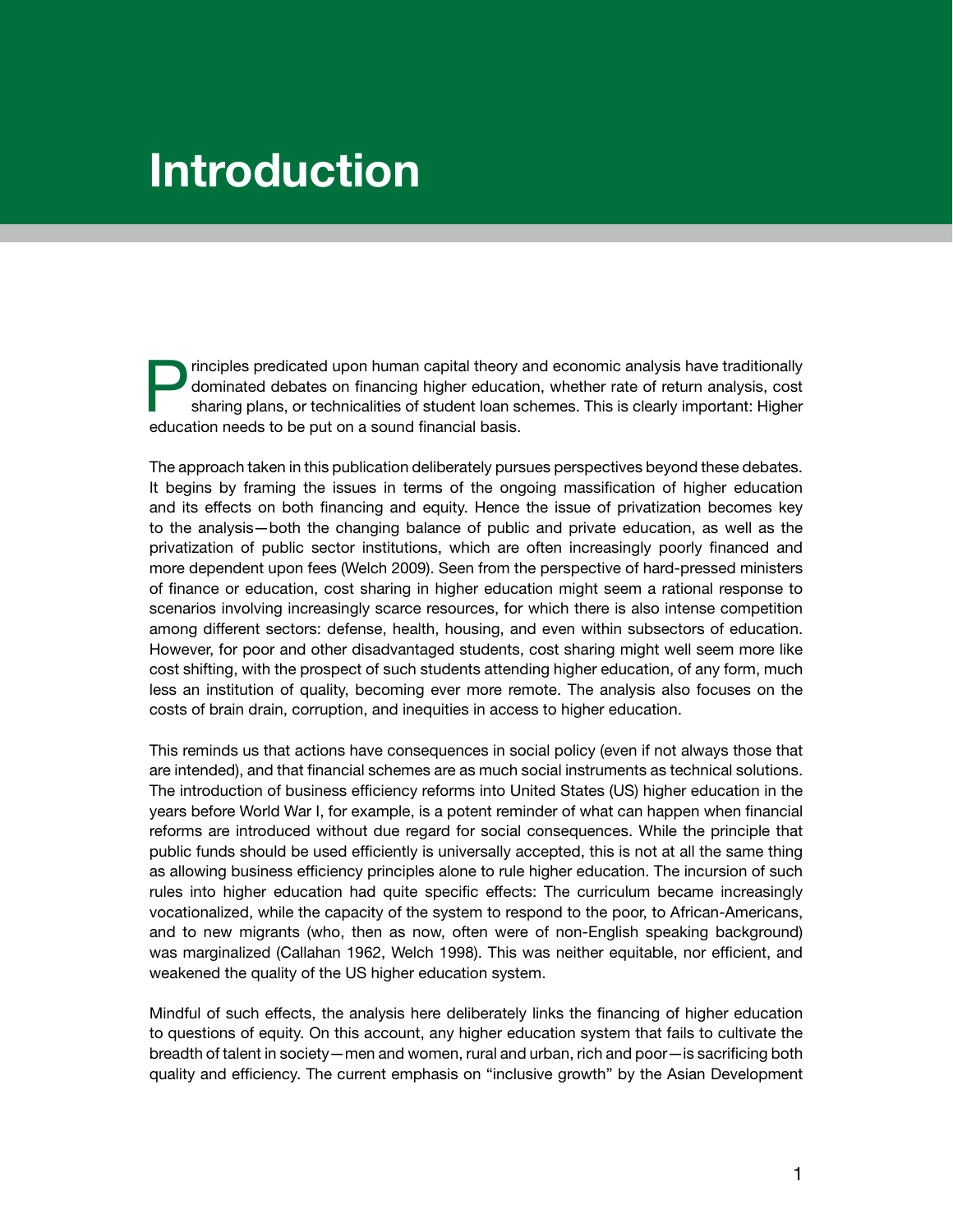#### 2 COUNTING THE COST

Bank (ADB) (2010a) and other agencies, now matched by policy statements by national leaders in parts of Asia (Hu 2010), is further recognition of the importance of linking equity to efficiency:

…increases in the absolute gaps between the rich and poor, and very visible changes in the consumption patterns and lifestyles of the rich, are leading to a perceptible increase in social and political tensions, undermining social cohesiveness. … Persistent and growing inequalities in access to social services such as education and health, exacerbated by income inequalities, are … a significant concern for developing Asia (Ali and Zhuang 2007:4–5).

The failure to make progress on inclusive growth is not merely inequitable and inefficient, but risks one of three outcomes:

- the stalling of reforms, resulting in lower growth and higher inequalities;
- rising absolute gaps in income and consumption between the poorest and richest quintiles, which could trigger social and political tensions; or
- in extreme forms, armed conflict (Ali and Zhuang 2007:9).

Given also that education, and higher education in particular, is a potent means to lift people from poverty (Luo and Zhu 2008) it is thus critical to link finance to equity in higher education.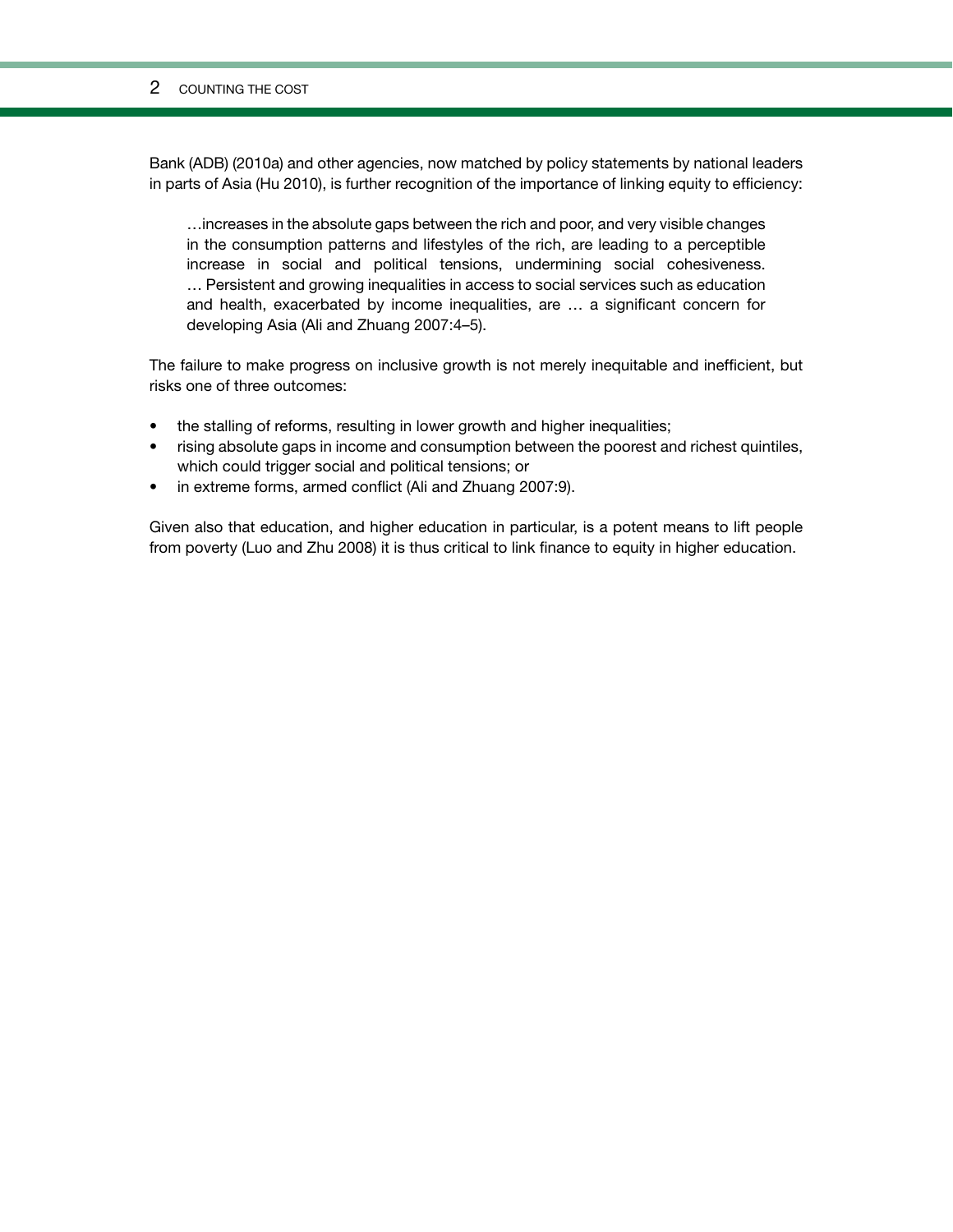## **The Rise of Higher Education in Asia**

Throughout much of developing Asia, enrollments in higher education have risen sharply during the new millennium. This is particularly the case in Southeast Asia, East Asia, and the Pacific, where the number of students rose twelve-fold, from 3.9 million in 1970 to 46.7 million in 2007 (UIS 2009:10). As a result, Southeast and East Asia now have 31% of global enrollments, the largest share globally—a dramatic change.

Viet Nam's plans were to almost double its enrollments by 2010, from 118 per 10,000 to 200, and to more than double the ratio again to 450 by 2020 (HERA 2010; Welch 2010a, 2011b). By 2009, it had reached 195 (ADB 2010b:4). Even if this astonishingly ambitious goal were to be reached, there would be major problems in finding sufficient numbers of highly qualified staff to teach this number.

Current enrollment ratios are still a little higher in India, although enrollment has risen strongly since independence—from 263,000 in 1950/51, in 30 universities and 750 affiliated colleges, to 11 million students in 230 universities and 17,000 degree-granting affiliated colleges and nonaffiliated university-level institutions by 2005 (Kaul 2006:22). Current enrollments, which now exceed 13.6 million, still deliver an enrollment ratio of only 12%, however (ADB 2008:116).

In Malaysia, the 9th Malaysia Plan contained an enrollment ratio target of 40% of the age group 17–23 by 2010 (ADB 2008:116); by 2009, it had reached 36% (UNESCO 2011:182).

The People's Republic of China (PRC) provides a striking example. Setting out to expand its higher education system from an elite to a mass form, its universities tripled their undergraduate enrollment between 1999 and 2003 (from 2 million to 6 million), sustaining enrollment increases of 25%–35% per annum over the period. Total enrollment increased seven-fold over the years 1998–2006 (Wu and Zheng 2008:3), while the gross enrollment ratio (GER) increased commensurately—from 3.4% in 1990 to 22% in 2006. By 2010, enrollment was to reach 30 million, with a GER of 25%. Although such increases were not sustainable in the longer term, they have changed the landscape of PRC higher education.

A recent ADB report (ADB 2008) summarized the dramatic, if uneven, enrollment growth in higher education across the Asian region. Table 1 shows striking differences in enrollment growth, with Indonesia and Thailand experiencing growth rates of just under 700% over the period, while Malaysia and Viet Nam exhibited growth of 1,300% or more.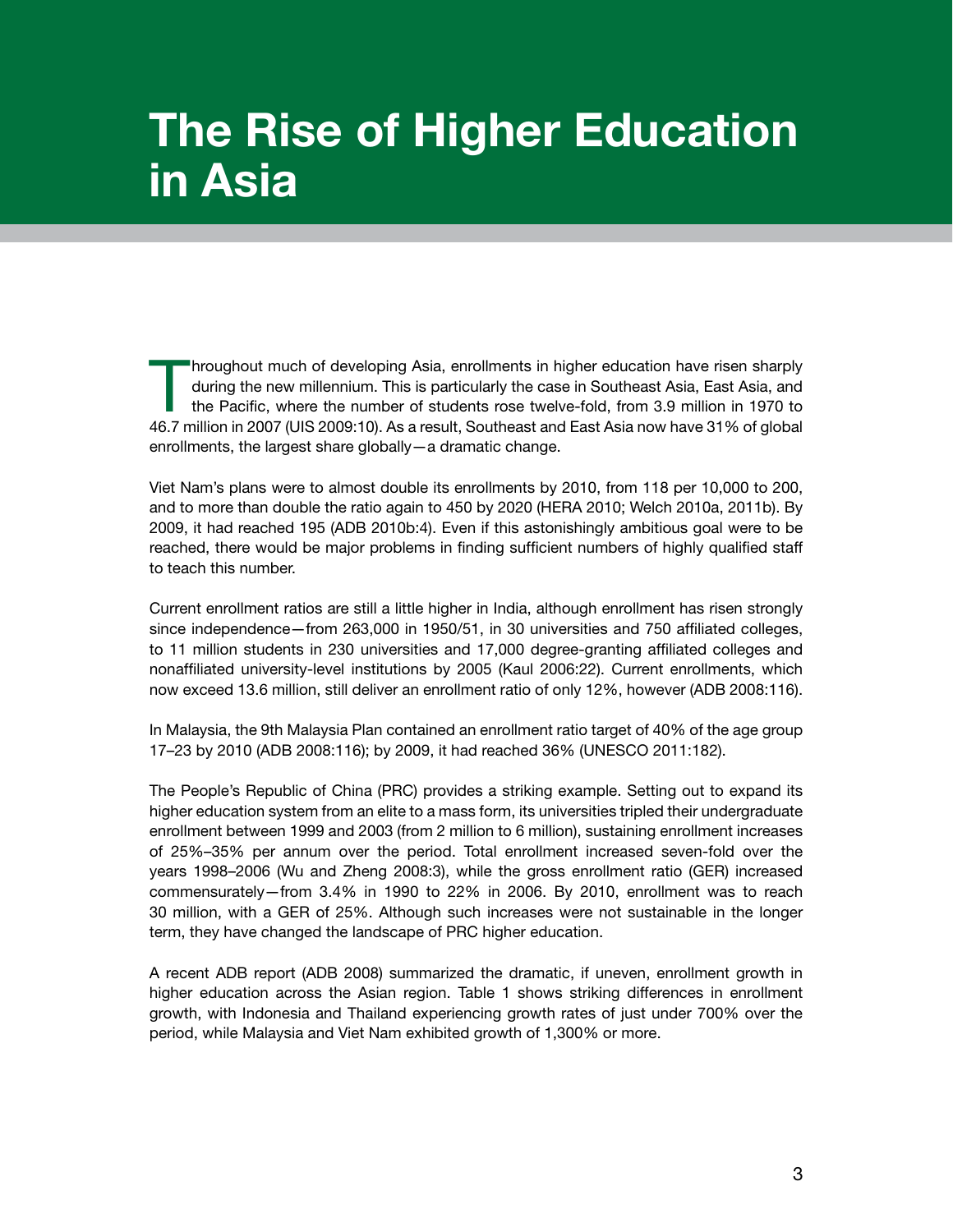| <b>Country</b> | 1980      | 1998                     | 2004       | 2007       | 2007/1980<br>as $%$ |
|----------------|-----------|--------------------------|------------|------------|---------------------|
| Indonesia      | 543,175   | $\overline{\phantom{a}}$ | 3,551,092  | 3,755,187  | 691                 |
| Malaysia       | 57,650    | 443,000                  | 731,077    | 748,797    | 1,299               |
| Thailand       | 361,400   | 1,814,000                | 2,251,453  | 2,469,808  | 683                 |
| Viet Nam       | 114,701   | 810,000                  | 1,328,485  | 1,590,000  | 1,386               |
| <b>PRC</b>     | 1,662,796 | 7,364,000                | 18,090,814 | 25,346,279 | 1,524               |
| India          | 3,545,818 |                          | 11,852,936 | 14,862,962 | 419                 |

|  |  | Table 1 Student Enrollment in Higher Education in Selected Asian Countries, 1980–2007 |  |  |  |  |
|--|--|---------------------------------------------------------------------------------------|--|--|--|--|
|--|--|---------------------------------------------------------------------------------------|--|--|--|--|

 $-$  = data unavailable, PRC = People's Republic of China.

Sources: ADB 2008:113; UIS: http://stats.uis.unesco.org/unesco/tableviewer/document.aspx?ReportId=143; University Grants Commission (India): http://www.ugc.ac.in

Of the two regional giants, enrollment growth in the PRC, off a narrower base, has been much more robust than that of India. The relatively modest total of 1.66 million enrollees in the PRC in 1980 reached 25.4 million in 2007—a rise of 1,524%. India's growth from 3.55 million to 14.86 million over the same period represents a much more modest rise of 419%. Indeed, in general, expansion was markedly slower in South and Central Asia than in East Asia. In the former, the average annual growth rate was 5.2% per year (down from a peak growth rate of 7% during the 1990s), and rates actually fell after 2000. Overall, the student population grew almost six-fold from 2.8 million to 18.5 million between 1970 and 2007 (UNESCO 2009:10). A second illustration of this growth can be seen in Table 2, which summarizes rises in GERs over the past two decades for the same countries.

| <b>Country</b> | 1991                     | 1999 | 2002 | 2004 | 2008            |
|----------------|--------------------------|------|------|------|-----------------|
| Indonesia      | 9                        |      | 15   | 17   | 21              |
| Malaysia       |                          | 23   | 29   | 31   | 32              |
| Thailand       | $\overline{\phantom{0}}$ | 32   | 38   | 41   | 45              |
| Viet Nam       | C                        | 11   | 10   | 10   |                 |
| <b>PRC</b>     | 3                        | 6    | 13   | 18   | 23              |
| India          | 6                        |      | 11   | 12   | 13 <sup>a</sup> |

### **Table 2 Gross Enrollment Ratios in Higher Education in Selected Asian Countries, 1991–2008**

- = data unavailable, PRC = People's Republic of China.

 $a$  2007.

Sources: ADB 2008:114; UIS: http://stats.uis.unesco.org/unesco/tableviewer/document.aspx?ReportId=143; http://stats.uis.unesco.org/unesco/tableviewer/document.aspx?ReportId=167

Why has this dramatic expansion occurred? The explanation lies largely in the belief, common to governments across Asia, that generating more highly skilled labor will unleash greater innovation and boost economic growth rates. Rather than wealth being based principally on primary or secondary industries, as was the case in the past, the future is seen to belong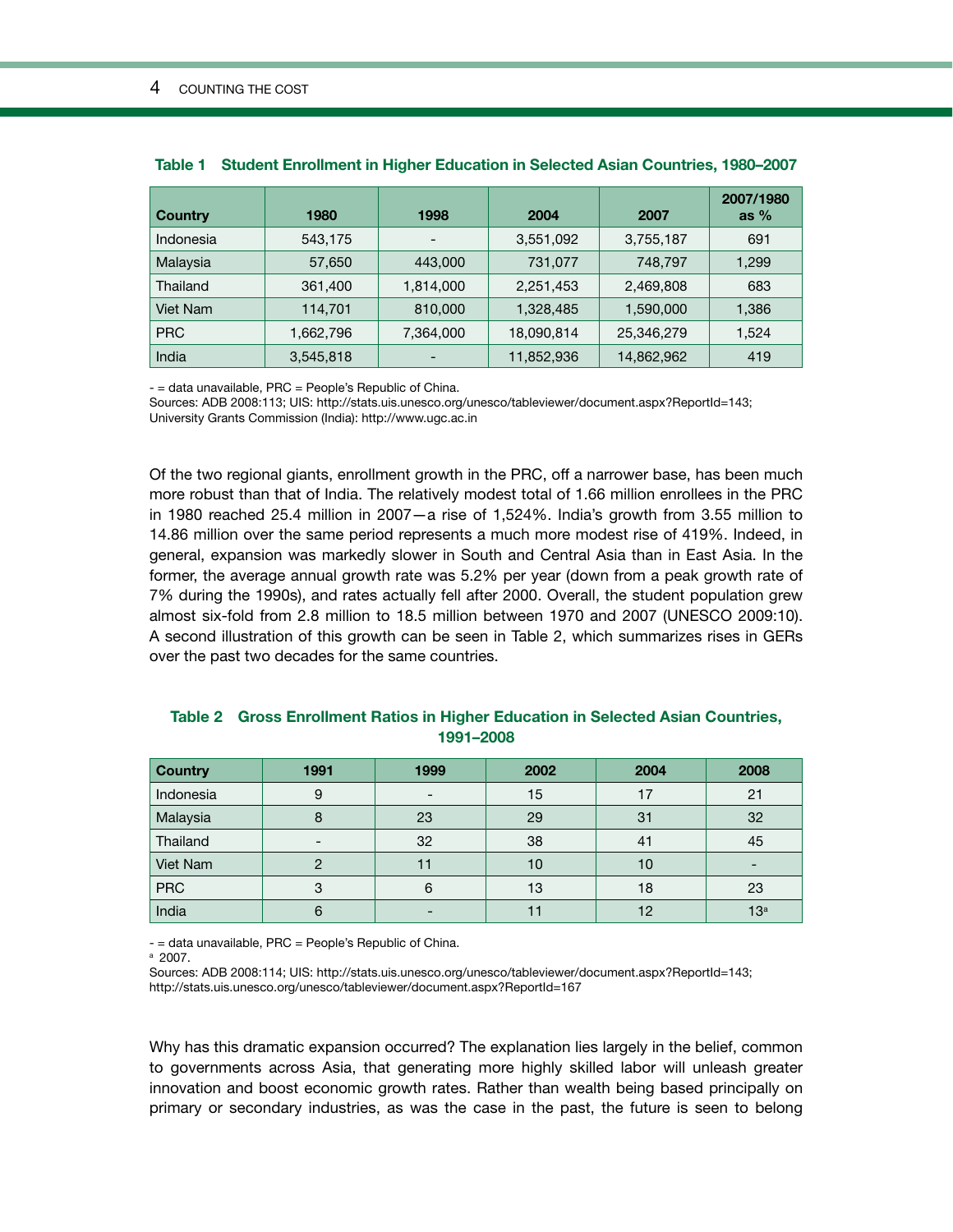to knowledge- and innovation-based industries. According to this knowledge economy perspective, a latter-day form of human capital theory, "human capital is now seen as central to the development of advanced economies and democratic societies" (OECD 2002:118). "Human capital supports economic output" (OECD 2002:128). Not all knowledge is equally valued, of course; some forms of knowledge (particularly those associated with business, science, and technology) are taken to be more central to economic development than others.

Governments throughout Asia have signed on to this broad reform charter. But for this future to be realized, further expansion of higher education will be critical. In the 21st century, it is universities that are held to be the critical incubators of the highly skilled talent upon which the knowledge economy is based (World Bank 2002). Higher education, therefore, has become a major pillar of the knowledge economy scenarios envisaged by Asian governments.

Knowledge economy assumptions are underpinning the growth of higher education, although as indicated below, there are also other pillars supporting this growth throughout much of Asia. But if substantial rises in higher education enrollments have been common, equivalent growth in state support has not. An exception is Viet Nam, where official figures show that support for public higher education has increased, relative to other levels (Lan 2010), but it is unlikely that such support will be sustainable into the future if growth continues at the same rates. Indeed, Viet Nam's target is for 40% of all enrollment to be private by 2020 (compared with the current 12%). The growth of the private sector in India is particularly strong in the mushrooming private unaided sector. The PRC illustrates the dilemma starkly: While enrollments rose more than fivefold in just a few years—from 1,084,000 in 1999 to 5,461,000 in 2006—state support increased by a much smaller amount; total public spending on education, of which higher education is only a component, accounted for a mere 2.8% of the PRC's gross domestic product (GDP), which is significantly below the mandated figure of 4%, and much less than the recommended target of 6% (Xinhuanet 2010). Effectively, what this means is that over the 1998–2003 period, enrollments rose by 230%, while state funding rose by only 140% (Zhao and Sheng 2008; Sun and Barrientos 2009:192; Wu and Gao 2010).<sup>1</sup>

This trend towards a widening gap, and the reasons for it, can be summarized as follows:

These changes in financing are responses to a worldwide phenomenon of higher educational costs tending to rise at rates considerably in excess of the corresponding rates of increase of available revenues, especially those revenues that are dependent on taxation. The consequence in most of the world has been a shortage of revenue to accommodate both the increasing costs of instruction and research as well as (and exacerbated by) the increasing revenue needs of rising enrollments. These diverging trajectories—of very rapidly increasing resource needs and more static or even faltering revenues from state budgets—must, in turn, be met by solutions either (or both) on the cost side, or on the revenue side (Johnstone 2009:1).

<sup>1</sup> In effect, government subsidies declined from 14,902 *yuan* per student to 7,586 *yuan* ([*People's Republic of] China Education and Research Network,* 26 July 2006). It dropped further from 5,553 *yuan* per student in 2004 to 5,376 *yuan* in 2005, representing a decline of 3.18%. Operating expenditure per student declined from 2,297 *yuan* to 2,238 *yuan* in the same time period (MOE, 2 February 2007).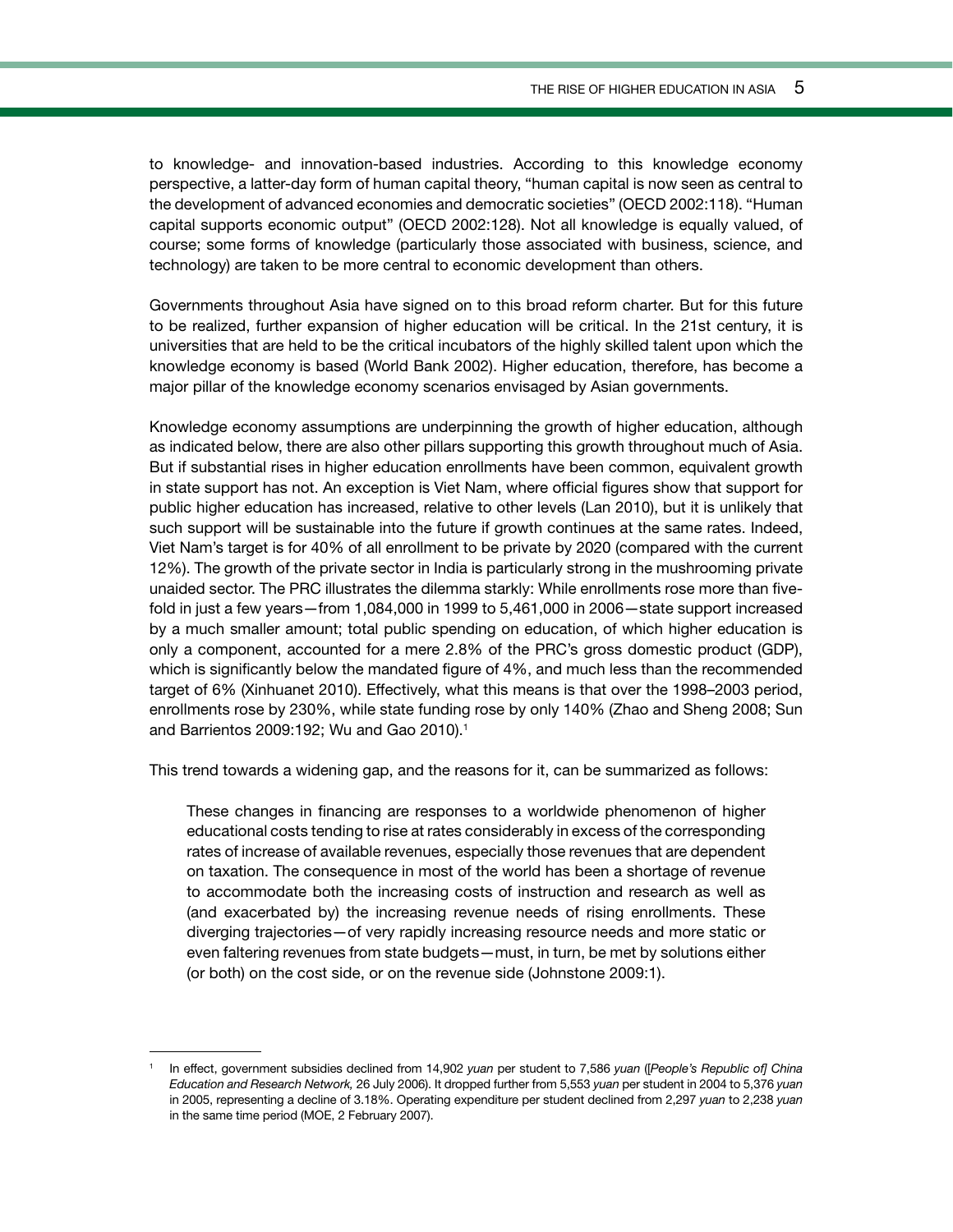The effects of the resource squeeze are readily observable in much of developing Asia, putting pressure on both public and private higher education institutions (HEIs), and certainly depressing the quality of each. In Viet Nam, for example, student numbers rose thirteen-fold between 1987 and 2009, while the number of lecturers rose just three-fold. Not surprisingly, student/staff ratios have worsened dramatically—from 6.6:1 in 1987 to 28:1 in 2009 (ADB 2010b). Hence, Viet Nam has announced plans to train 20,000 new PhDs by 2020. In the PRC, the government-mandated huge rise in annual intakes of 25%–35% for several years from 1999 achieved much the same effect, with dramatically worsening student/staff ratios, and pressure on library, teaching, and other resources. In each case, effects on lecturer quality are also evident, with greater difficulty in maintaining proportions of staff with doctoral qualifications.

## **Rising Enrollment Demand, Limited State Capacity: A Path to Privatization**

The rising gap between spiralling enrollments and limited state support is widespread (ADB 2009). How is this resource squeeze being manifested in Asia? While funding constraints are often lamented, there is no sign that they will lessen in this era when tax increases are often resisted by voters, and rising demands from areas such as health, housing, aged services, and transport compete for limited state resources. The global financial crisis has made matters worse, albeit somewhat less in developing Asia than in other parts of the world.

Throughout Asia, governments are struggling to manage this financial squeeze in various ways. A recent review of the two Asian giants concluded that funding provided by public sources for higher education in PRC and India is inadequate to meet the demands for both quality and access. India spent 0.8% of GDP on tertiary education in 2005. The PRC spent 0.4% of GDP on higher education in 1999. These figures are well under the 2% expended among developed economies (Altbach 2009). For developing countries, which are already spending substantial sums on higher education, options to reduce expenditures are limited. This raises the question of whether further expansion of tertiary education can be sustained by government funding, or needs to increasingly rely on private funding sources (UNESCO Global Education Digest 2009; UIS 2009:49). Even where generous proportions of public education budgets are expended on higher education, however, as seen in the Malaysian example in Table 3, it does not necessarily mean that all benefit equally. Malaysia's long history of giving preference in higher education to ethnic Malays (*bumiputras*), officially abandoned in 2003 but persistent in practice according to some, has meant that the benefits of publicly funded higher education have been distorted by ethnic politics. In Malaysia's case, as many as 90% of those in private higher education are nonbumiputras, some of whom may have chosen that option, but most of whom may have been pushed into private HEIs by ethnic quotas at public institutions.

The effect has been largely to propel higher education systems and institutions in Asia in particular directions, largely around the phenomenon of privatization, as is evident, *inter alia*, in Tables 4 and 5, which chart the growth of private higher education in the region over the past decade or more. As the gap between demand for higher education and government capacity and willingness to fund such growth has increased, so the private sector has expanded, in many cases, to fill the gap. (The major exception in Southeast Asia is the Philippines, where private provision already accounted for around 75% of enrollment.)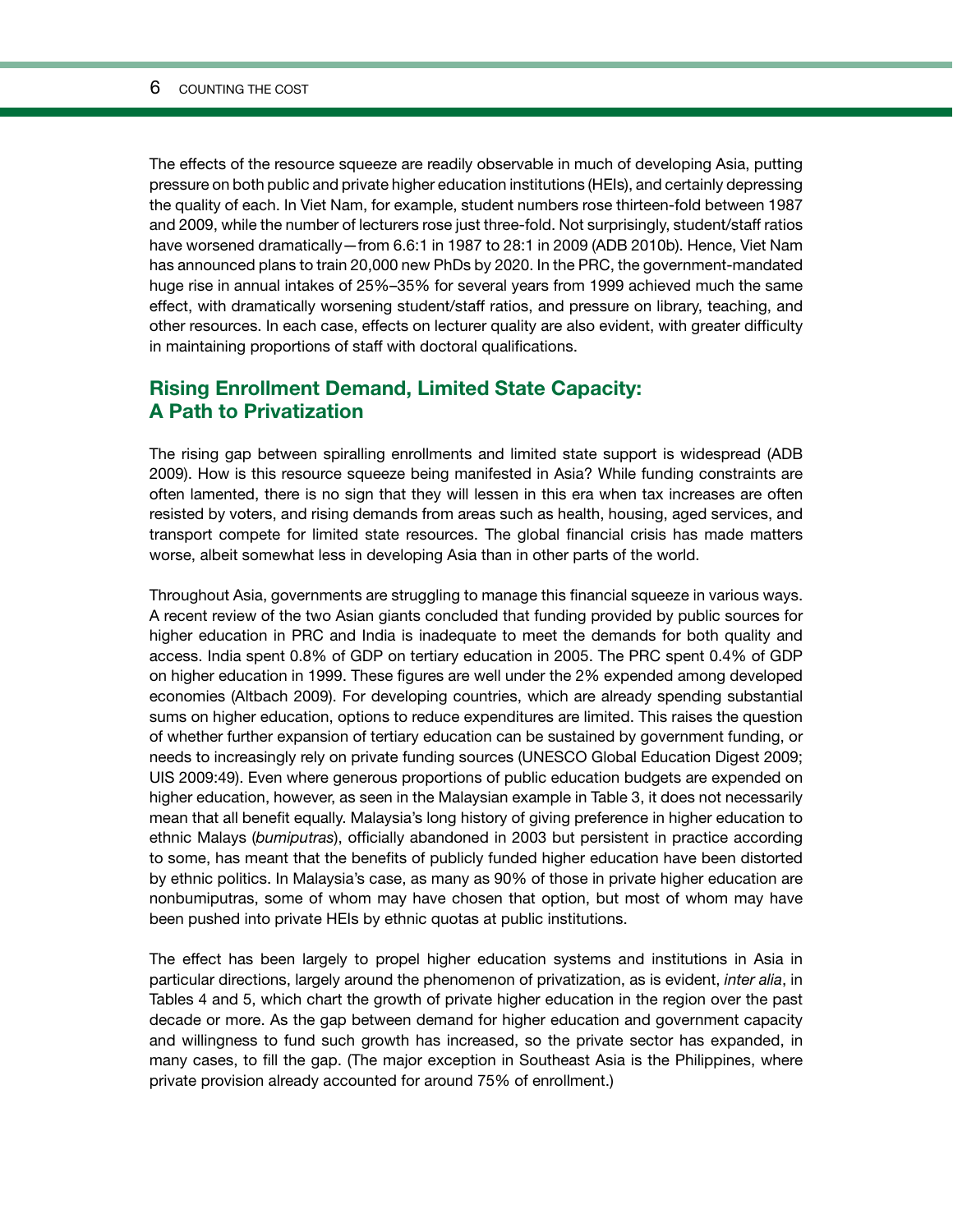|                            | <b>Percentage of Public Education Budget Expended</b><br>on Tertiary Sector |                 |  |  |  |
|----------------------------|-----------------------------------------------------------------------------|-----------------|--|--|--|
| Country                    | 1991<br>2005                                                                |                 |  |  |  |
| Indonesia                  | -                                                                           | 19              |  |  |  |
| Malaysia                   | 20                                                                          | 35              |  |  |  |
| Thailand                   | 15                                                                          | 20              |  |  |  |
| Viet Nam                   | ۰                                                                           | 11              |  |  |  |
| People's Republic of China | -                                                                           | 21              |  |  |  |
| India                      | $\overline{\phantom{0}}$                                                    | 18 <sup>a</sup> |  |  |  |

### **Table 3 Public Expenditure on Tertiary Education in Selected Asian Countries, 1991 and 2005**

- = data unavailable.

a Indian data include technical education colleges.

Sources: UNDP 2007:266–267, Agarwal 2010:22, Lan 2010.

### **Table 4 Proportional Distribution of Students in Public and Private Institutions of Higher Education in Selected Asian Countries, 1997/98**

| Country                    | <b>Public</b><br>(% ) | <b>Private</b><br>(% ) |
|----------------------------|-----------------------|------------------------|
| Indonesia                  | 44                    | 56                     |
| Malaysia                   | 100                   | 0                      |
| Philippines                | 25                    | 75                     |
| Thailand                   | 60                    | 40                     |
| Viet Nam                   | 100                   | 0                      |
| People's Republic of China | 100                   | 0                      |
| India                      | <70 (estimate)        | >30 (estimate)         |

Sources: Gonzalez 1999, Kaul 2006, Zeng and Wang 2007.

Table 4 reveals the huge variation in the proportion of public and private provision of higher education in selected Asian countries in the late 1990s. Although Table 5 uses numbers of HEIs as a measure, rather than enrollments, the extent of change toward private higher education is clearly evident.

This expansion of the private sector, however, has not always been well regulated (partly an index of limited state capacity); hence quality is rather uneven. In the Philippines, politicians have commonly seen it as part of their legacy to found an HEI named after them, however poorly resourced. Attempts to regulate the quality of such institutions have in the past been overturned. In India, it has long been a good business to establish a private college and hope that the government will support its development. State governments have at times failed to effectively regulate the establishment of such institutions (Agarwal 2009:72, 81). Corruption also limits the effectiveness of quality assurance (QA) measures.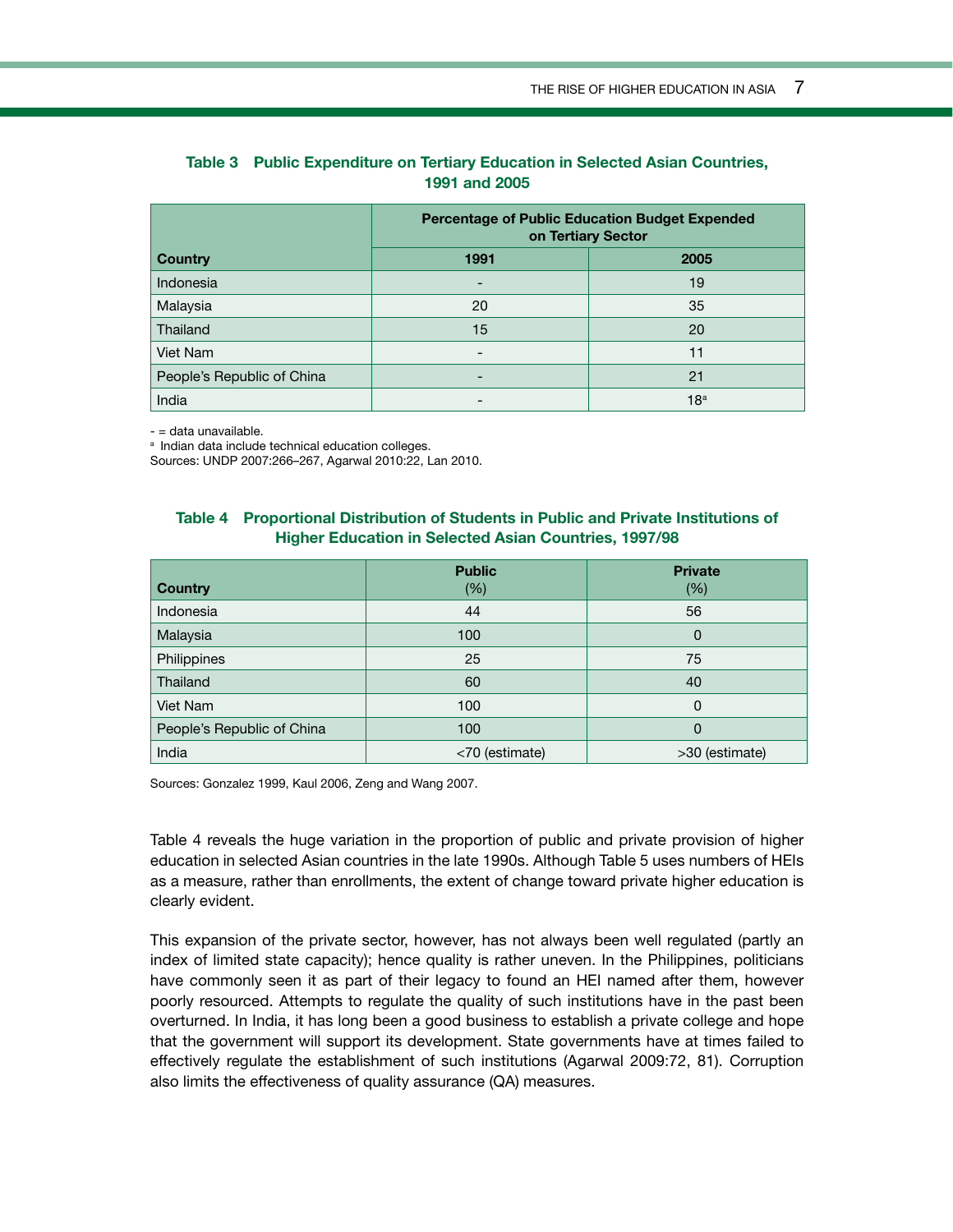|                  | <b>Public</b>                |                          |                 |                          |                          |                 |              |
|------------------|------------------------------|--------------------------|-----------------|--------------------------|--------------------------|-----------------|--------------|
| Country          | <b>Degree</b>                | <b>Nondegree</b>         | <b>Subtotal</b> | <b>Degree</b>            | <b>Nondegree</b>         | <b>Subtotal</b> | <b>Total</b> |
| Indonesia        | $\qquad \qquad \blacksquare$ |                          | 81              | $\overline{\phantom{0}}$ |                          | 2,431           | 2,512        |
| Malaysia         | 18                           | 40                       | 58              | 22                       | 519                      | 541             | 599          |
| Philippines      | 424                          | 1,352                    | 1,776           | 1,363                    | 2,045                    | 3,408           | 5,184        |
| Thailand         | 66                           |                          | 66              | 54                       | 401                      | 455             | 521          |
| Viet Nam         | 305                          | -                        | 305             | 64                       | $\overline{\phantom{a}}$ | 64              | 369          |
| PRC (2009)       |                              | $\overline{\phantom{0}}$ | 1,983           |                          | $\overline{\phantom{0}}$ | 334             | 2,317        |
| India $(2006)^a$ | 245                          | 4,097                    | 4,342           | 80                       | 13,400                   | 13,480          | 17,822       |

|  |  | Table 5 Numbers and Types of HEIs in Selected Asian Countries, 2007 |  |  |  |  |  |  |
|--|--|---------------------------------------------------------------------|--|--|--|--|--|--|
|--|--|---------------------------------------------------------------------|--|--|--|--|--|--|

- = data unavailable, PRC = People's Republic of China.

<sup>a</sup> The total for India includes aided, unaided, and deemed universities. Deemed university is a status of autonomy granted to high-performing institutes and departments in various universities in India (UGC 2011).

Sources: ADB 2008: 45, ICHEFAP 2009, PRC MOE 2007, Agarwal 2009:91.

But the balance between public and private also differs substantially across the region. While in the Philippines, private higher education has long dominated the scene, the growth of the private sector in Viet Nam, where private students now comprise some 13% of total enrollments, and in the PRC, where private higher education accounted for 10% of total enrollments by 2006, represented a major departure in socialist systems where higher education had hitherto been entirely public (Zeng and Wang 2007, Welch 2010a). In the other regional giant, 42% of the HEIs were privately owned and run in 2001, and as of 2007, there were 11 fully private universities that received no funding from the government (Altbach 2009:186). Of the total enrollment of 8.4 million in 2001, 3.1 million, or 37% of students, were enrolled in private HEIs (Kaul 2006: 22). Much, if not most, of this rapid growth occurred in private unaided colleges or in self-financing institutions; indeed, by 2006, 43% of HEIs and 30% of student enrollments were in private unaided institutions (Agarwal 2009:91). As government support to private colleges became more difficult, many governments or universities granted recognition or affiliation to unaided colleges. At the same time, many universities authorized new "self-financed" courses, even in government and aided colleges. It is now the case that more than 50% of the higher education in India is probably imparted through private institutions, mostly unaided (Kaul 2006:22).

The push towards privatization needs careful examination. At one level, it is responding to unmet demand and is adding to existing capacity, thereby providing places for more students. At another level, however, as is seen in some of the examples below, many private HEIs charge high fees, which in effect exclude the poor, however bright or able. While some private HEIs are low cost, these are often of rather low quality, and are often associated with a very restricted range of curriculum offerings. The question needs to be asked, then: What are the effects on equity of the expansion of the higher education system in many parts of Asia?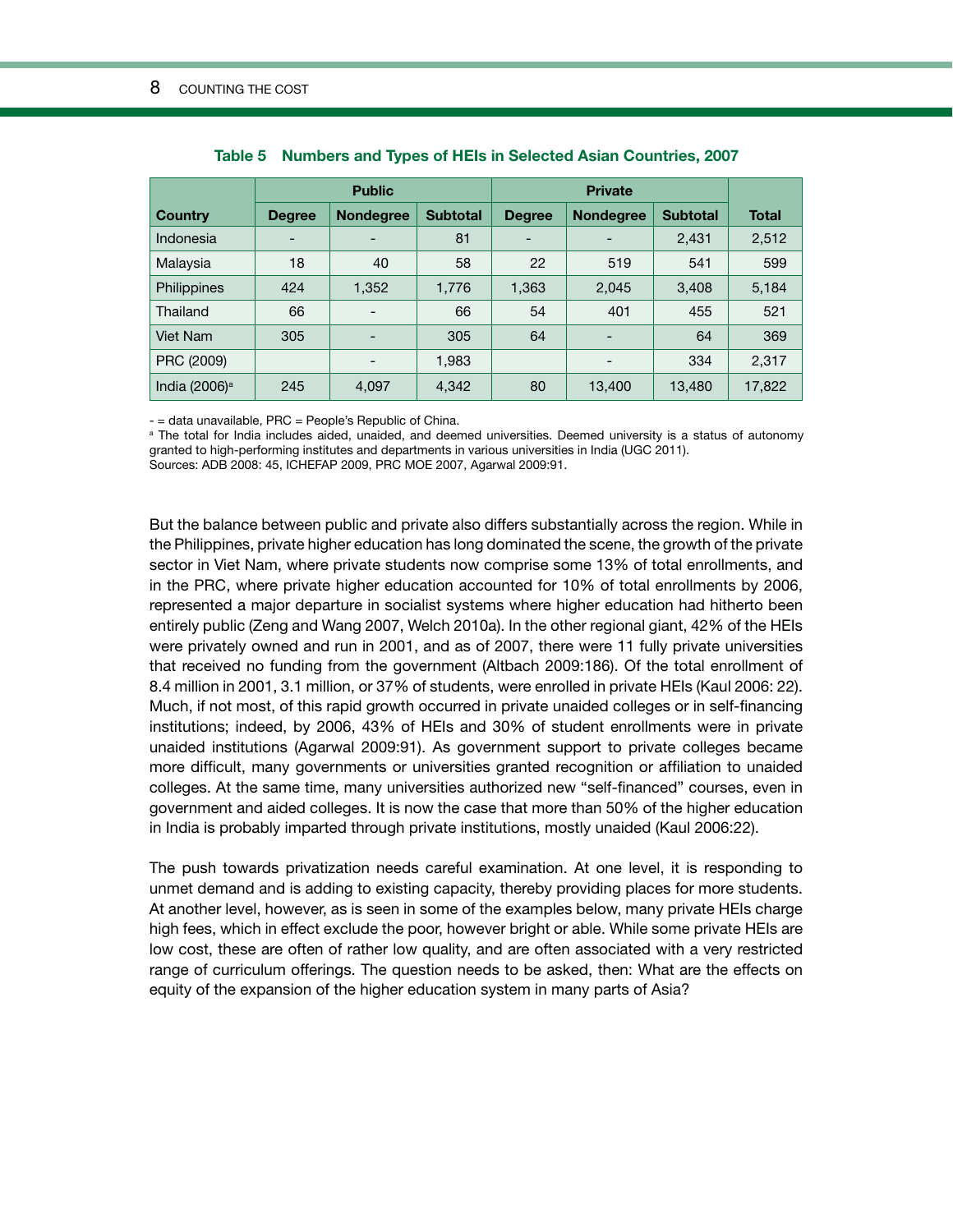### **Privatization of Public Sector Higher Education Institutions**

The question assumes greater importance, given two trends—one specific to higher education, the other more general. The first is also arguably an artefact of the massification of higher education, and the widening gap between enrollments and state support in the higher education sector (as the above examples starkly illustrate). The swift and substantial expansion of higher education enrollments in much of the Asian region, without concomitant increases in state support, has led not only to the expansion of private HEIs, but also to internal privatization of public sector HEIs. Pushed to make up for declining state revenues, at least in per-student terms, and faced with spiralling demand, public HEIs have experienced worsening student/ staff ratios, and associated pressures on staff levels, staff quality and other forms of quality, and various resources. The global financial crisis in 2008–2009 only heightened this pressure on HEIs (Johnstone 2009, IMHE 2010), although it is also important to remind ourselves that much of the Asian region weathered the financial storm better than most other regions, and countries such as PRC, India, Indonesia, and Viet Nam maintained rather impressive growth figures (World Bank 2010). In resource terms, Viet Nam appears something of an outlier here: Whereas student enrollment rose from 974,100 in 2001 to 1,675,700 in 2008 (a rise of 172%), this was more than matched by per-student financial support, which rose from VND1,845,806 to VND5,222,892 over the same period (a rise of 283%). It should be noted, however, that the monetary increase was not inflation adjusted, and moreover was paralleled by dramatic growth in fees and charges collected by public sector HEIs.

Regional public sector HEIs have responded to higher cost pressures by diversifying their income sources in various ways, at times raising the ire of private sector HEIs, which resent the intrusion into areas such as commercial training that such moves can represent. In Indonesia, some major public universities quadrupled the income that they accrued from fees within a matter of years. But status differences count: Prestigious institutions usually have more capacity to leverage their advantageous position to charge higher fees for high-demand courses than do less elite institutions. As a result of such moves, it is now quite possible to pay double the amount to undertake an engineering degree at a top-tier public university in Indonesia than at a major private university (Welch 2006). In Viet Nam, it is now common for public HEIs, or parts of them, to earn 40%–45% of their budgets from the collection of fees of various kinds. Some centers or colleges are somewhat lax in reporting such income, while faculty members are not required to declare additional income as long as departmental work requirements are fulfilled.

A perverse effect of this cost squeeze is that a rising number of universities are facing financial difficulties and substantial levels of debt. In the PRC, a significant number of universities are "in the red" (Wu and Gao 2010), facing major debt problems, while, as seen below, few public universities in Thailand were assessed as on solid ground financially. Lax lending policies, blind expansionism, and a mistaken conviction on the part of lending banks that HEIs were an excellent risk (because their income was assessed as steady and, in the event of problems, it was believed that the state would bail them out) led the PRC's ministries of education and finance to issue a joint circular in 2004 stressing the need to "prevent financial risks in a practical manner" (Wu and Gao 2010:58–59). Many Chinese HEIs borrowed heavily and now face troubling levels of debt, which they are unable to repay.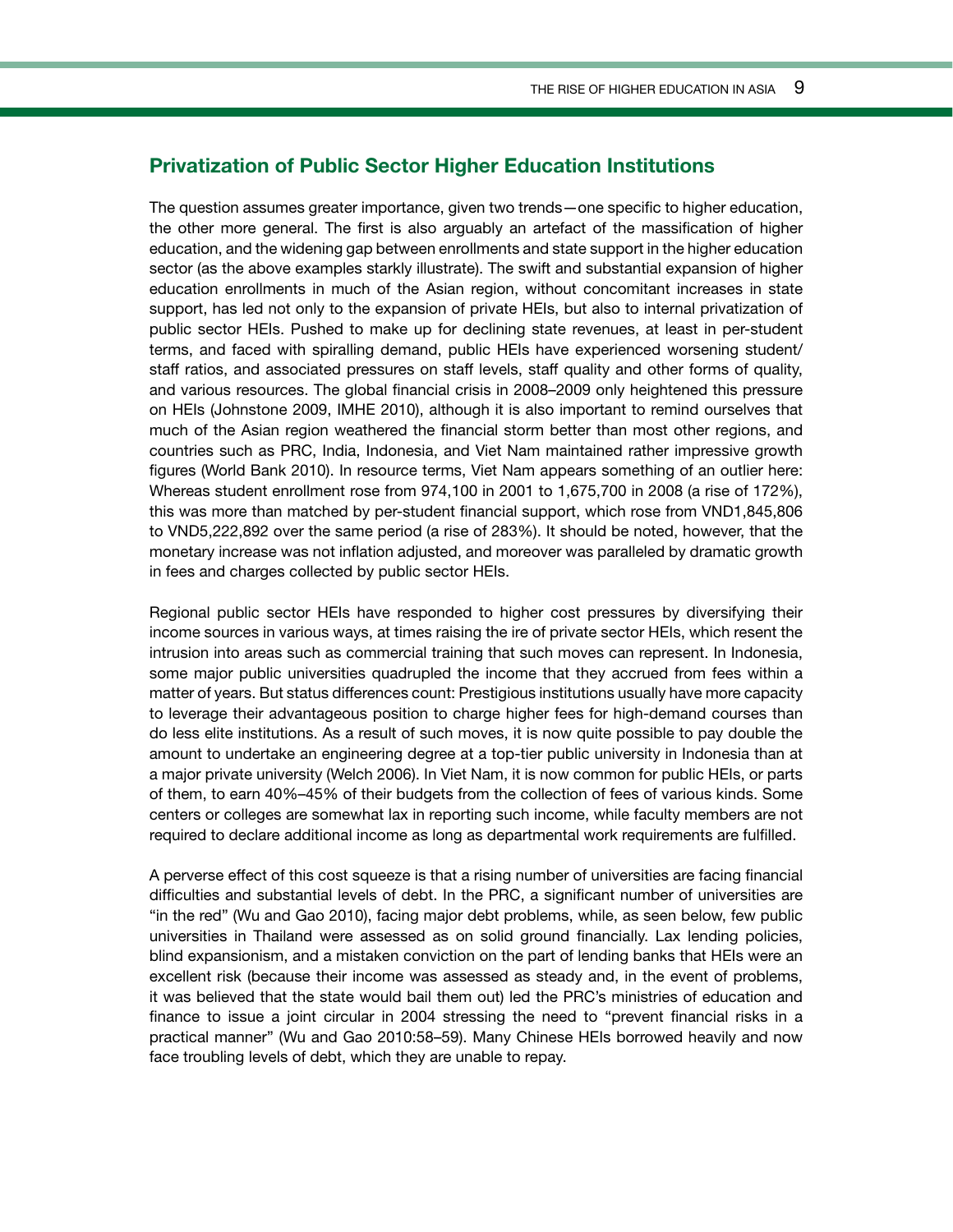#### 10 COUNTING THE COST

A consequence is a second and increasingly common strategy adopted by public HEIs facing substantial resource squeezes: to mount what are commonly termed "extension," "diploma," or "executive" courses. These programs, which have much lower entry criteria than regular courses, are said to be in response to demand, although in many cases such courses may not be accepted for civil service employment. Given that it may well be the same staff from the parent institution who teach such "extension" courses, the impact on the quality of teaching and research of mainstream programs within the institution must be queried. Quality is also problematic for these special courses, with much the same qualification being offered but with less demanding academic standards. Among rising numbers of complaints to Malaysia's National Consumer Complaints Centre in 2009, for example, a significant number focused on courses offered by "subsidiaries" of public universities offering "executive" courses. Most of the courses offered by commercial arms of public universities, particularly the executive diplomas, did not fall within the Malaysian Qualifications Framework; therefore they were not under the regulations of Ministry of Higher Education.

In Thailand, public universities responded to declining state support after the regional currency crisis of the late 1990s by increasing income from other sources by 450%, and there is now intense competition among public sector HEIs to offer "executive" programs, of sometimes dubious quality, for substantial fees. In 2008, for example, the Office for National Education Standards and Quality Assessment estimated that no more than 10 universities in Thailand, all public, were financially solid. The resultant resource squeeze was driving public universities to compete with private institutions for income, particularly by establishing fee-paying "executive" or "special" programs at "learning centers." Many of them are using shopping centers as their branches (*Bangkok Post* 2008). Some public universities in Thailand report that 60% of their income now derives from such strategies, with individual faculties reporting as much as 75% (Poapangsakorn 2008).

Similar trends are seen in India, where, while fee levels have remained low at central universities (a small proportion of the system), state universities in states such as Haryana, Karnataka, Kerala, Punjab, Rajasthan, and Tamil Nadu charge fees that are quite high. Many such universities are now earning 50% of their annual income from fees, and some HEIs record even higher proportions. The effect is that "...but for a very small section of public institutions mainly under the central government and in a few northern states..., higher education in India is beyond the reach of students from poor background" (Agarwal 2010:35).

Major public universities in Indonesia are also selling places in high-demand programs, for example in engineering, at rates as high as 150 million rupiah (\$17,650). Creating such pathways, termed *jalur khusus* (special path), while supposedly limited to about 10% of the current student intake, may well appeal to wealthy students, but does little to allay quality concerns, while only deepening concerns about equity. Although a stated aim of the creation of such places was to cross-subsidize places for poorer students, it is not always easy to see whether this occurs, and if so, for how many.

In India, too, so-called self-financing courses have mushroomed in public universities and colleges, where fees for high-demand courses (undergraduate engineering, medicine, teacher education, graduate management, and computing) at times match those of private HEIs (from Rs200,000 to Rs800,000 [\$4,520−\$18,080] for some courses and as much as Rs1 million to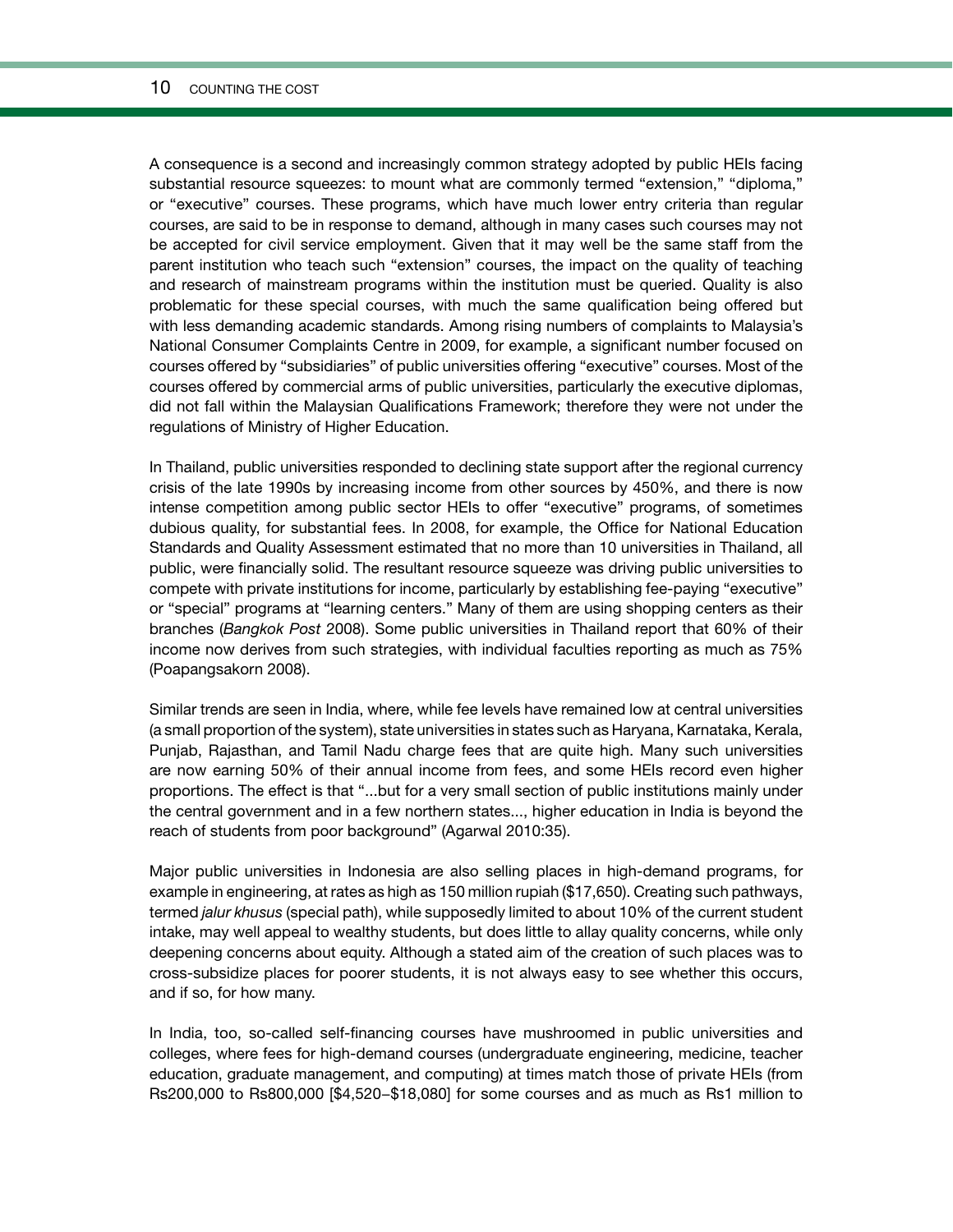Rs4 million [\$22,600−\$90,400] for a place in medicine) and generate substantial surpluses for the institution (Argawal 2010).

The second, wider trend is often associated with the much-debated economic globalization. The effects have been to widen the gap between the haves and the have-nots in many Asian societies ( ILO 2008, ADB 2009 ). Much has been written about the Asian economic miracle and its effects in lifting hundreds of millions out of poverty, most spectacularly in the PRC. At the same time, however, inequalities have been rising:

While Asia's growth record in recent decades has been remarkable, there is growing concern that the benefits have not been equitably shared. Poverty remains high despite the recent decline, and inequality is increasing. Recognizing the potentially negative social, economic, and political consequences of these trends, more and more Asian countries are adopting inclusive growth as the goal of development policy (ADB 2010a:15).

Given this second, widening gap between the haves and the have-nots in many Asian societies, the effects of rising inequality will be felt most starkly by the poor, and possibly also by other disadvantaged persons (such as girls, students in remote areas, and those from ethnic minority groups) for whom higher education may be becoming an evermore distant prospect.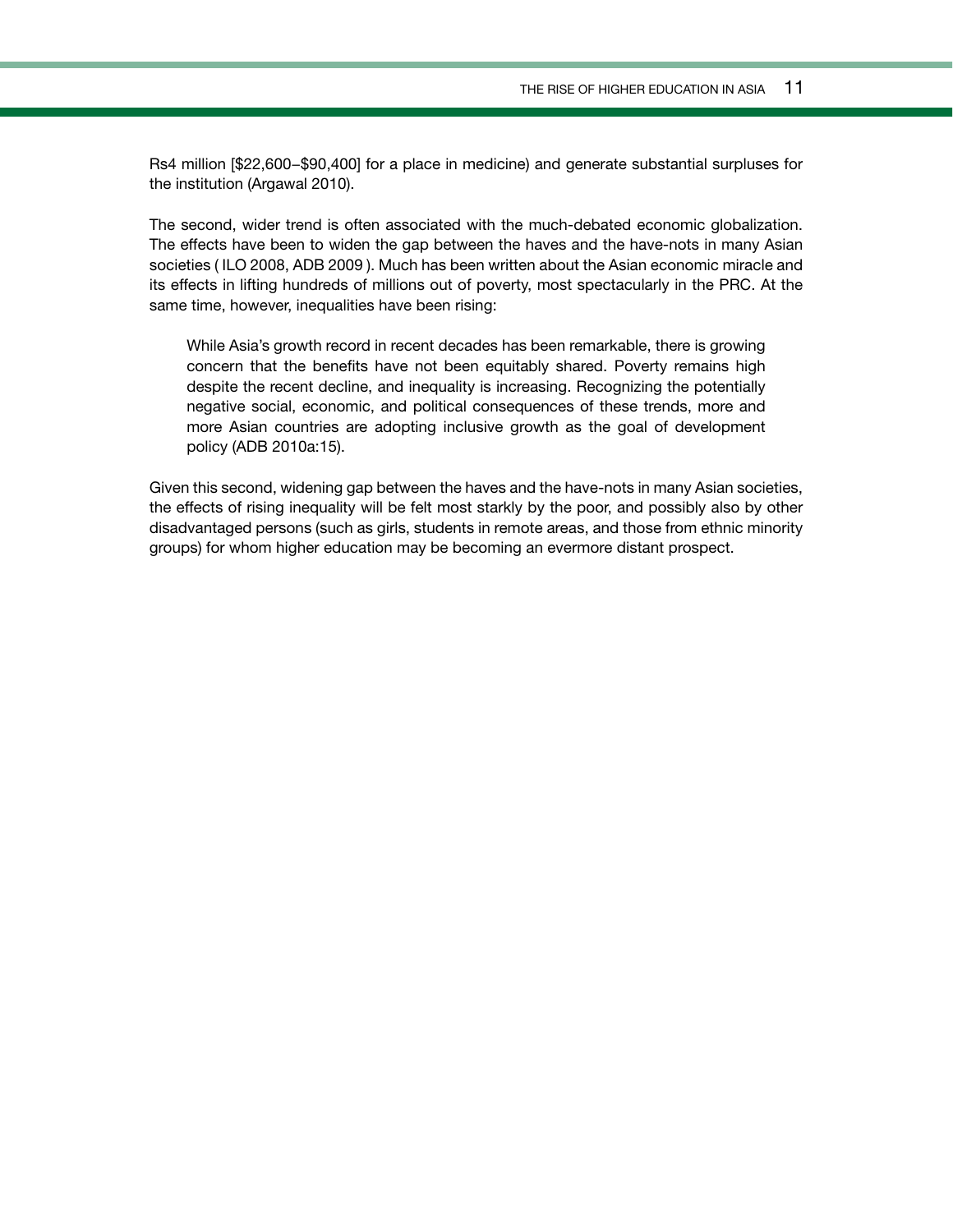## **Cost Sharing in Higher Education: Principles and Practice**

The growing gap between enrollment growth and the state's capacity or willingness to sustain this growth has led to an inexorable trend towards what is euphemistically termed cost sharing in Asian higher education. While the term may make perfect sense from an economic perspective, it probably makes much less sense to poor rural families in developing countries in the region, where children's access to higher education, already much more limited than their wealthier urban cousins, is now becoming even more restricted as a result of increases in fees, which are rapidly outstripping their family income. What does cost sharing in higher education mean, how does it work, and what are the implications for equity of access and outcomes?

The economic rationale for cost sharing is based on human capital theory (Schultz 1971, Becker 1994)—the notion that human capital, in the form of measureable additional education and training, should be seen in the same way as any other form of capital, for example, investments in new plant or equipment. Given this, it follows that, if education is a form of investment, it should be measured against other potential investments in terms of its potential to contribute to productivity, and assessed in terms of relative costs and benefits.

According to this theory, both governments and individuals are assumed to act rationally when they weigh up the economic costs and benefits of investing in higher education. A government's assessment of the relative costs and benefits of investment in higher education, known as the social rate of return, measures this against other potential investments—in transport or power stations, for example. Individuals act rationally, it is held, if they weigh up the potential benefits of gaining a degree (higher rates of employment, better salaries) against the costs (fees and other charges, plus income foregone as a result of being out of the labor market while studying). Such an assessment, supported by intricate economic formulae, is known as measuring the private rate of return.

In general, the decision to engage in higher education pays off for both governments and individuals. Government investment in higher education is not merely rewarded in terms of higher earnings, and therefore higher tax income, but also brings wider social benefits. Economists have estimated that there are substantial social benefits from additional years of education. Besides economic or monetary returns, nonmonetary private returns may come in the form of improved health conditions of individuals, increased efficiency in making personal choices, expanded ability to learn new technology, and/or better opportunities to pursue higher levels of education. Higher educational levels are also associated with reduced crime rates. Longer participation in education is linked to a reduction in fertility rates of female students, and eventually to lower net population growth, which in turn are associated with reduced poverty (e.g., World Bank 2007:6).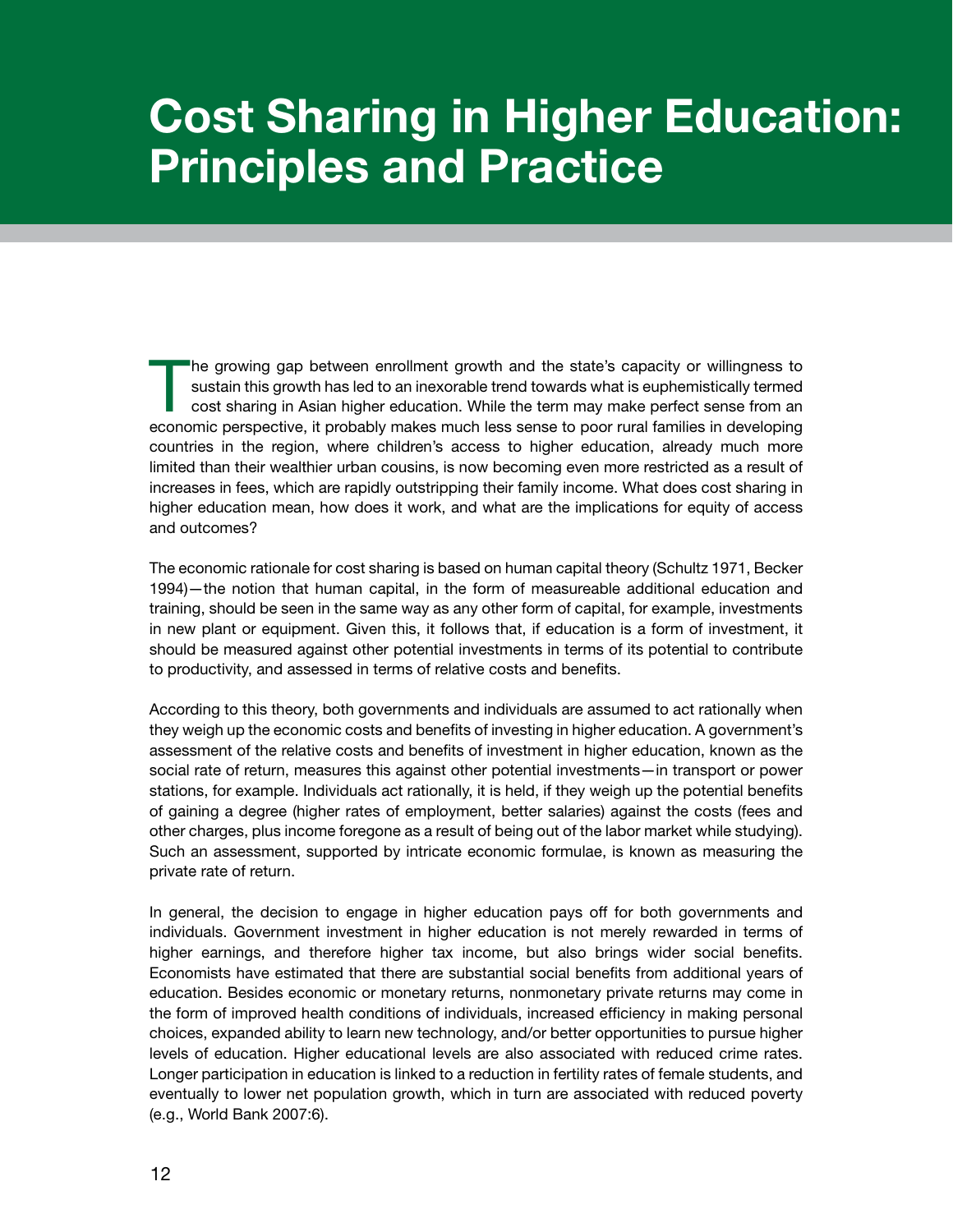For individuals, the economic payoff is in terms of both lower unemployment rates and higher salaries. For example, in Thailand, the monthly wage of an individual with a degree is more than double that of someone who has completed only the secondary level, and four times that of an individual who has completed only primary schooling. Over a lifetime, the income gap between those with higher education and those without only widens (World Bank 2007:4–5). In addition, just as with the social rate of return, there are also wider benefits for individuals, especially better maternal health, lower family size, and better educated children. In classical human capital theory, other rationales for engaging in higher education because of one's interests, such as learning a language or the violin, are treated as externalities, and are excluded from the mathematical formula by which the rational actor assesses the financial worth of participation in higher education.

As many have pointed out, however, higher education is a particularly expensive form of education to provide, at least if it is to be of reasonable quality: Libraries, laboratories, and other facilities, not to mention well-qualified professors, are not cheap (World Bank 2000, Johnstone 2009). It is perhaps unsurprising, therefore, that, faced with rocketing enrollments and a squeeze on costs, HEIs and governments across the region are attempting to shift costs to students and their families, to greater or lesser degrees.

But if costs are shifting from the state to families and students, what are the implications for equity? Given the trend towards parents and families sharing more of the costs of higher education, both in the region and worldwide, how can the effects on the most vulnerable in society be mitigated? How can the interests of the poor, whose access to higher education is already disproportionately low, be protected or enhanced? Scholarships for poor students are one answer, but private HEIs are able to offer only a few, while the budget pressures on public HEIs also mean that there are never enough.

## **Student Loans**

One response has been to introduce student loans, an exercise that has met with mixed success in the region. PRC, India, Indonesia, Malaysia, Thailand, and Viet Nam, among a number of other Asian countries, have all experimented with student loans in recent years—often with rather disappointing results (Ziderman 2003, 2004). Some of these schemes aim at cost recovery; others target greater access, particularly by the poor. Several countries have multiple schemes.

Student loans are of two basic kinds—income-contingent and mortgage. The former was developed to raise participation in higher education without penalizing the poor (Chapman 2008, ADB 2009). While it allows a discount to wealthy students, who pay fees up front, the basic principles of this form of student loan, versions of which have been exported to a number of transitional and developing economies, levy a fee on each student for each year of study. In principle the fee can be a standard one, or varied by field to take account of the greater costs of educating a student in medicine, for example, and the greater subsequent income earned by medical graduates, relative to say social workers or teachers (Chapman 2008). A key element in income-contingent student loans, however, as the name implies, is that individuals do not begin repaying the loan until after graduating and securing a job wherein the income falls above a designated threshold. When these conditions are met, the individual begins to repay the loan, commonly via slightly higher income tax, until the debt is repaid. While no interest is levied on the loan, the amount is adjusted each year in line with prevailing inflation rates (this, however,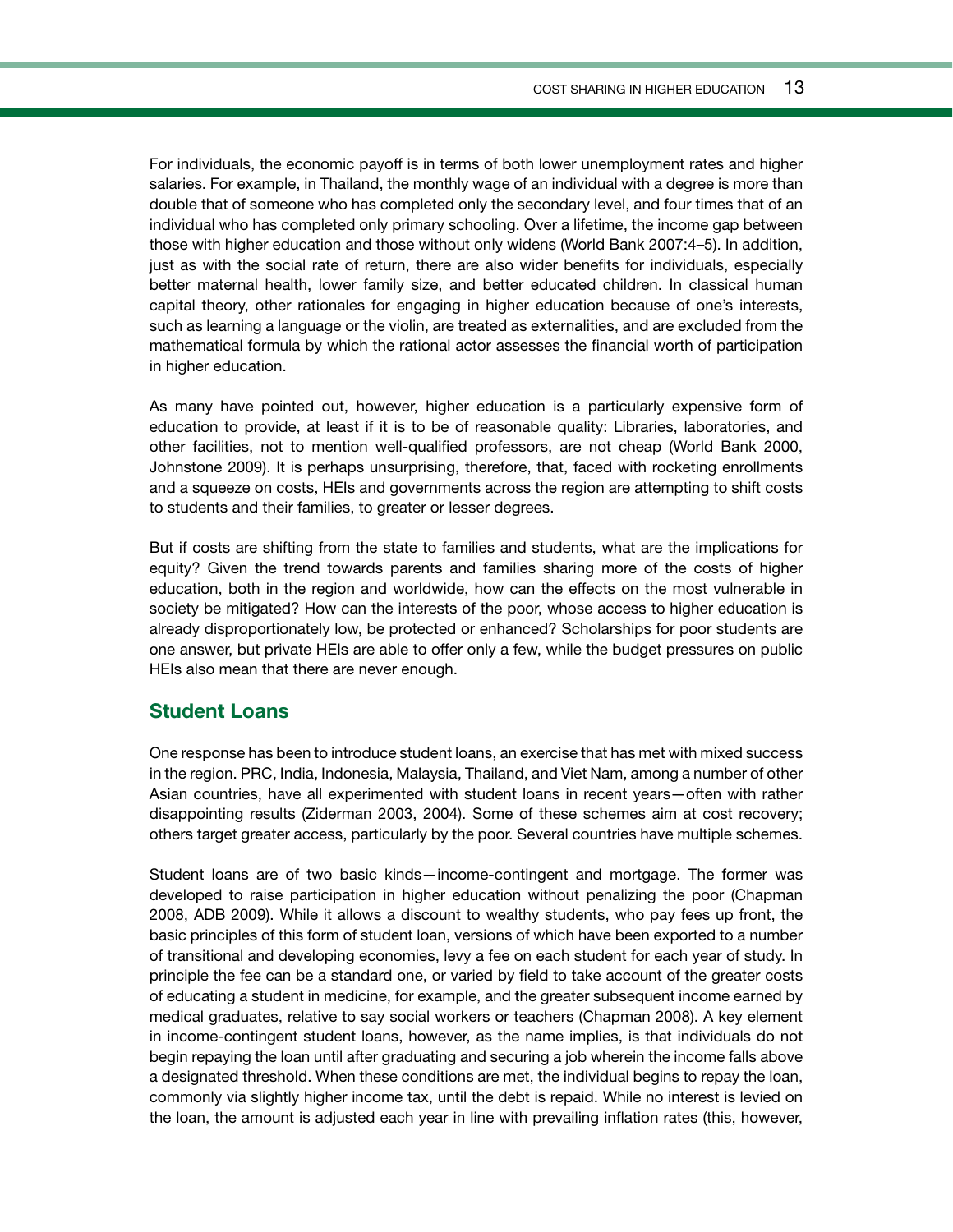#### 14 COUNTING THE COST

is not an inherent principle of this form of loan). Individuals who fail to secure a job, or whose income does not exceed the threshold, are not liable for loan repayments. After a specified period, perhaps 20 years, the loan may be forgiven.

In mortgage-type loans, which were developed earlier and have been adopted by many countries, the borrower pays off all the principal and interest of the loan over the specified loan period. Interest rates may be tied to commercial bank rates, the consumer price index, or some other measure. A grace period may be invoked before payment begins, during which the interest rate is set at zero, or low, so that graduates may postpone the first payment, pending getting a job. If an individual has difficulty completing repayments during the specified term of the loan, the term may be extended. According to different versions of this scheme, loans may be repaid by monthly, quarterly, or annual installments. Repayments can also be graduated, with lower installments at the beginning of the loan period, and higher payments later (Ziderman 2004).

Each type of loan has its advantages, disadvantages, proponents, and critics. Disadvantages of mortgage-type schemes are that they are often insensitive to future income, while it can be difficult to assess the income of the family to determine eligibility, especially in developing countries, where the informal sector of the economy is larger. The former problem means that repayments may well be high during the early part of the loan, when a graduate's income may still be low. This may lead to defaults, which can then affect individuals' credit ratings more generally. The other problem (of assessing family income levels) is commonly addressed via a means test, which in many developing countries is not always thorough, transparent, or accurate. Graduates who fail to get a job are still liable for the loan, which may also lead to significant default rates, especially during difficult economic times such as are currently being experienced in a number of countries.

While income-contingent loans need no test of income at the beginning, and the problems of default are largely avoided, since repayments do not begin until the borrower gains employment with a specified income threshold, a robust and efficient taxation system is needed so that deductions can be made automatically. Equally, income that is not declared (cash payments, etc.) is not assessable. This can be a particular problem in developing countries, where taxation systems are not always mature or robust, and much income is not waged (Chapman 2008: 98; ADB 2009). There is some evidence that having significant levels of debt due to student loans may increase the probability of not declaring income (ADB 2009). Lastly, if the individual completes his/her studies and then moves abroad, it can be difficult to collect the repayments. Each country needs to develop a scheme that takes account of local conditions. When choosing among the various options, consideration should be given to the costs to government of alternative rates of interest subsidy, the burden of debt facing borrowers, and the likely rate of default if repayment terms are too harsh (Woodhall 1987:33).

### **Asian Experience with Student Loans**

The Asian experience with student loans has been at best mixed. In Thailand, a loan scheme was introduced in the 1990s, but inadequate funding and a much higher than expected level of interest (overall coverage rose to 26% by 2003, and participation from *rajabhats* [teachers colleges] exceeded 50%) ensured that the size of individual loans offered to students fell from year to year. There was minimal planning and weak control from the center, combined with overgenerous loan eligibility and repayment conditions. This led to a substantial and unplanned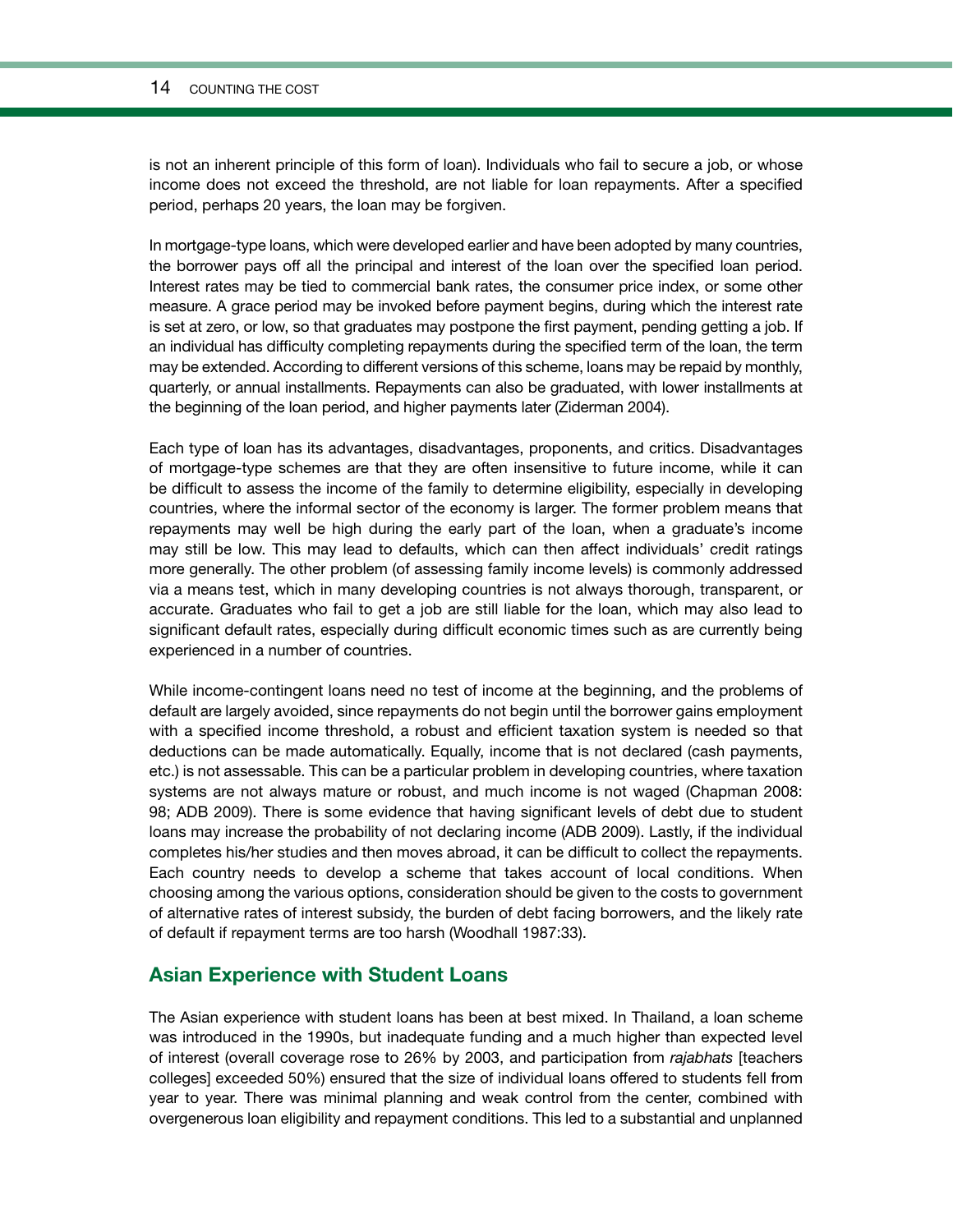growth in loan recipient numbers and unexpected, and unsustainable, funding obligations by the state (Ziderman 2003:65). At one point, allocations to the scheme reached 30 billion baht, which was 14% of the national education budget.

Moreover, while continuing recipients were assured of the same annual amount, contingent only on satisfactory academic results, new recipients had no such assurances; indeed, funding for new recipients fell by almost 50% from 2000 to 2001 (Ziderman 2003:56). The picture was also very different for students in public HEIs, of whom only 13% participated, and students in private HEIs, of whom almost 37% took out loans. Repayments in the early years of the scheme were somewhat chaotic, with more than a quarter not making a single repayment, while another quarter made payments considerably in excess of the due amounts, with some paying off the entire loan. A formal default rate of 30% was recorded, which, however, upon further investigation, comprised largely those who either fell below the income threshold or reported no income (possibly because they were still studying). Eligibility criteria included a poverty element: falling below a designated family income threshold, set at 150,000 baht.

Overly long repayment schedules (compounded by no allowance for inflation) and nominal interest rates, with significant grace periods, effectively constituted a substantial subsidy, estimated at more than 80%, which, however, was rather less for women than men (presumably because of lower female incomes). A subsequent evaluation study recommended better targeting (data showed that only around one-third of poor students were in receipt of loans, while over 90% of poor students dropped out due to financial reasons), more training for officials charged with implementation of the scheme, and a revision of repayment conditions as necessary in order to protect the ongoing viability of the scheme.

Several of the above limitations also apply in Indonesia, where higher education access remains grossly inequitable: Whereas only 3.3% of higher education students stem from the lowest 20% of income groups, 30.9% come from the highest quintile (Nizam 2006:42–43). Once again, a national income-contingent loan scheme that is based on charging moderate fees that are recouped only via the taxation system, and only when the graduate enters the workforce and earns above a certain salary level, could in principle provide more equity in higher education, particularly to more students from poorer classes (Schleicher 2006).

Lessons from international experience underline the critical importance of an efficient banking sector, a robust and comprehensive taxation system, a reliable method to measure *all* income clearly, and effective machinery for collection of repayments in order for such schemes to work (Woodhall 2004, Ziderman 2004); but in Indonesia these cannot be taken for granted. The combination of a weak tax system, increasing fee levels, corruption, and low publicsector salaries might substantially limit the rate of debt recovery in Indonesia. Basing income measures on public sector salaries is highly unreliable in a context where the informal sector of the economy remains substantial. Equally, transparency and the maintenance of a strong, well-financed public sector, each of which research shows also to be fundamental to economic growth and social equity, are also unable to be taken for granted in the current Indonesian context. In such circumstances, more would need to be done in order for such a scheme to work effectively. In Viet Nam, loans are available to poor students who would otherwise fail to participate or complete higher education. By 2009, 1.7 million students had availed themselves of loans, operated by the Bank of Social Policy, with no reported cases of dropout on financial grounds (Lan 2010:17).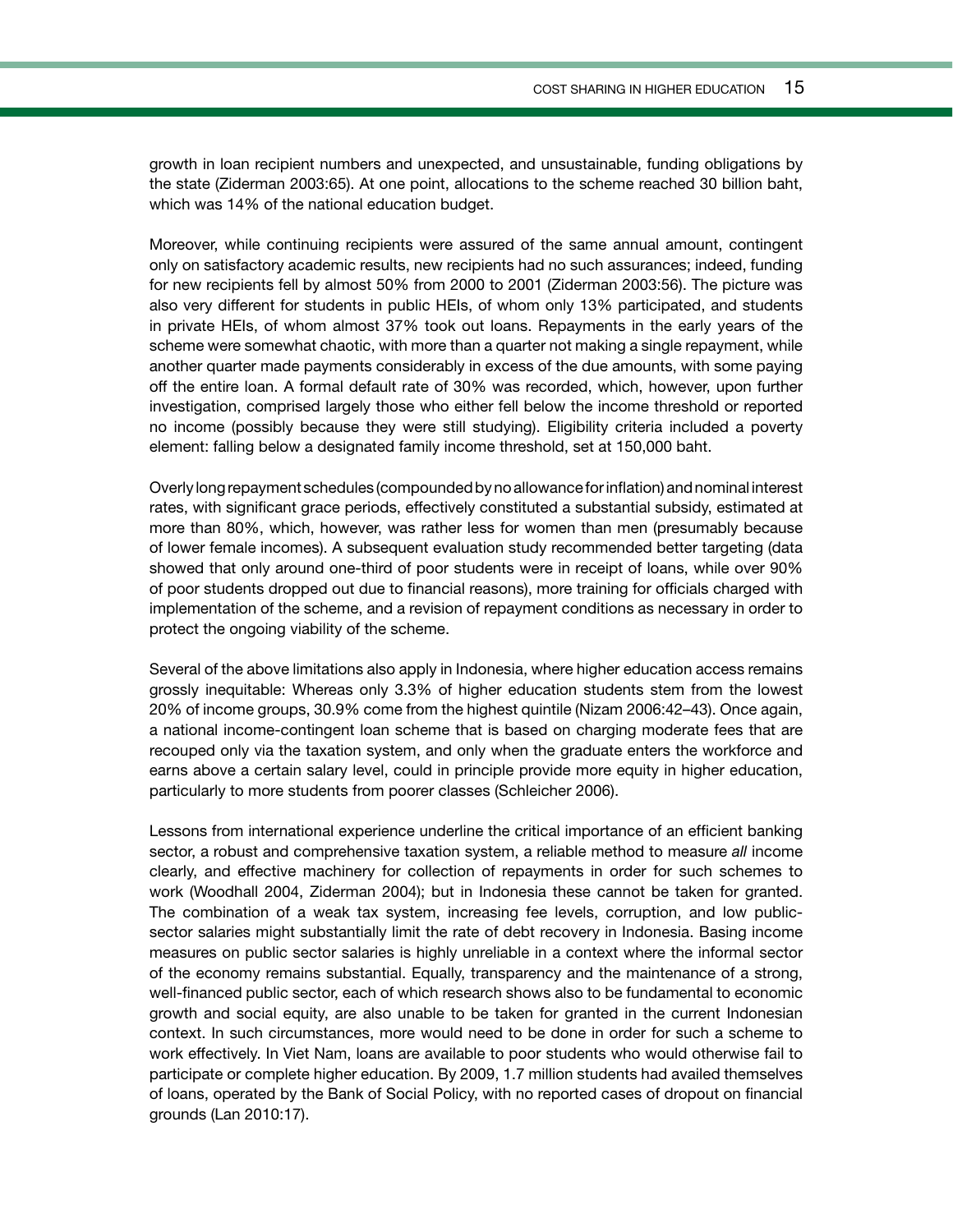#### 16 COUNTING THE COST

The history of student loans in India underlines some similar issues in the context of evolution from early schemes, which were abandoned due to low recovery rates and poor performance, to a national education loan scheme, introduced in 2001 and operated by public banks. From 2007, student loans of up to Rs1 million (\$22,600) for study within India, and up to Rs2 million (\$45,200) for study overseas, have been available. Tax concessions on the interest payable on the loan are available, but are of limited impact. While the loan portfolio has shown an annual growth of up to 69% in recent years, it is still the case that a mere 1% of students currently take advantage of such loans. Notably, of these, only 19% have been women (Agarwal 2009:156). While default rates are low, applicants find processes to be cumbersome and time consuming, and bank staff often seem poorly trained for the task. The facts that banks charge high rates of interest, and pick students with considerable collateral who are seen as low risk but who may not be in need of loans, minimize the reach and equitability of such mortgage-type schemes.

Consideration was being given in India to introducing an income-contingent loan scheme, with possible partial write-off provisions for those who elect to spend some years of service, after graduating, in rural locations. Under such a scheme, loans would be based on economic criteria, rather than on a caste basis. A key issue, however, in terms of both equity and reach of any such scheme lies outside of higher education. As in Indonesia, with a large informal sector and limited capacity to collect tax, income-contingent repayments may be problematic in India. Reliable means testing can also be a contentious issue (Agarwal 2009:159), although proxies such as home ownership or level of fees paid at the applicant's previous institution could be viable.

Loan schemes were introduced into the PRC as early as 1986, but with average amounts that proved too small, and conditions (such as having to repay the loan before graduation) that made them unviable. Predictably, coverage was inadequate. In 1999, two schemes were established: one subsidized by government, the other a more commercial operation. The Government Subsidized Student Loan Scheme, the larger of the two, was targeted at poor full-time students at public universities. Evaluation of need was undertaken by the student's HEI. The maximum amount of Rmb6,000 was generally sufficient for tuition and fees, but not enough for living costs. By the end of 2001, around 30% of applicants had received loans, but this amounted to only 3.8% of students (Shen and Li 2003). By 2004, 830,000 students had availed of loans. Some evidence showed that more non-needy than poor applicants qualified for the scheme, some with lower college entrance scores than needy students (Shen 2010:47).

Significant shortcomings soon became evident. A short (4-year) repayment period imposed impossible debt burdens on students, amounting to at least 24% of annual income. This meant that, although targeted at poor students, effectively the only ones likely to be able to repay the loans over such a short period were the very ones who did not need loans in the first place (Sun and Barrientos 2009:202). Banks bore most of the default risks, which made them less likely to fulfil their quotas, since there were no formal guarantors, nor consideration of the applicant's credit history. The equity criterion was weakened, both because banks tended to discriminate against those whom they judged less likely to repay (poor students), and additionally since poorer local governments (which were responsible for providing the scheme's interest rate subsidy) were less able to support the scheme.

The second scheme, the General Commercial Student Loan Scheme, operated by commercial banks and rural credit cooperatives, was open to students attending private as well as public HEIs, and included parents or guardians as guarantors. Again, this effectively limited the reach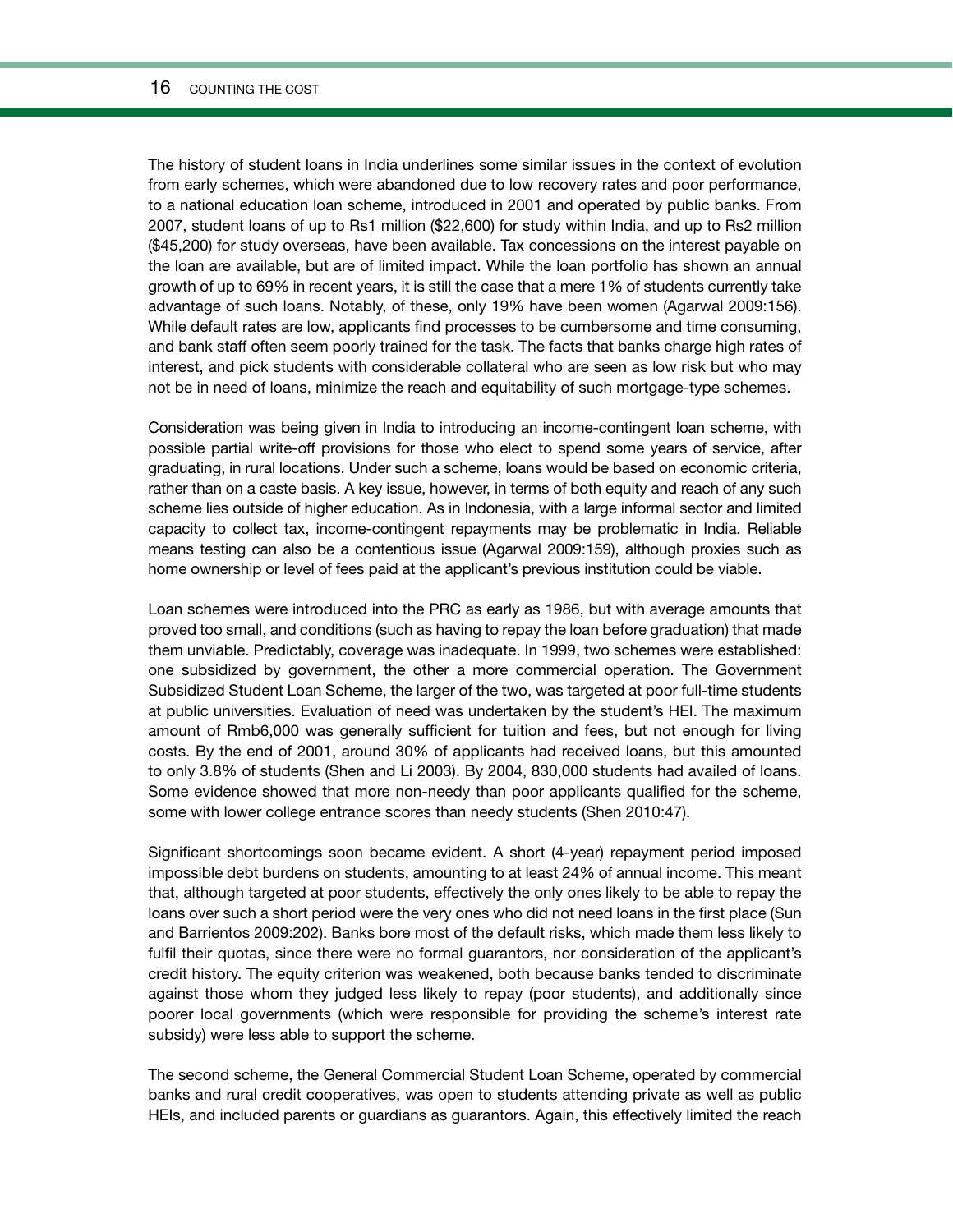of the scheme to students from at least middle class families, rather than needy students (Ziderman 2004). Subsequent versions allowed longer terms (either 6 or 10 years), with an interest rate of 6.12% imposed only after graduation, and grace periods of 0–24 months (Shen 2010:49). By 2002, the first institution (Xian Communications University) was suspended from being able to apply for loans because of a default rate of 50%. Other institutions followed, and by 2003/04, average default rates were almost 20%. In 2004, the PRC government and universities established a Risk Compensation Fund, and in 2006, the Ministry of Education formalized financial arrangements among the government, universities, and banks (Sun and Barrientos 2009:202).

Since cash is still the dominant form of transaction in the PRC, tracking real levels of income is correspondingly difficult. Second jobs, some of which are also compensated in cash, compound the problem, while some employers collude with employees to hide actual income, thereby minimizing or avoiding tax altogether. Surveys in major cities in the PRC have shown that significant proportions of respondents do not know what an income tax is. Rising graduate unemployment rates in the PRC—with estimates that some 25% of the most recent crop of graduates were still seeking work (*Bloomberg Business Week* 2010, *China Daily* 2010b)—constitute a further limit on the viability of current loan schemes, making repayments burdensome, if not impossible, and leading to higher default rates.

Lessons from the PRC highlight, once again, that certain limitations external to higher education can affect the viability and integrity of loan schemes. Experience, especially from developing countries, underlines the difficulty in accurately determining individual income in the long term in the absence of effective mechanisms for income reporting and tax conditions (Shen 2010:46–47).

Evident in this sketch of the diverse student loan schemes in Asia are a range of problems. This publication includes recommendations that can help alleviate some of the problems and improve the reach and efficiency of loan schemes.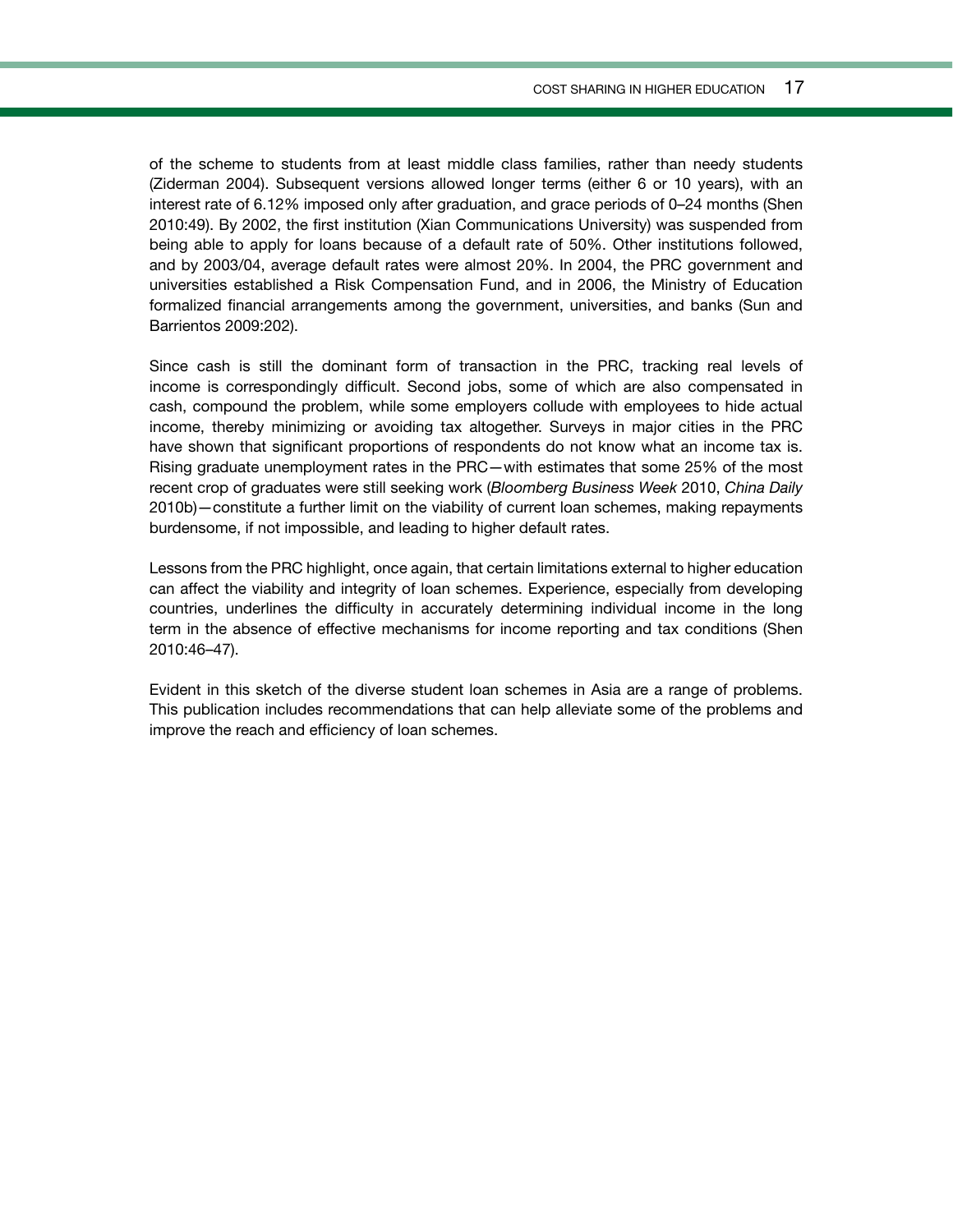## **The Asian Context**

The previous chapter shows that context matters: Financial instruments and student loan schemes are crucially affected by the situation into which they are introduced. The diverse and multifaceted Asian region is home to both the giants of PRC and India as well as the largest majority Muslim nation in the world (Indonesia, population around 230 million). Both PRC and Viet Nam may be characterized as socialist countries moving towards market economies. India, Indonesia, Malaysia, and Thailand may all be categorized as multiparty democracies, although Malaysia is only now emerging from long-standing dominance by a single party, while Thailand has recently experienced political instability, and Indonesia is experiencing a vibrant democratic phase of rebuilding civil society. India's democracy is slowly adapting to greater liberalism after a long era of state control over most aspects of the economy, including education.

Given this diversity, it is important to remind ourselves of basic Asia facts that, less than a decade ago, were summarized as follows (ADB 2003):

- 900 million Asians still lived on less than \$1 per day (75% of the global total);
- nearly 40% of the population was under the age of 18;
- 75% of the world's illiterates, two-thirds of whom were poor women, lived in Asia;
- millions of children who completed primary school could neither read nor write, and millions more dropped out each year due to poverty;
- half of all children in the region were not enrolled in secondary school, most of them poor;
- almost 40% of children aged under 5 were malnourished, and hence unlikely to achieve their full intellectual potential; and
- some governments expended more on their military than on their children.

While some of these measures have improved appreciably, the global financial crisis in 2008– 2009 buffeted regional economies again, although seemingly not as severely as during the currency crisis a decade earlier (World Bank 2010). While the scenario sketched above may be seen as broadly evident across the Asian region, there are significant differences in terms of levels of development, poverty, and political ideology among the countries in the region that determine how far, and in what ways, they are affected by this trend.

All four Southeast Asian countries in Table 6 are still considered developing countries, although Indonesia, Malaysia, and Thailand can be considered middle-income countries. PRC and India are also still classified as developing countries. While all six nations have recovered significantly from the effects of the regional financial crisis of the late 1990s, the gap between rich and poor continues to widen. Overall, this does not mean that the poor are becoming poorer, but rather that the rich are making greater gains (ADB 2007; 2010a:57).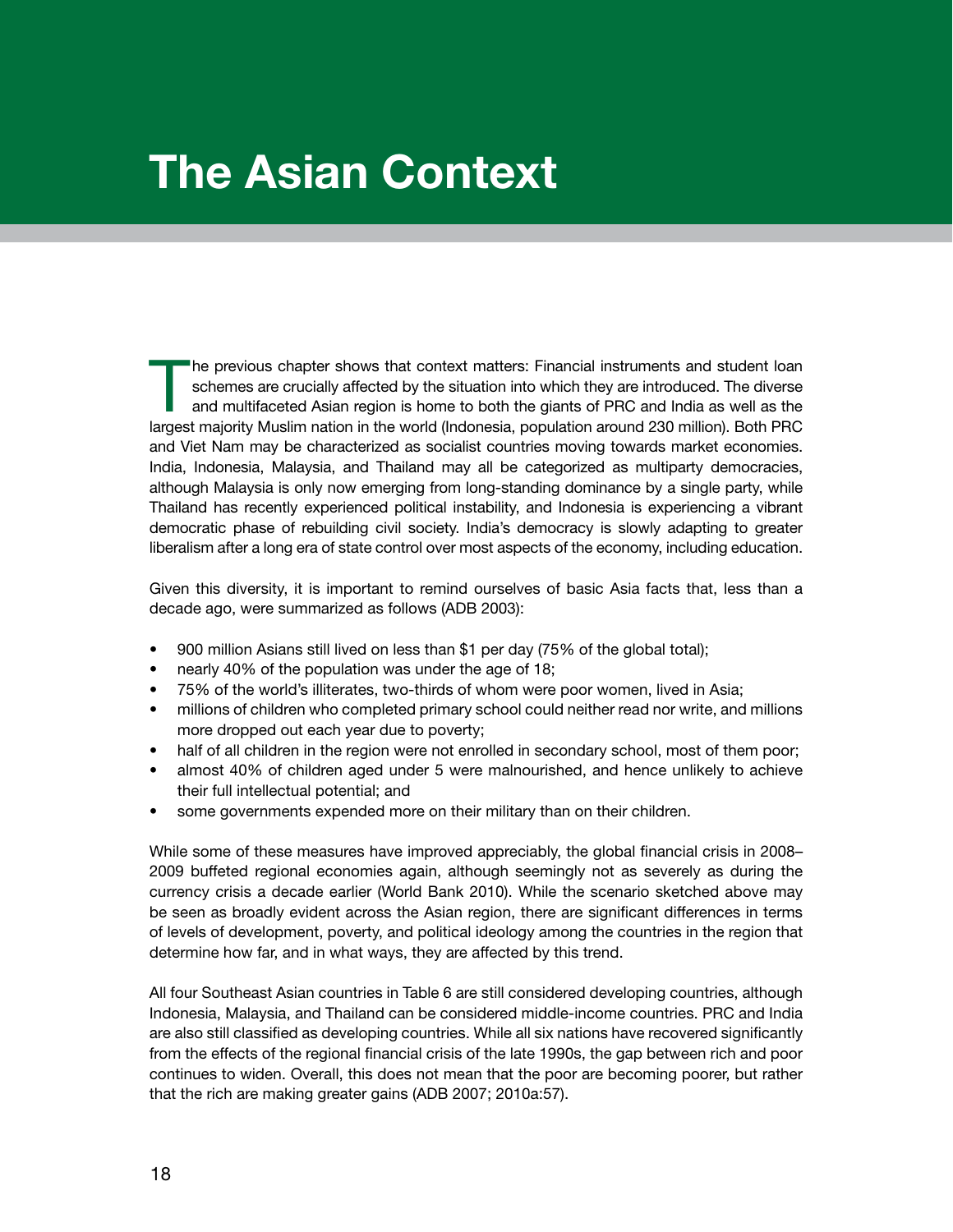| Country         | <b>HDI</b><br>1990 | <b>HDI</b><br>2002 | <b>HDI</b><br><b>Rank</b><br>2002 | Life<br><b>Expectancy</b><br>at Birth<br>2002 | <b>Education</b><br><b>Index</b><br>2002 | <b>GDP</b> per<br>Capita<br>(PPP\$)<br>2002 | <b>PEE</b><br>(% of GDP)<br>1990 | <b>PEE</b><br>% of GDP)<br>2002 |
|-----------------|--------------------|--------------------|-----------------------------------|-----------------------------------------------|------------------------------------------|---------------------------------------------|----------------------------------|---------------------------------|
| Indonesia       | 0.623              | 0.692              | 111                               | 78.0                                          | 0.80                                     | 3,230                                       | 1.0                              | 1.3                             |
| Malaysia        | 0.720              | 0.793              | 59                                | 73.0                                          | 0.83                                     | 9,120                                       | 5.2                              | 7.9                             |
| Thailand        | 0.707              | 0.768              | 76                                | 69.1                                          | 0.86                                     | 7,010                                       | 3.5                              | 5.0                             |
| <b>Viet Nam</b> | 0.610              | 0.691              | 112                               | 69.0                                          | 0.82                                     | 2,300                                       | $\overline{\phantom{a}}$         | $\overline{\phantom{a}}$        |
| <b>PRC</b>      | 0.627              | 0.745              | 94                                | 71.0                                          | 0.83                                     | 4,580                                       | 2.3                              | $\overline{\phantom{a}}$        |
| India           | 0.514              | 0.595              | 127                               | 63.9                                          | 0.53                                     | 2,670                                       | 3.9                              | 4.1                             |

− = data unavailable, GDP = gross domestic product, HDI = Human Development Index, PEE = public expenditure on education, PPP = purchasing power parity, PRC = People's Republic of China. Sources: UNDP 2004:140–174; 2005:20.

This important trend across the region is of critical importance for equity in higher education access and outcomes. For each of the two regional giants, for example, an examination of spending patterns of the lowest 20% and top 20% of the population from 1993 to 2004 is revealing: For India, growth for the former group, expressed in constant 1993 dollars, was 0.85%, but it was 2.3% for the latter, while in the PRC the equivalent figures were 3.4% and 7.1%. But expressed in absolute terms, the spending gaps were significantly greater in both countries (ADB 2007:9). Of the two, the PRC has been significantly more successful in lowering the rates of those in poverty (ADB 2010a:58), but its Gini coefficient, a conventional measure of inequalities in society, which had already reached 0.4 a decade ago, has since risen even further, now recording a worrying 0.47. (The Gini coefficient varies between 0, reflecting complete equality, and 1, which indicates complete inequality.)

More specifically, Southeast Asia embraces around 540 million people, with a combined GDP of \$610 billion (or \$1.9 billion in purchasing power parity [PPP] terms and with very wide disparities—both across the region and within countries. Per capita GDP ranged from \$9,120 (Malaysia) to \$2,300 (Viet Nam) in 2005 (UNDP 2005). Females comprise 49% of the total, while over 56% of the population still inhabits rural areas. Almost half of the substantial numbers employed in agriculture are women; within Southeast Asia, the Human Development Index (HDI) ranks ranged from 59 (Malaysia) to 112 (Viet Nam) in 2002, while for India it was 127 (UNDP 2005). In Southeast Asia, poverty rates ranged from 16.6% in Indonesia (for 2004) to 9% for Viet Nam, while the proportion of the population whose income in 2004 fell below a dollar a day was 9.9% for the PRC and 34.3% for India (Bashir 2007, Chen and Ravallion 2007).

Both PRC and India have populations of more than 1.2 billion, with significant variations according to wealth, caste, and ethnicity, as well as gender. Per capita GDPs of \$4,580 for PRC and \$2,670 for India place them within the developing country range, but by 2007, HDI ranks were very different: PRC at 81 and India at 127. For both, however, there are wide disparities within each population, as seen in Table 6. Poverty rates, however, starkly differentiate the two, with PRC's at 11.7% and India's at 31.3% (UNDP 2007:238–239).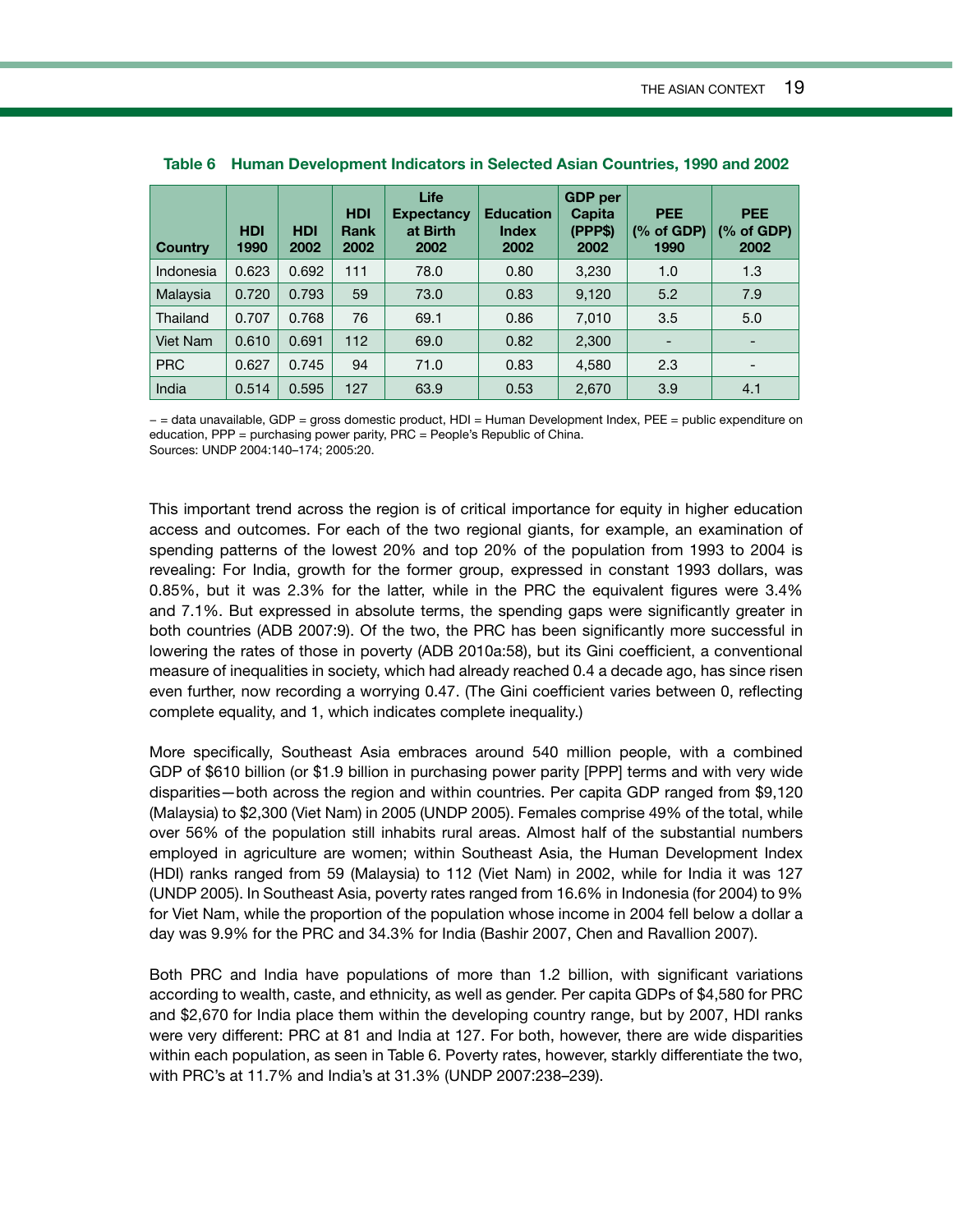### **Implications of Demography**

As seen in Table 7, demographic factors affect demand for higher education across the Asian region in very different ways. The PRC's one-child policy, although now somewhat more liberally interpreted and not extended to minorities or rural dwellers, will lead to a rapidly aging population within the next two decades. India's higher rate of population growth is likely to mean that its population will outstrip the PRC's, imposing even greater pressure on the limited Indian higher education facilities available, and leading to further privatization of the system.

| Country    | <b>Total Population</b><br>(million)<br>1975 | <b>Total Population</b><br>(million)<br>2000 | <b>Annual Population</b><br>Growth Rate (%)<br>1975-2000 | <b>Population under 15</b><br>(as % of total)<br>2000 |
|------------|----------------------------------------------|----------------------------------------------|----------------------------------------------------------|-------------------------------------------------------|
| Indonesia  | 134.6                                        | 212.1                                        | 1.8                                                      | 30.8                                                  |
| Malaysia   | 12.3                                         | 22.2                                         | 2.4                                                      | 34.1                                                  |
| Thailand   | 41.1                                         | 62.8                                         | 1.7                                                      | 26.7                                                  |
| Viet Nam   | 48.0                                         | 78.1                                         | 2.0                                                      | 33.4                                                  |
| <b>PRC</b> | 927.8                                        | 1.275.1                                      | 1.3                                                      | 24.8                                                  |
| India      | 620.7                                        | 1.008.9                                      | 1.9                                                      | 26.9                                                  |

#### **Table 7 Demographic Pressures on Higher Education by Country, 1975–2000**

PRC = People's Republic of China. Source: UNDP 2002:164.

The fact that these six countries have a population of youth aged under 15 comprising from one-quarter of the total to in excess of one-third has substantial implications for financing higher education demand adequately, especially when paralleled by rising aspirations and higher rates of secondary completion.

## **University Contribution to Innovation**

These countries, like many others in the Asian region, subscribe to the knowledge economy thesis, which accords higher education a central role. But if they are to invest substantially in higher education with the aim of boosting research and development (R&D), raising economic growth rates, and promoting their international competitiveness, their governments will need to be convinced that investments in higher education promote innovation (Welch 2010c). What does the evidence show about the relationship between existing levels of investment in Asian higher education and levels of innovation?

Tables 8−10 clarify the role of higher education in national innovation and R&D, revealing that, as yet, higher education in Southeast Asia contributes on average more than half of the developed country average to R&D performance (and in the PRC's case, a little more than one-third, and in India's case one-sixth—Table 8), and that much less is devoted to R&D as a proportion of GDP, relative to the developed nations' average (Table 9). This could well be, of course, due to the fact that the knowledge economy is still much less dense in developing Asia, as the number of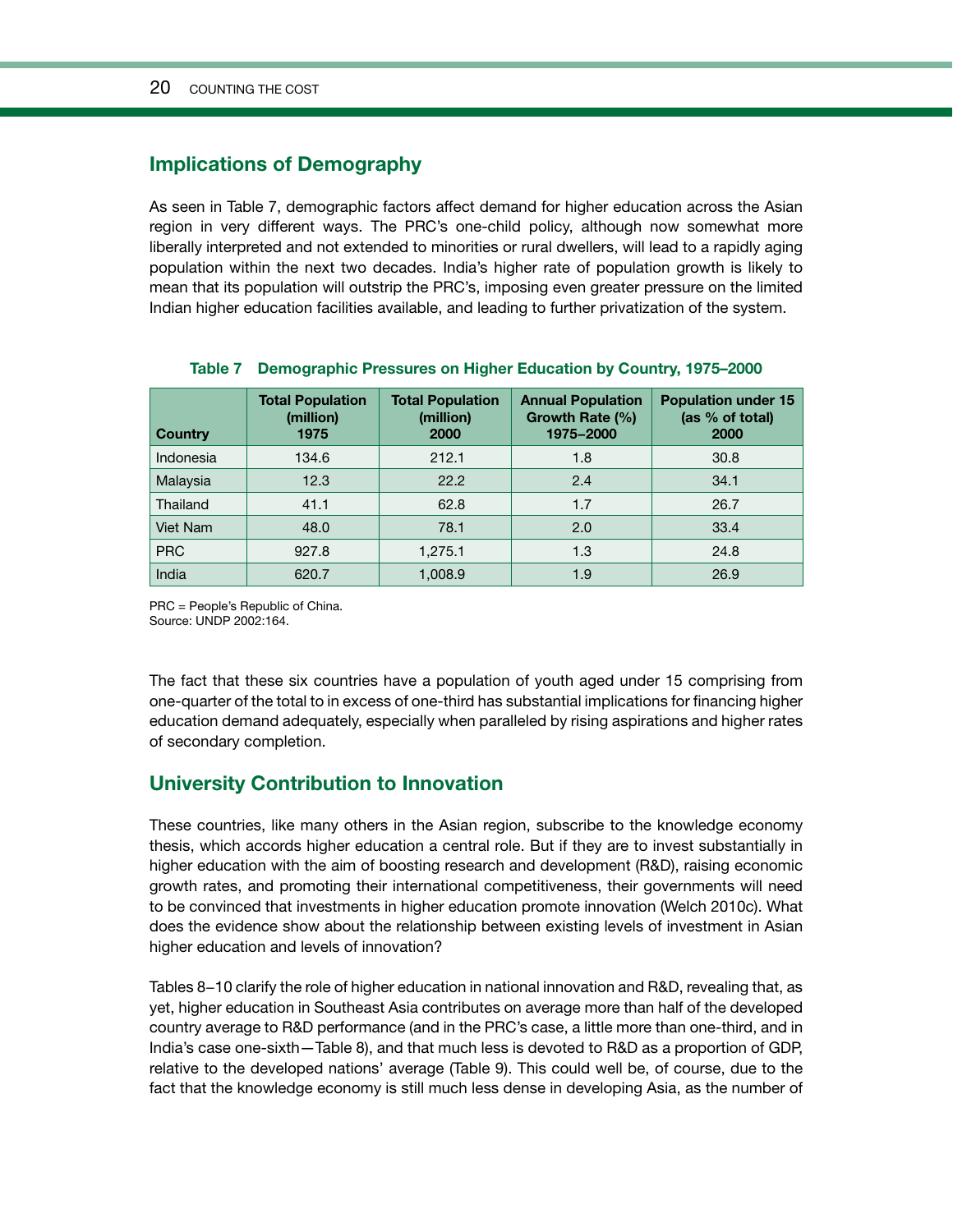researchers per million of population indicates, and that as yet, the quality of scientific research institutions (with the arguable exception of some leading institutions in Malaysia, and a few in PRC and India) do not yet match those of developed nations (OECD 2008; Pendlebury 2010; Welch 2010b, 2010c; Yang and Welch 2011) (Table 10).

| <b>Country</b>            | <b>Business</b> | <b>Government</b> | <b>Higher Education</b> |
|---------------------------|-----------------|-------------------|-------------------------|
| Southeast Asia            | 51.3            | 22.1              | 15.7                    |
| Indonesia                 | 14.3            | 81.1              | 4.6                     |
| Malaysia                  | 65.3            | 20.3              | 14.4                    |
| Thailand                  | 43.9            | 22.5              | 31.0                    |
| <b>PRC</b>                | 62.4            | 27.1              | 10.5                    |
| India                     | 29.6            | 66.0              | 4.4                     |
| Developed Country Average | 62.9            | 13.3              | 27.0                    |

#### **Table 8 Contribution to R&D Performance by Sector**

PRC = People's Republic of China.

Sources: ADB 2008:122; India estimates from UNESCO 2010b:488.

|                           |                     | R&D Spending, 2002            | R&D as percent of GDP <sup>a</sup> |      |  |
|---------------------------|---------------------|-------------------------------|------------------------------------|------|--|
| Country                   | \$ Billion<br>(PPP) | Percentage of<br><b>World</b> | 1992                               | 2002 |  |
| Southeast Asia            | 3.3                 | 0.4                           | 0.1                                | 0.2  |  |
| Indonesia                 | 0.3                 | 0.0                           | 0.1                                | 0.1  |  |
| Malaysia                  | 1.5                 | 0.2                           | 0.4                                | 0.7  |  |
| Thailand                  | 1.1                 | 0.1                           | 0.2                                | 0.2  |  |
| <b>PRC</b>                | 72.0                | 8.7                           | 0.8                                | 1.2  |  |
| India                     | 12.9                | $\overline{\phantom{0}}$      | 0.7                                | 0.8  |  |
| Developed Country Average | 645.8               | 77.8                          | 2.3                                | 2.3  |  |

#### **Table 9 R&D Expenditure Levels and as Percentage of GDP, 2002**

− = data unavailable, GDP = gross domestic product, PPP = purchasing power parity,

PRC = People's Republic of China, R&D = research and development.

<sup>a</sup> Regional data are sum of R&D divided by sum of PPP GDP.

Sources: World Bank 2006:147, UNESCO 2010b.

Table 10 shows that the knowledge economy is considerably denser among developed nations than in Asia, as measured by the number of researchers per million and average years of schooling. Among the Southeast Asian countries in Table 10, Malaysia is the only exception, at least on measures of quality of research institutions and extent of collaboration between universities and industry.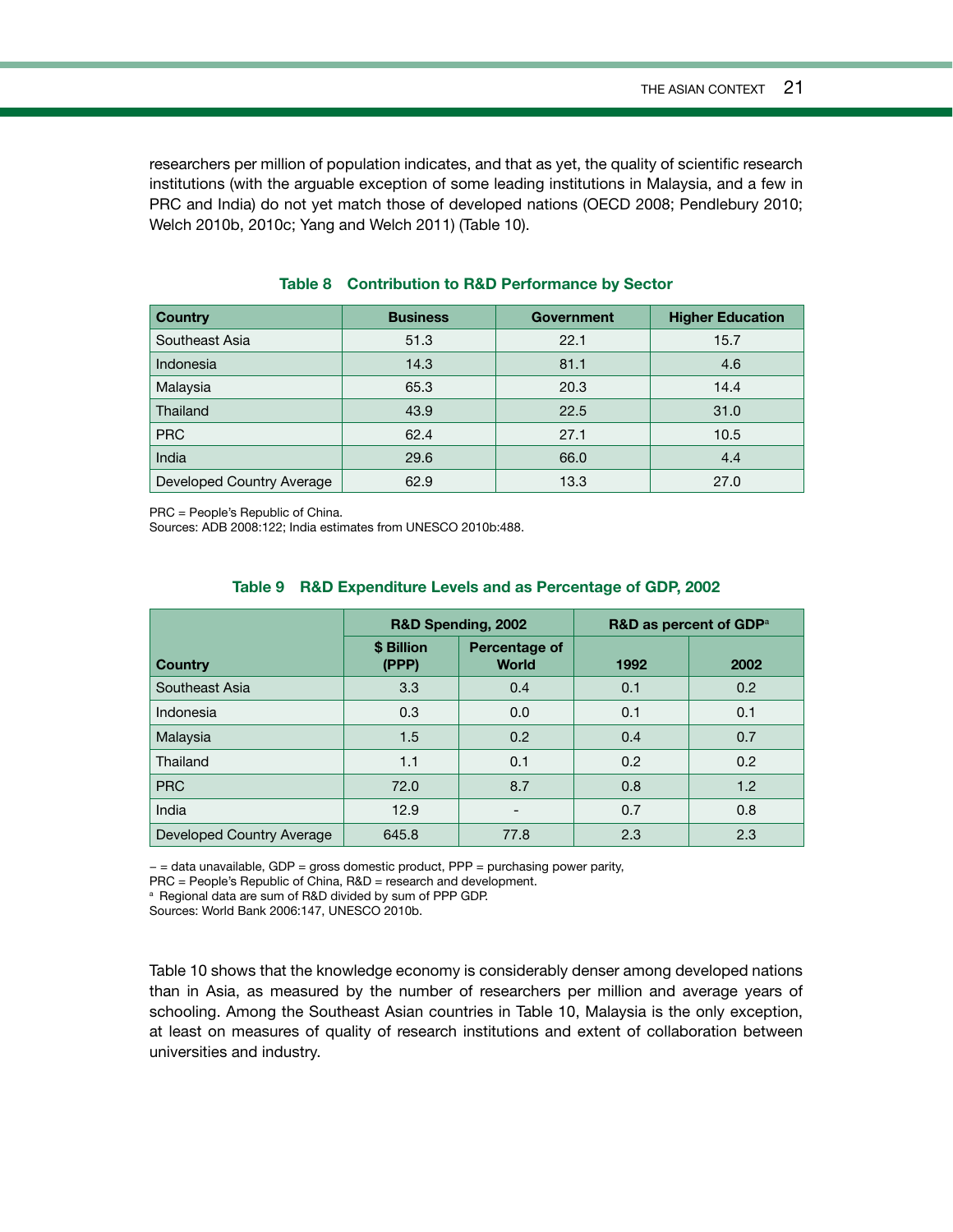| <b>Country</b>                      | Average<br><b>Years of</b><br><b>Schooling</b><br>(2000) | <b>Researchers</b><br>per Million<br>(2003) | <b>Quality of</b><br><b>Scientific</b><br><b>Research</b><br><b>Institutions</b> | <b>University-</b><br><b>Industry</b><br><b>Research</b><br><b>Collaboration</b> | <b>Patents</b><br><b>Granted by</b><br><b>US Patent</b><br><b>Office</b><br>$(2000 - 2004)$ |
|-------------------------------------|----------------------------------------------------------|---------------------------------------------|----------------------------------------------------------------------------------|----------------------------------------------------------------------------------|---------------------------------------------------------------------------------------------|
| Southeast Asia                      | 6.6                                                      | 210                                         | 4.1                                                                              | 3.6                                                                              | 140                                                                                         |
| Indonesia                           | 4.7                                                      | 207                                         | 3.9                                                                              | 3.4                                                                              | 15                                                                                          |
| Malaysia                            | 7.9                                                      | 299                                         | 5.0                                                                              | 4.7                                                                              | 64                                                                                          |
| Thailand                            | 6.1                                                      | 287                                         | 4.0                                                                              | 3.6                                                                              | 43                                                                                          |
| <b>PRC</b>                          | 5.7                                                      | 663                                         | 3.8                                                                              | 3.9                                                                              | 368                                                                                         |
| India                               |                                                          | 119                                         | 5.1                                                                              | 3.3                                                                              |                                                                                             |
| <b>Developed Country</b><br>Average | 9.5                                                      | 3.616                                       | 5.1                                                                              | 4.4                                                                              |                                                                                             |

| Table 10 National Innovation Indexes by Country, Region, and Level of Development |  |  |  |
|-----------------------------------------------------------------------------------|--|--|--|
|                                                                                   |  |  |  |

− = data unavailable, PRC = People's Republic of China, US = United States.

Sources: Nationmaster.com; World Economic Forum 2005:504–506; World Bank 2006:155, 170.

There is also a perceptible gap in absolute spending, proportion of world R&D expenditures, and R&D as a proportion of GDP between Asian nations and the developed world average (Table 9). Both PRC and India plan to raise gross domestic expenditure on R&D to 2% over the next decade, and the PRC's rate had already reached 1.54% by 2008 (Thomson Reuters 2009a, 2009b). Also, the data in Table 9 do not indicate how efficiently and transparently the funds are expended. The proportion spent on basic research is also absent from the data, and there is some evidence that the proportion is slipping in the PRC (Thomson Reuters 2009a).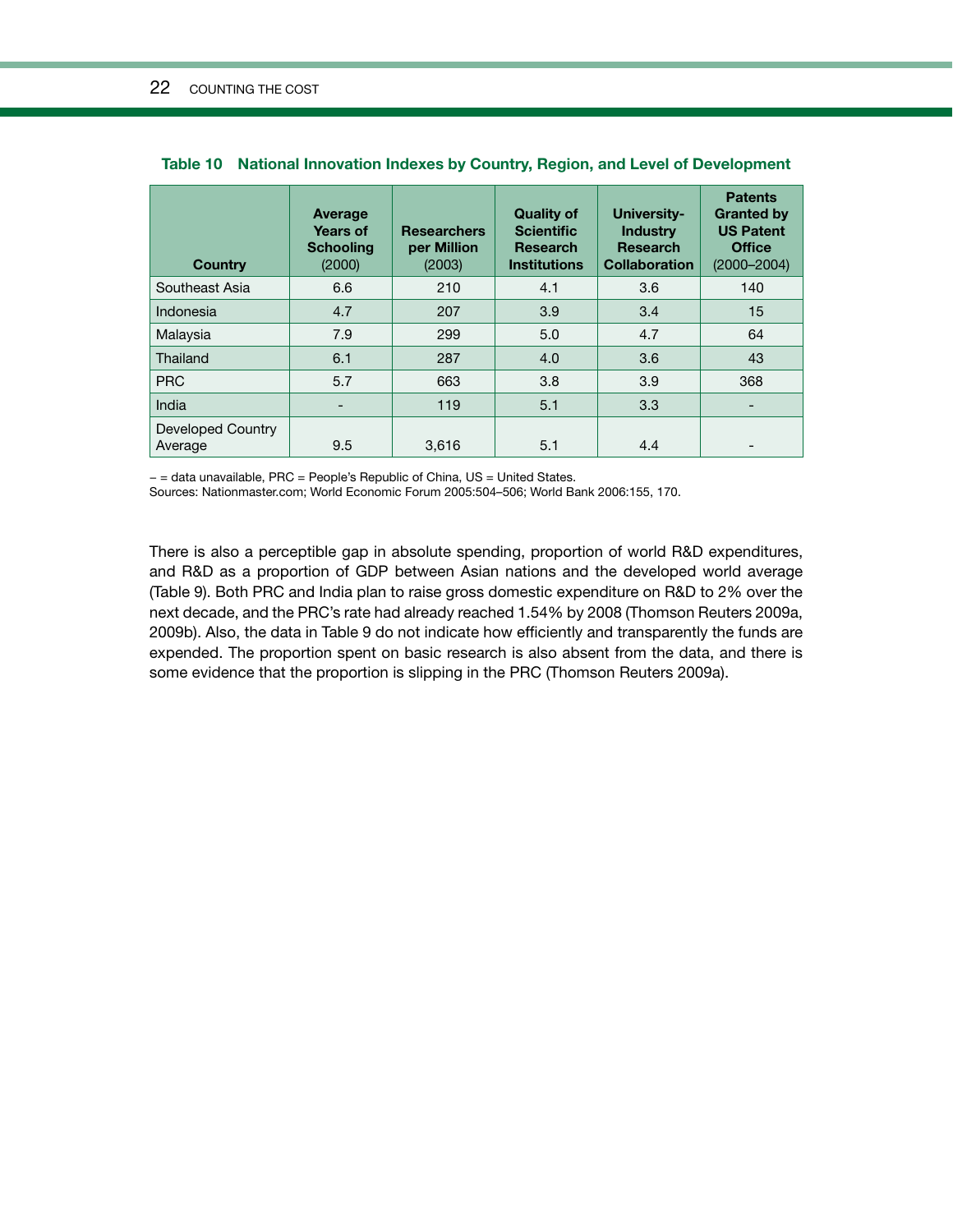## **Counting the Costs of Difference**

## **Poverty**

The Asian economic miracle has arguably depended too narrowly on export-led growth,<br>high GDP rates, and a strong US dollar. In the headlong drive for growth, too many<br>citizens have been left behind. Even in Viet Nam, and t high GDP rates, and a strong US dollar. In the headlong drive for growth, too many citizens have been left behind. Even in Viet Nam, and to a greater extent in the PRC, where hundreds of millions have been lifted from poverty, the poor have been falling further behind. Overall, as was argued earlier, this does not mean that the poor are becoming poorer, but rather that the rich are making greater gains; it is the rich getting rich faster than the poor (ADB 2007:6; 2010a:63). A better way of measuring growth might be to implement more inclusive strategies, and to regularly monitor whether the poorest members of an economy are benefitting from growth (Bloomberg News Service 2007).

By such measures, Asia does not perform all that well, with significant poverty rates evident across the region and relatively high Gini coefficients common (Table 11). Substantial poverty rates constrain the development of a more inclusive public higher education sector in Southeast Asia. Actual poverty rates vary from a relatively low 9% in Viet Nam to 16.6% for Indonesia (Bashir 2007:8).

| <b>Country/Region</b> | <b>Gini Coefficient</b> | <b>Most Recent Data</b> | <b>Trend and Years</b> |
|-----------------------|-------------------------|-------------------------|------------------------|
| Indonesia             | 34.3                    | 2002                    | 34.4-34.3 (1993-2002)  |
| Malaysia              | 40.3                    | 1997                    | 41.2-40.3 (1993-2004)  |
| Thailand              | 42.0                    | 2002                    | 46.2-42.0 (1992-2002)  |
| Viet Nam              | 37.1                    | 2004                    | 34.9-37.1 (1993-2004)  |
| <b>PRC</b>            | 47.5                    | 2007                    | 40.7-47.2 (1993-2004)  |
| India                 | 36.2                    | 2004                    | 32.9-36.2 (1993-2004)  |
| $EU-15a$              | $24.7 - 38.5$           | $-b$                    | $-b$                   |

#### **Table 11 Gini Coefficients of Selected Asian Countries Compared with the EU-15**

EU = European Union, PRC = People's Republic of China.

a EU-15 = Austria, Belgium, Denmark, Finland, France, Germany, Greece, Ireland, Italy, Luxembourg, Netherlands, Portugal, Spain, Sweden, and United Kingdom.

**b** EU data cannot be given for a specific year, since the category includes a number of countries for which data stem from different years.

Sources: UNDP 2005:26; ADB 2007, 2010a.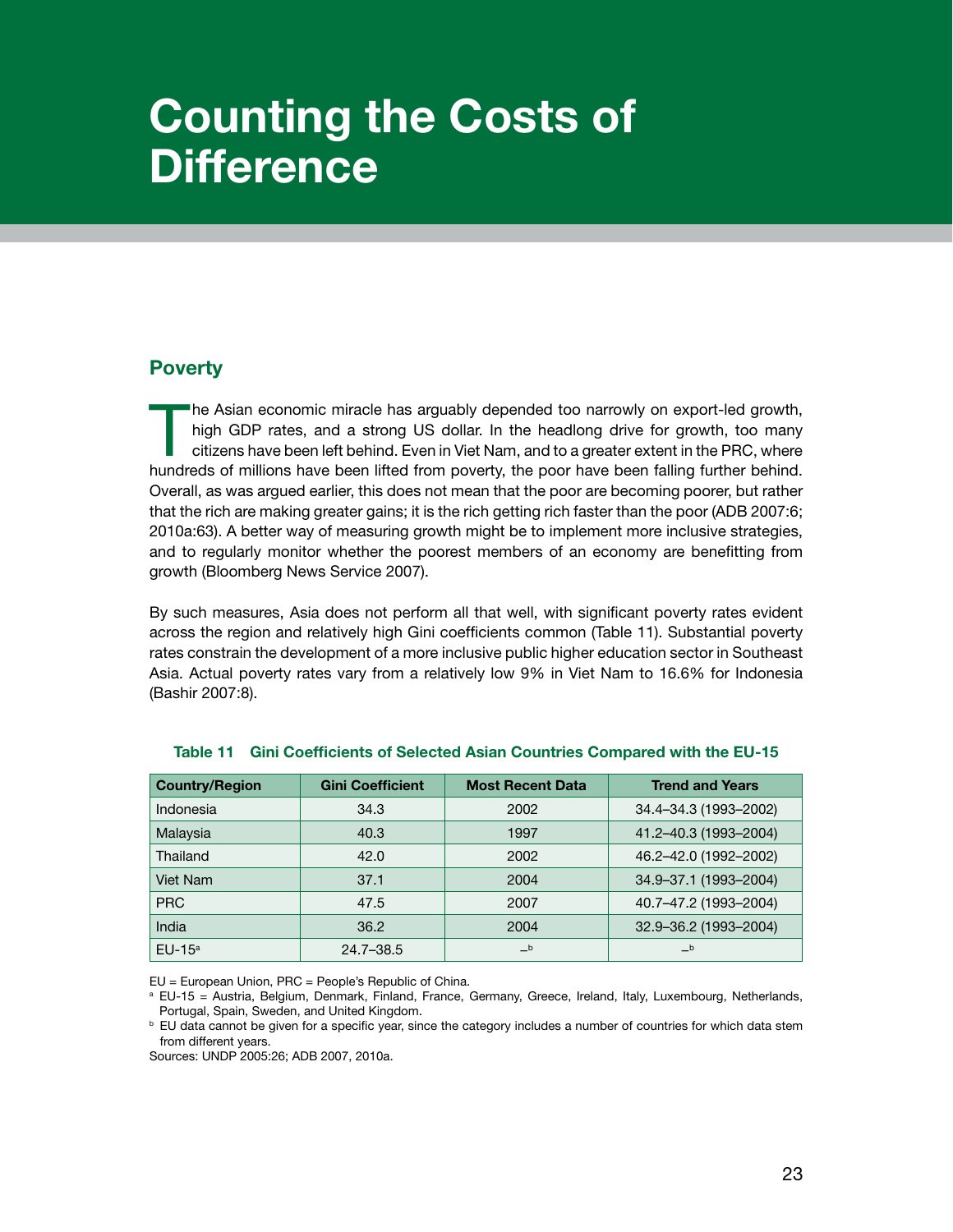#### 24 COUNTING THE COST

And there is no doubt that poverty makes a difference: Viet Nam data show that participation in higher education by the wealthiest population quintile, at over 40%, is almost four times higher than that of the poorest in the country (World Bank 2008:23). Interestingly, while both the two regional giants (PRC and India) experienced worsening Gini coefficients, as did Viet Nam (another system transitioning to a market economy), Malaysia and Thailand improved somewhat, while in Indonesia there was effectively no change.

Viet Nam explicitly recognizes poverty as a barrier to participation in higher education and has well-developed compensatory strategies. For example, exemption from tuition fees is granted to students assessed as living in starvation conditions (defined as a monthly income equivalent to less than 13 kilograms of rice) and to those who are orphaned and homeless, while partial remission is available to students in somewhat less adverse situations. Data are not available, however, to assess how likely students in such categories are to take up such offers of support. Overall, a decline is evident in the proportion of students who gain fee remissions, especially from 2006. For both university and college students, rates fell from 22.5% to 13% from 2006 to 2008 (Lan 2010:15).

In the face of substantial poverty levels and high Gini coefficients (albeit, with the exception of the PRC, not as high as some in Latin America), countries have adopted a variety of strategies to promote equity in higher education. The most persistent and programmatic has been India: Since independence in 1947, positive discrimination, also called reservation, has been practiced throughout the Indian public employment system, including in higher education. In effect, *dalits* ("untouchables"), other backward castes, and specified tribal groups continue to have reserved proportions of places in colleges and universities, including most recently in appointments to the Indian Institutes of Technology (IITs), where the policy's implementation had only been partial. A 2008 government decision mandating that the IITs, seen as bastions of meritocracy, must hire professors according to the strictures of the positive discrimination laws has renewed debate about the policy in general (Altbach 2009:196). The policy has also been mandated to some extent in private sector HEIs.

HEIs must hire, and enroll, a fixed percentage of these groups—almost half of the total. Debate is still under way about both the justification and the effectiveness of the policy. Some claim that positive discrimination has been largely ineffective in raising the status of those groups it is intended to help, while others claim it is a mistaken policy in a meritocratic society (Altbach 2009). While the debate continues, several decades of implementation have not eradicated disparities of enrollment, as Figure 1 and Table 12 indicate.

Perhaps the clearest example of positive discrimination in higher education in Southeast Asia is that of Malaysia, where preferential policies for ethnic Malays (*bumiputras*) were originally introduced to compensate for what was argued to be their economic and social marginalization. The rationale then (late 1960s) was that Malays lacked opportunities for educating themselves, opportunities to earn enough to go into business, and opportunities to train in certain vocations. Decades later, one of its key architects and original proponents admitted to the failure of such compensatory schemes (Mahathir 2002).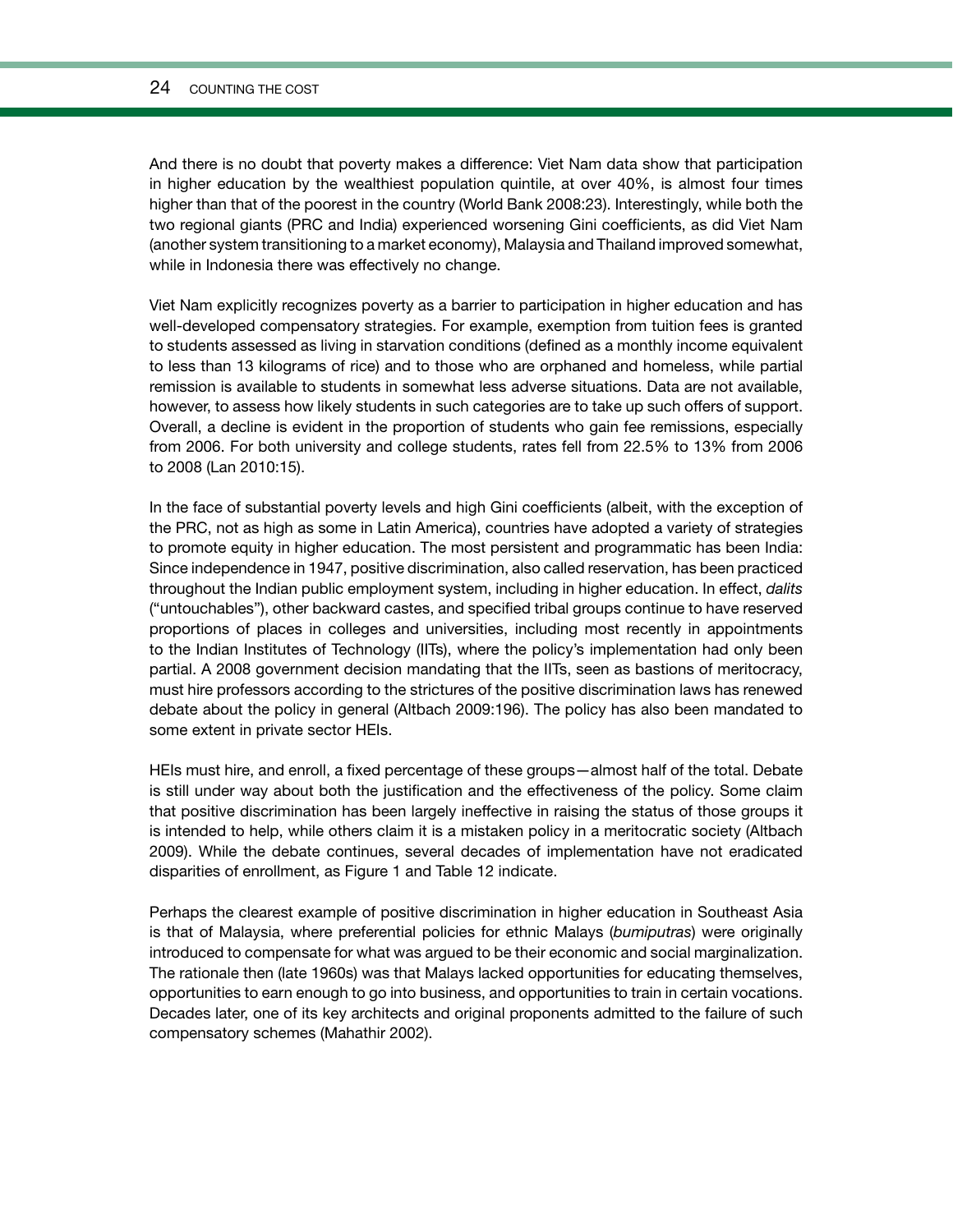

**Figure 1 Enrollment Disparities in Indian Higher Education**

| Program                                                                                                  | <b>Total</b> | <b>Girls</b><br>(% ) | <b>Scheduled</b><br>Caste $(\%)$ | <b>Scheduled</b><br>Tribe $(\%)$ |
|----------------------------------------------------------------------------------------------------------|--------------|----------------------|----------------------------------|----------------------------------|
| PhD/DSc / DPhil                                                                                          | 55,352       | 41.2                 | 5.8                              | 2.4                              |
| <b>MA</b>                                                                                                | 469,291      | 46.6                 | 16.2                             | 4.9                              |
| <b>MSc</b>                                                                                               | 198,719      | 45.7                 | 10.4                             | 2.8                              |
| <b>MCom</b>                                                                                              | 122,257      | 34.0                 | 9.2                              | 3.0                              |
| Postgraduate - Subtotal                                                                                  | 845,619      | 44.4                 | 13.6                             | 4.1                              |
| BA/BA Hons.                                                                                              | 3,772,216    | 43.9                 | 14.9                             | 5.2                              |
| BSc/BSc (Hons.)                                                                                          | 1,490,785    | 38.9                 | 11.3                             | 3.3                              |
| BCom/ BCom (Hons.)                                                                                       | 1,465,028    | 36.6                 | 8.5                              | 3.3                              |
| BE / BArch                                                                                               | 696,609      | 23.7                 | 8.5                              | 3.1                              |
| Undergraduate - Subtotal                                                                                 | 7,424,638    | 39.6                 | 12.3                             | 4.3                              |
| Medicine, Dentistry, Nursing,<br>Pharmacy, Ayurvedic, <sup>a</sup> Unani, <sup>b</sup> and<br>Homeopathy | 256,748      | 34.7                 | 11.5                             | 3.7                              |
| BEd/BT                                                                                                   | 155,192      | 43.8                 | 12.4                             | 5.8                              |
| Others <sup>c</sup>                                                                                      | 3,095,099    | 37.9                 | 6.0                              | 2.1                              |
| <b>Total Enrollment</b>                                                                                  | 11,777,296   | 39.4                 | 10.7                             | 3.7                              |

#### **Table 12 Tertiary Enrollments by Program in India, 2004**

a Ayurvedic medicine (also called ayurveda). "Ayurveda" is made up of two words: ayuh and veda. Ayuh means life and veda means knowledge or science. Thus "ayurveda" in totality means "Science of life." It incorporates all aspects of life whether physical, psychological, spiritual, or social (GOI 2011).

**b** The Unani System of Medicine has a long and impressive record in India. It was introduced in India by the Arabs and Persians sometime around the eleventh century. Today, India is one of the leading countries in so far as the practice of unani medicine is concerned. It has the largest number of unani educational, research, and health care institutions (GOI 2011).

<sup>c</sup> Includes data on open and distance education in respect of 11 (of 30) states.

Source: Agarwal 2010:14.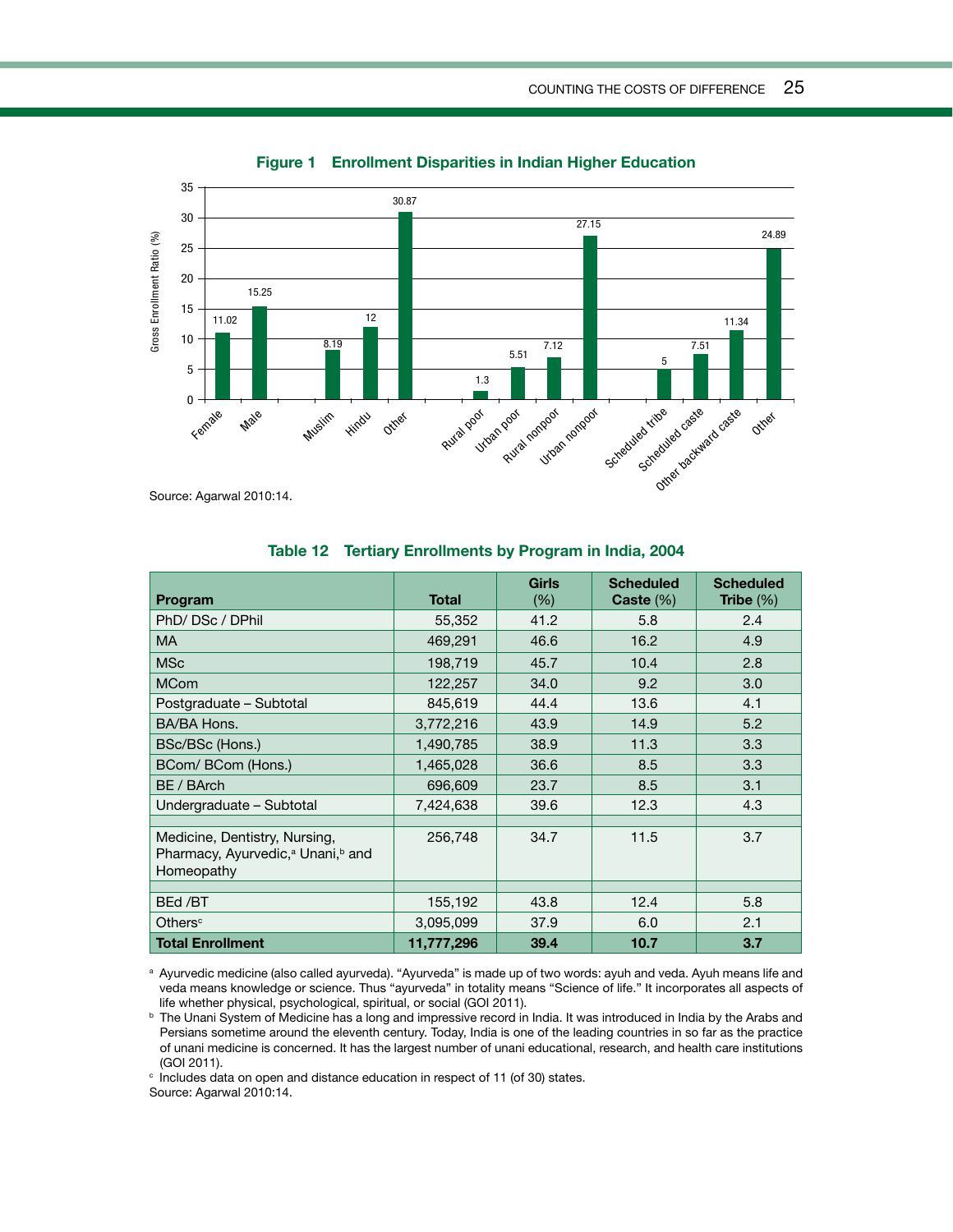### **Rural vs. Urban**

A key component of overall inequalities in many parts of developing Asia comprises rural−urban differentials. Indeed, rural−urban inequalities are often widening, including in education, with ominous implications for achieving stated goals of inclusive growth. Once again, as with the poverty dimension, this is not to say that rural rates of participation in higher education are not increasing—rather that urban rates are rising faster.

The problem is being exacerbated by the rising costs of higher education, which are outstripping growth in rural incomes. Microdata on per-capita household expenditures in Viet Nam reveal that growing differentials in rural−urban and regional expenditures account for 108.4% of the increase in the Gini coefficient between 1993 and 2002. In other words, had other factors not worked to dampen increases in inequality, the Gini coefficient would have registered an even larger increase than it did (ADB 2007:11). And, as the costs of education to households rise, it is now accounting for significantly more of the inequalities in expenditure in Viet Nam than a decade earlier (ADB 2010a). Moreover, in Viet Nam as in several regional systems, HEIs are concentrated in urban areas. Of the 150 universities in the country, more than 100 congregate in the five major cities (Ha Noi, Ho Chi Minh, Da Nang, Can Tho, and Hai Phong). The result is that participation in higher education is almost four times higher among the richest quintile, mostly urban, than among the poorest, mostly rural (World Bank 2008:23).

In Indonesia, too, HEIs, particularly those of quality, are concentrated on the most populous island of Java, while in Thailand most of the major specialist and comprehensive HEIs are concentrated in and around Bangkok.

Recognizing the impact of such disparities, Viet Nam has made determined efforts to expand rural access and participation, increasing the number of HEIs in mountainous and more remote regions, which often contain high proportions of the poor and ethnic minorities, who remain underrepresented in education (World Bank 2009). As part of its commitment to more inclusive strategies, students whose parents reside in more remote high mountainous regions, for example, are exempted from paying fees. Such strategies form part of an increased commitment to higher education overall that showed higher education funding rise from 9.1% of the education budget in 2001 to 10.8% in 2008 (Lan 2010).

For both PRC and India, at least three factors have contributed to differential patterns of growth: uneven growth across provinces or states, higher growth in secondary and tertiary sectors of the economy (leading to faster growth in urban than rural incomes), and top household income growth outstripping that of middle or lower income groups (Luo and Zhu 2009:2; Sun and Barrientos 2009:192, 199; ADB 2010a:63) Per-student expenditure on junior middle schools is 18 times higher in Beijing and Shanghai than in the poorest provinces (UNESCO 2010a, Xinhuanet 2010). What this leads to is a process whereby, in the PRC, the more prestigious the institution, the less likely it is that rural students will gain access. As a result, for example, the proportion of rural students at Peking and Tsinghua universities, the PRC's two leading HEIs, has now slipped to less than one in five, despite having been much larger in the past (Wu and Zheng 2008; Sun and Barrientos 2009:202). Indeed, it is perhaps for this reason that in October 2011, Tsinghua University announced a significant policy change whereby each high school in 592 designated poverty-stricken counties will be able to nominate one student for potential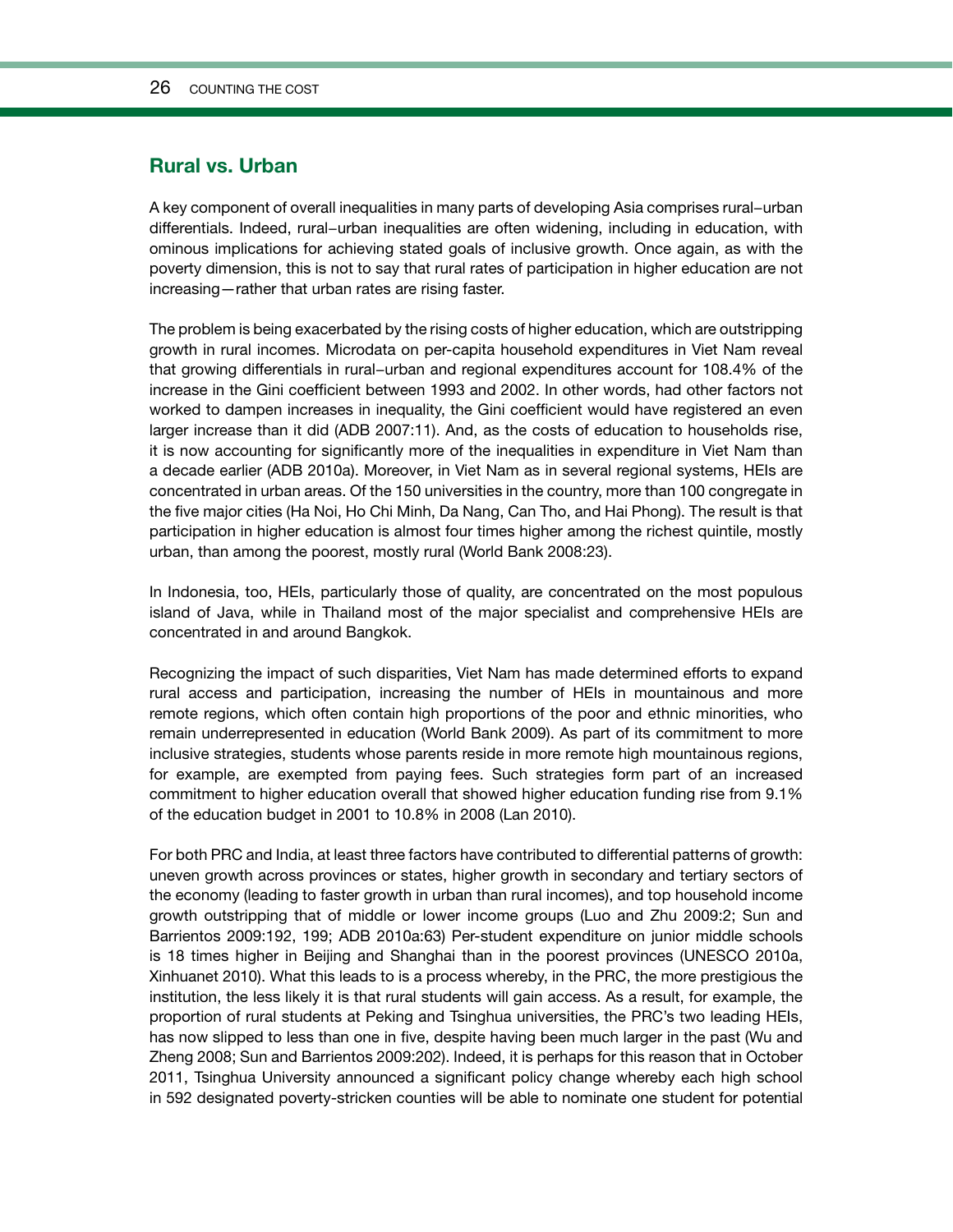entry to Tsinghua, which in turn will accept a slightly lower entry score from such students. Such responses underline the greater sacrifice that higher education represents for rural families, and their difficulties in availing themselves of student loan schemes.

The rising costs of higher education are exacerbating rural−urban differences in the PRC. While by 2001, the annual cost to a family of their child attending higher education was higher than the average urban income, it was four times that of a rural resident. This was even more the case at private HEIs, where by 2006, fee levels reached over Rmb12,000 (double those at the most prestigious public universities). The fact that the proportion contributed by fees to institutional budgets of public HEIs doubled over 1996−2003 had a significantly greater impact on rural families, whose earnings gap relative to urban incomes had widened appreciably. In 2010, rural residents earned an average of less than one-third of the income of urban residents (*China Daily* 2010a).

For all these reasons, it is now the case that only 1 in 6 urban students is able to gain a place in higher education, compared with 1 in 20 rural students. While rural dwellers form about 80% of the PRC population, they represent only 15.6% of university students. By contrast, urban dwellers, who form about 20% of the workforce, make up 84.4% of university students (Sun and Barrientos 2009). The ongoing and somewhat flexible practice of making exceptions for children of parents working in higher education (*gaoxiao jiaozhigong zidi*), "flexible quota" students (*jidong zhibiao*), "recommended students" (*baosongsheng*), and students admitted on the basis of their particular speciality (*tezhaosheng*) actively discriminates against rural candidates, who rarely fall into such categories.

### **Gender Discrimination**

The picture on gender equity in higher education is very diverse across the Asian region. While data covering 1970−2007 show that Southeast Asia and East Asia and the Pacific had achieved gender parity (a score of 1.0) in higher education by 2007, South and West Asia revealed a male GER one-third higher than for females (UIS 2009:16). Data on income, combined GER, and adult literacy by gender for the selected countries are presented in Table 13.

| <b>Country</b>  | <b>HDI</b> | <b>Female: Male</b><br><b>Income Ratio</b> | <b>Combined</b><br><b>Female</b><br><b>Gross</b><br><b>Enrollment</b><br>Ratio<br>2006 | <b>Combined</b><br><b>Male</b><br><b>Gross</b><br><b>Enrollment</b><br>Ratio<br>2006 | <b>Female</b><br><b>Adult</b><br>Literacy<br>$(15$ and<br>above)<br>1999-2006 | <b>Male</b><br><b>Adult</b><br>Literacy<br>$(15$ and<br>above)<br>1999-2006 |
|-----------------|------------|--------------------------------------------|----------------------------------------------------------------------------------------|--------------------------------------------------------------------------------------|-------------------------------------------------------------------------------|-----------------------------------------------------------------------------|
| Malaysia        | 63         | 0.44                                       | 69.8                                                                                   | 73.1                                                                                 | 89.1                                                                          | 93.9                                                                        |
| Indonesia       | 109        | 0.46                                       | 69.5                                                                                   | 66.8                                                                                 | 87.4                                                                          | 94.7                                                                        |
| Thailand        | 81         | 0.62                                       | 76.6                                                                                   | 79.6                                                                                 | 92.3                                                                          | 95.7                                                                        |
| <b>Viet Nam</b> | 114        | 0.71                                       | 63.9                                                                                   | 60.7                                                                                 | 86.9                                                                          | 93.9                                                                        |
| <b>PRC</b>      | 94         | 0.65                                       | 68.9                                                                                   | 58.5                                                                                 | 89.5                                                                          | 96.3                                                                        |
| India           | 132        | 0.32                                       | 64.3                                                                                   | 57.5                                                                                 | 53.4                                                                          | 76.4                                                                        |

**Table 13 Gender, Education, Literacy, and Income in Selected Asian Countries**

HDI = Human Development Index, PRC = People's Republic of China. Source: Plan International 2009 (compiled from Tables 4 and 5).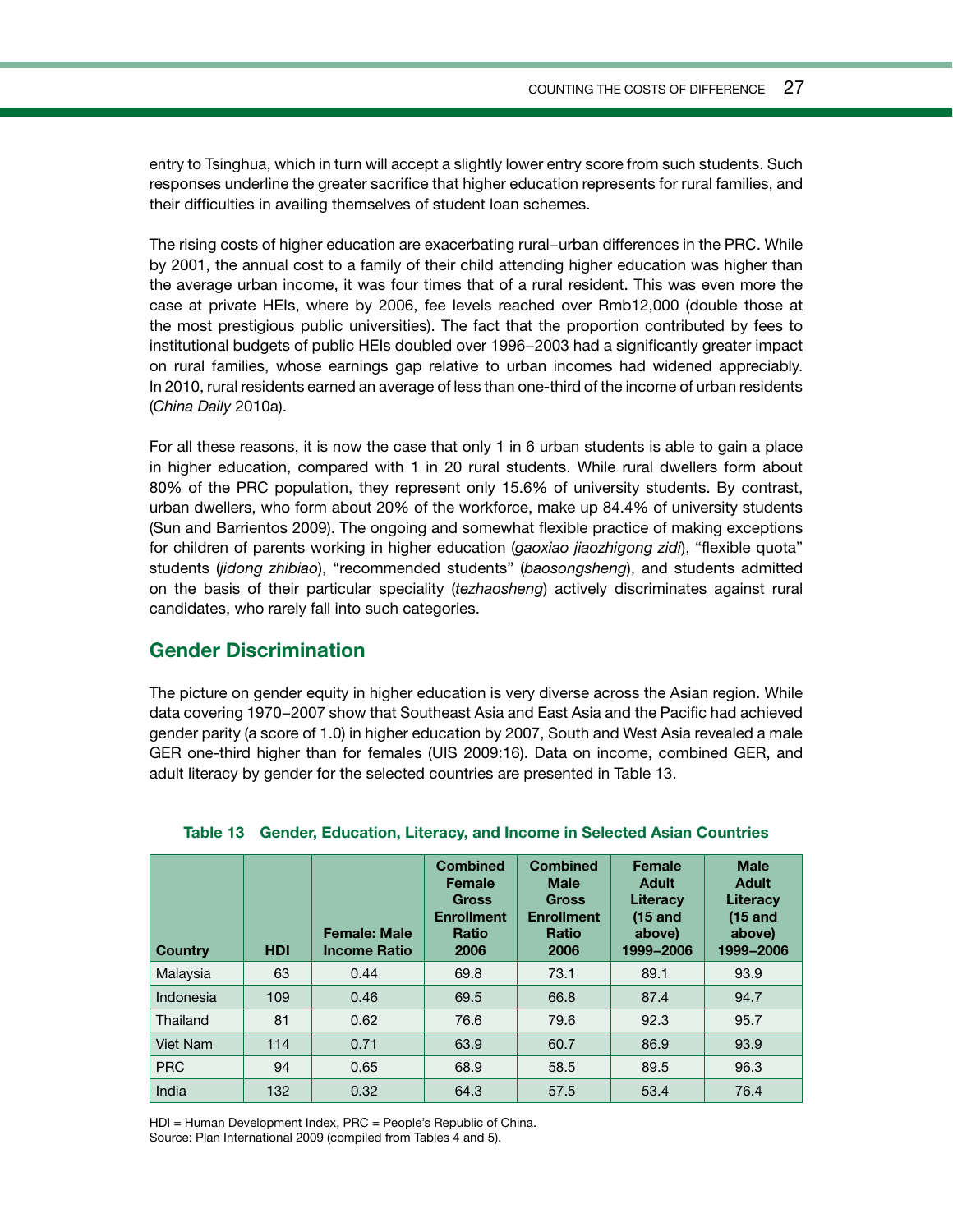Table 13 shows that India ranks weakest on all indexes, including female-to-male income ratio, literacy, and combined GER. Most recent ADB country data show that, while PRC, Malaysia, and Thailand had achieved gender parity in tertiary education enrollment by 2006, Viet Nam, Indonesia, and India fell some way short (ADB 2010a:124). The PRC presents a complex picture—while its contribution to the reduction of global illiteracy has been significant, it still has 71 million illiterates in the age group of 15 and above, of whom more than two-thirds are women (Xinhuanet 2010).

Table 14 presents GERs in the six selected countries for males and females over the past decade or so; it shows that Southeast Asia and the PRC exhibit greater gender equality in higher education, as well as higher GERs for females. India has more work to do to, both to lift enrollment ratios in general, and for females in particular.

| <b>Country</b> | GER, 1999 (M)            | GER, 1999 (F) | GER, 2007 (M) | GER, 2007 (F) |
|----------------|--------------------------|---------------|---------------|---------------|
| Malaysia       | 23                       | 23            | 27            | 33            |
| Indonesia      | 49                       | 41            | 62            | 54            |
| Thailand       | 31                       | 36            | 44            | 53            |
| Viet Nam       | 12                       | 9             |               | -             |
| <b>PRC</b>     | $\overline{\phantom{a}}$ | -             | 23            | 23            |
| India          | 11                       | 8             | 14            | 10            |

### **Table 14 Gross Male and Female Enrollment Ratios in Higher Education in Selected Asian Countries, 1999 and 2007**

- = data unavailable, F = female, GER = gross enrollment ratio, M = male, PRC = People's Republic of China. Source: UIS 2009:130–134.

## **Corruption in Higher Education**

Southeast Asia is not free of corruption; nor is PRC or India (World Bank 2006:259–290; ADB 2010a:213), and the phenomenon also permeates higher education. Corruption leads to lower quality, less provision, higher costs, and reduced satisfaction with educational provision. Most university staff throughout the region perform diligently under challenging conditions, including poor remuneration rates (especially in public HEIs) and very limited resources. Others, however, perform less creditably, and some sources have even posed the notion of an East Asian model of academic corruption (World Bank 2006). India, too, is by no means free of academic corruption, as illustrated below.

Transparency International's Corruption Perceptions Index (CPI) points to a strong correlation between corruption and poverty, with a concentration of impoverished states at the bottom of the ranking. The CPI is a composite index that draws on multiple expert opinion surveys that poll perceptions of public sector corruption in 163 countries around the world—the greatest scope of any such index to date. Scoring countries on a scale from 0 to 10, 0 indicates high levels of perceived corruption, while 10 indicates low levels of perceived corruption (Transparency International 2006).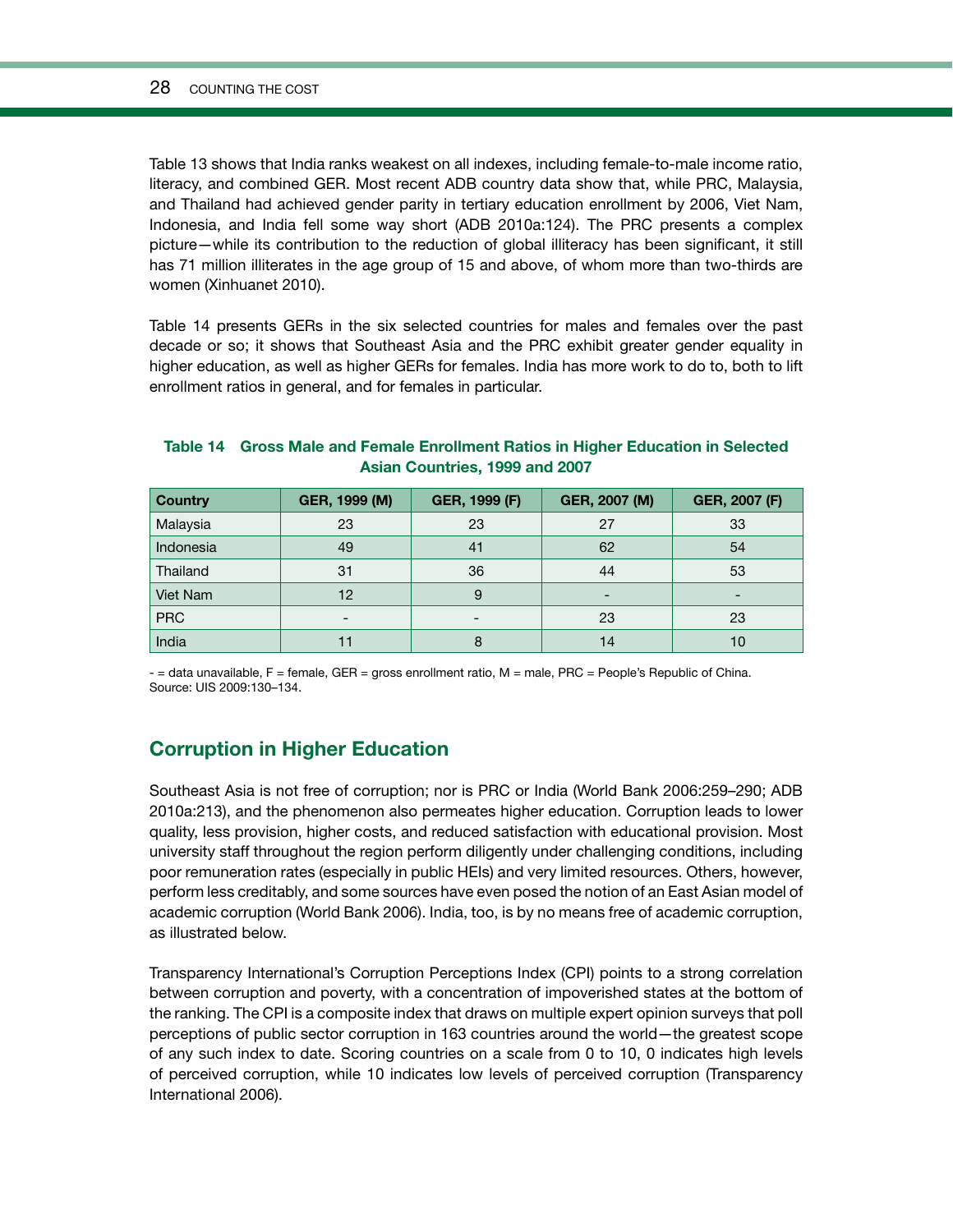A strong correlation between corruption and poverty, evident in the results of the CPI 2009, afflicts Southeast Asian countries significantly (Table 15). Public sector wages in all but Malaysia and Thailand are poor, and moonlighting is common (Welch 2006, 2007, 2011b). Indeed, the correlation between poverty and corruption is underscored by the pattern evident in Table 15. While none of the six countries scored in the top 50 worldwide, and only one scored above 4 on the CPI scale, the country ratings correlate with general levels of wealth and development. Malaysia, the wealthiest country, had the highest rating, followed by the other mediumdevelopment state (Thailand), while both Indonesia and Viet Nam, the two poorest, scored low at 2.8 and 2.7, respectively. For PRC and India, where public sector wages are also relatively low but development is strong, the scores were 3.5 and 3.3, respectively.

| <b>Country</b>             | <b>Score</b> | Ranking |
|----------------------------|--------------|---------|
| Malaysia                   | 4.4          | 56      |
| Indonesia                  | 2.8          | 110     |
| Thailand                   | 3.5          | 78      |
| Viet Nam                   | 2.7          | 117     |
| People's Republic of China | 3.5          | 78      |
| India                      | 3.3          | 87      |

#### **Table 15 Corruption Perceptions Index in Selected Asian Countries, 2009/10**

Source: Transparency International 2009a:253–227; 2010.

Corruption in the private sector (including in private higher education, as seen below) remains problematic and has become the focus of new attention in the socialist states of PRC and Viet Nam, where formerly attention was devoted largely to public sector officials (Welch 2007, 2010a). The PRC has recently introduced new legislation to deal with private sector corruption, created a publicly searchable database of bribery cases, blacklisted guilty companies for 2 years, and translated and published Transparency International's *Business Principles for Countering Bribery* into Chinese with the help of Tsinghua University's Anti-Corruption and Governance Research Centre (Transparency International 2009a:255).

Wescott's (2003) analysis of corruption in Southeast Asia provides some examples of the general effects of pervasive corruption. He cites, for example, Thailand's National Counter Corruption Commission's estimate that up to 30% of government procurement budgets may be lost due to corrupt practices. Data from Viet Nam show that nearly one-third of its public investment expenditure in 1998—equivalent to 5% of GDP—was lost to fraud and corruption. As elsewhere in Southeast Asia, the situation is not helped by low public sector salaries and by widespread moonlighting, as previously mentioned.

The effects on higher education are evident in the following examples: The first occurred in Indonesia, where a private HEI's faculty of engineering, faced with an upcoming evaluation of its facilities by the national regulatory authority, and well aware that its level of engineering infrastructure was inadequate, adopted a strategy designed to circumvent the problem. Unwilling to accept the consequences of a poor rating, the faculty of engineering approached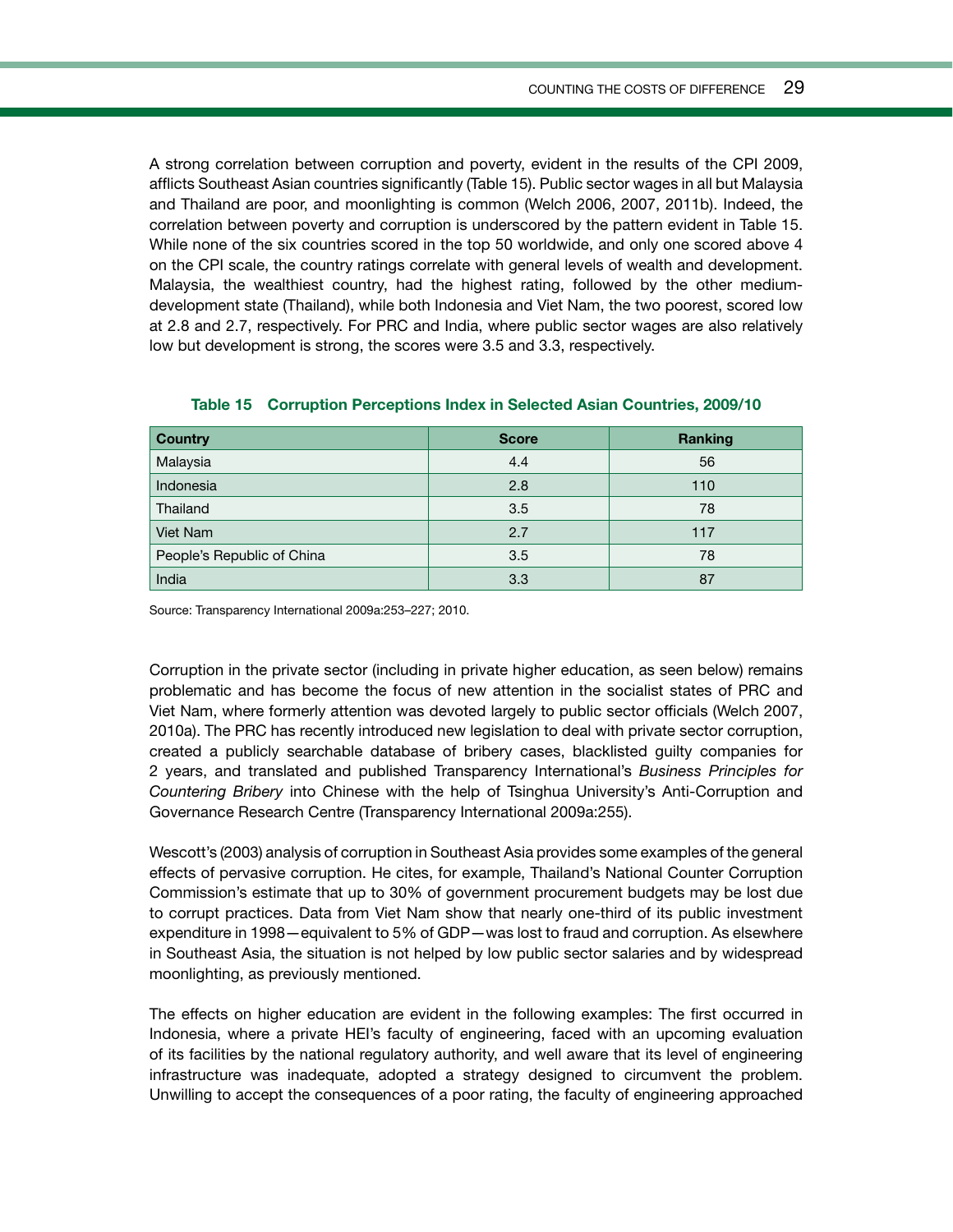#### 30 COUNTING THE COST

local engineering firms about borrowing numerous items of major equipment. The day after the successful inspection, which ultimately yielded a satisfactory B rating, all items of equipment were returned to the local firms, leaving students just as bereft of much-needed equipment as before. Such stories are not uncommon. Many private schools provide engineering education without sufficient equipment to support the curriculum and end up compromising the quality of their graduates (Buchori and Malik 2004). The need for a more effective regulatory regime is now widely acknowledged, against a background where the widespread culture of corruption has the capacity to undermine the effectiveness of QA procedures in higher education (Transparency International 2006, Welch 2006).

In Viet Nam, too, serious problems surfaced in 2001 at certain private HEIs, which are ineligible for public funds. The first issue was overenrollment, in a context where the Ministry of Education and Training (MOET) sets legally defined enrollment limits for such institutions. Dong Do University was found by MOET to have overenrolled—to the tune of 2.8 times its MOET quota: For the academic year 2001/02 alone, Dong Do had enrolled 4,205 students rather than its allotted 1,500. Curiously, however, the problem had been known for some years: The Dong Do University scandal had first surfaced in October 1998, when MOET officials found that the number of students admitted to the university far surpassed the permitted figure (*Viet Nam News* 2002a).

The second issue was one of entry standards. It was alleged in 2001 that the leaders of Dong Do had been routinely accepting bribes by students or their families in order to secure entry to the institution. This, too, was strictly illegal, but allegedly occurred in an effort to boost enrollment numbers and income levels (Welch 2011b:144; *Chronicle of Higher Education* 2006).

Once again, the official MOET investigation did indeed uncover substantial breaches: Papers were given marks of 8 or 9 out of 10, at times by unqualified markers, when their real grade was assessed to be as low as 0.5. Several dozen students were accepted for enrollment without even being on the list of students for selection. Another 380 had no upper secondary education graduation certificates at all. Some 80% of students accepted for enrollment at Dong Do were found to have scores lower than those reported by the University Council, while some had had their marks increased by rescoring. Beyond these serious breaches of procedure, the investigating team also found that the university had failed to build any facilities, offices, or classrooms in 7 years of operation, or to invest in enhancing the quality of academic staff. Facilities were assessed as not meeting the standards of a university (Welch 2007; 2011b:143–144).

As a result of this investigation, Dong Do's 2002 enrollments were deemed cancelled, and the university was given strict instructions to end such illegal practices. The Ha Noi police were called in to conduct an investigation, and if necessary to prosecute the rector and other senior staff responsible. The deputy chair of Dong Do's board of management was subpoenaed for his involvement in one of the biggest scandals to date in the education sector (*Viet Nam News* 2002a, 2002c). The former director of its training department was also charged.

At times, too, gamekeeper has turned poacher. In a separate case in 2002, two senior MOET officials, both at the deputy minister level, were reprimanded or sacked after their involvement in the Asian International University (AIU) scam was revealed. Both officials were linked with the bogus university, which set up shop in Viet Nam and enrolled thousands, awarding worthless paper degrees (*Viet Nam News* 2002b). After being in operation for 5 years, AIU, which was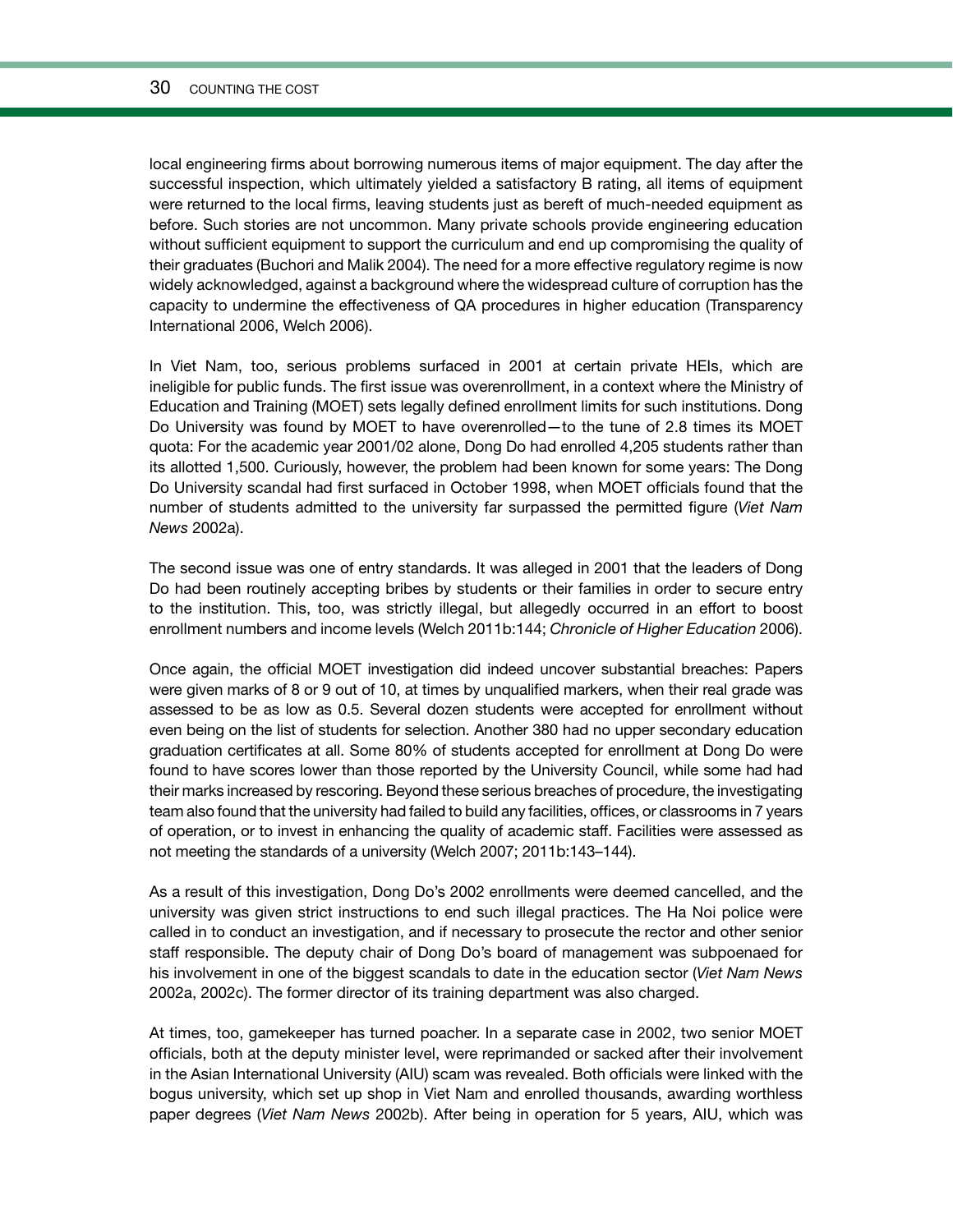established in 1995 in cooperation with the Hanoi University of Foreign Languages, ceased pretending to be a university, leaving more than 2,000 students stranded, having lost hundreds of thousands of dollars. In another incident, the so-called American Capital University offered an MBA program, together with a partner, the variously titled Singapore (later Senior) Management Training Centre. Both institutions are now defunct, again leaving numbers of students thousands of dollars out of pocket (Ashwill 2006).

Such practices are not unique to Indonesia and Viet Nam. In India, corruption takes somewhat different forms, such as charging high fees for admission; a practice called "capitation fees" (substantial fees charged at the time of matriculation); tuition fees higher than those allowed by regulations; and corrupt practices in admissions, hiring, and the award of degrees (Altbach 2009:198).

These practices are widespread in India in the private higher education sector, where many private HEIs allow fraudulent entry into their programs upon the payment of exorbitant fees, which may be as high as Rs800,000 for an engineering degree, or Rs1 million–4 million for a place in a medical program (Agarwal 2009, 2010). The National Knowledge Commission, established in 2005, recently reported pessimistically about prospects for reform of entry procedures into medical degree programs. The Commission noted that the common entrance test conducted by associations of such colleges to determine merit has not changed the situation at all, and disclosed a number of ways in which the merit list is manipulated to ensure that the candidates who have made payments are "appropriately" graded (*India Together* 2008).

A recent survey by Tamil Nadu State revealed at least 10% of colleges violating stipulated fee structures (Agarwal 2010), while the practices of admitting students well in advance of the stipulated entry date, insisting on prepayment of tuition fees in full, and retaining original educational certificates to prevent them from entering another institution are also common (Transparency International 2009b:260). Despite court interventions, such practices continue by institutions that exploit loopholes in relevant regulations. Providers of transnational higher education are also not immune to devious practices.

Corruption also weakens the effectiveness with which research funds are expended (see Table 9). Examples of academic corruption are often brought to light, despite regular official statements that fraud and corruption will not be tolerated. Undermining the impressive annual growth of PRC research funding of 19% in recent years are regular reports of misuse of research funds (*China Daily* 2010c, *Economist* 2010).

Particularly in Indonesia and Viet Nam, but also in PRC and India, corruption is associated with low salaries, which encourage some staff to seek additional income illegitimately. In a recent international survey of academic salaries, PRC and India were at the bottom of a group of 15 countries (Altbach et al. 2010). At an average of \$1,182 for PRC and \$1,547 for India, salaries were about 25% of US averages and about 30%–35% of most western European salaries, when compared on the basis of 2008 PPP (Altbach 2009:193).

## **Brain Drain**

Brain drain, or the loss of highly skilled labor, is a long-standing concern for much of developing Asia. The ongoing loss of high-level labor is not merely the loss of a country's most skilled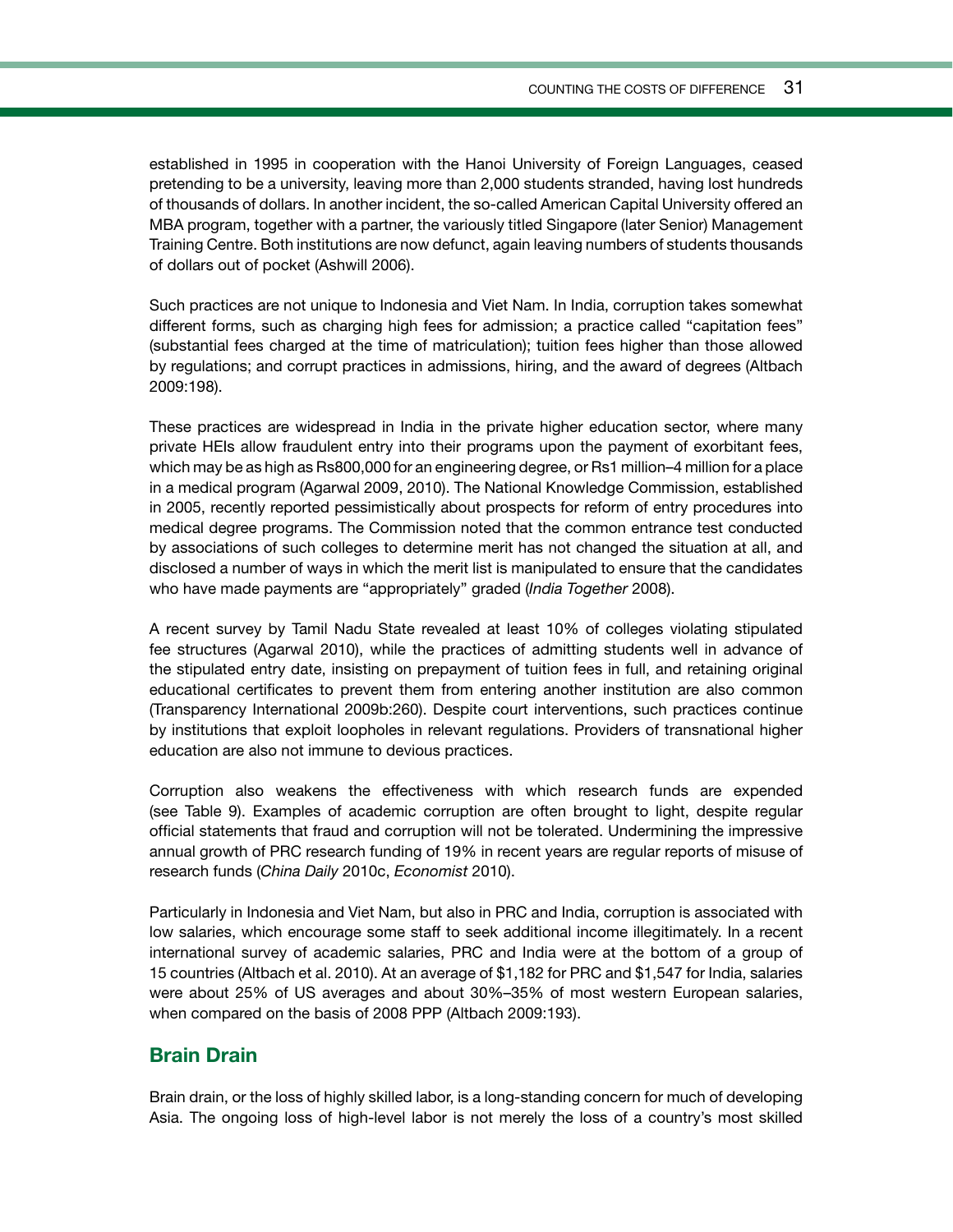#### 32 COUNTING THE COST

and expensive-to-produce personnel, but has an impact on national development, including impeding R&D and constraining the development of national higher education systems.

Malaysia's practice of maintaining ethnic quotas in higher education drove many of its ethnic Chinese and Indian citizens abroad in search of study opportunities; many did not return. But more recent analysis shows that highly skilled individuals from all ethnicities, including ethnic Malays, are now leaving in greater numbers. A parliamentary report indicated that 140,000 left the country, probably permanently, in 2007. Between March 2008 and August 2009, 305,000 highly skilled individuals left, citing rising crime, a tainted judiciary, human rights abuses, rising Islamic fundamentalism, and an outmoded education system as key issues in their decision. Many now work in Singapore, where wages are significantly higher. Singapore, whose GDP recently outstripped that of its much larger neighbor, now has 386,000 Malaysians as permanent residents or citizens. Between 350,000 and 400,000 Malaysian citizens work in Hong Kong (*International Herald Tribune* 2010), while around 30% of emigrés seek better opportunities in nearby Australia or other Organisation for Economic Co-operation and Development (OECD) member countries. Another 20% ply their trade in another Asian country. While 785,000 Malaysians are listed as working overseas, unofficial estimates indicate an even higher number—a million or more.

Many graduates who were given scholarships to study abroad have elected to stay at the end of their studies, while demands by Malaysia's Prime Minister for such countries to reimburse Malaysia on the grounds that the graduates' training and knowledge constituted intellectual property were ignored (*Asian Sentinel* 2010). Other efforts to provide incentives to returnees have also been ineffective. The issue remains both problematic and sensitive, amid few signs that the government's promises in 2004 to increase pay for Malaysian returnees and to raise investment in R&D have been effective in luring many to return. Promised efforts by the Ministry of Science, Technology and Innovation to persuade Malaysia's knowledge diaspora to contribute more from abroad also appear to have borne little fruit.

While Viet Nam, too, has long suffered from brain drain, it has developed specific responses. As part of its ambitious target to produce 20,000 PhD graduates by 2020, half of whom are to be trained overseas, Viet Nam recently initiated a scheme to encourage study-abroad opportunities for its younger talent. Each year, 400 students are provided with scholarships to study abroad in fields deemed national priorities (such as information technology, mathematics, and the sciences). Each student receives \$35,000 annually to cover both fees and living expenses. Recipients are legally obliged to return and work for the state at the conclusion to their studies, and families incur a hefty penalty for noncompliance. In practice, few fail to return, but not all remain in the public sector, with some transferring to private firms.

While Viet Nam also has a significant knowledge diaspora to the US, Australia, and elsewhere, some residual reservations about the potential for ideological pollution by returnees, or *Viet khieu* (overseas Vietnamese), limit the enthusiasm to take advantage of highly skilled Vietnamese abroad (Welch 2010a, 2011b). Nonetheless, Viet Nam's increasing openness and vigorous economic growth are likely to create a more attractive setting for potential returnees, or the many highly skilled *Viet khieu* who are happy to contribute from abroad. Viet Nam's vigorous economic growth in recent years, averaging 7%–8% per annum, is also creating more opportunities, and a greater incentive for reengagement.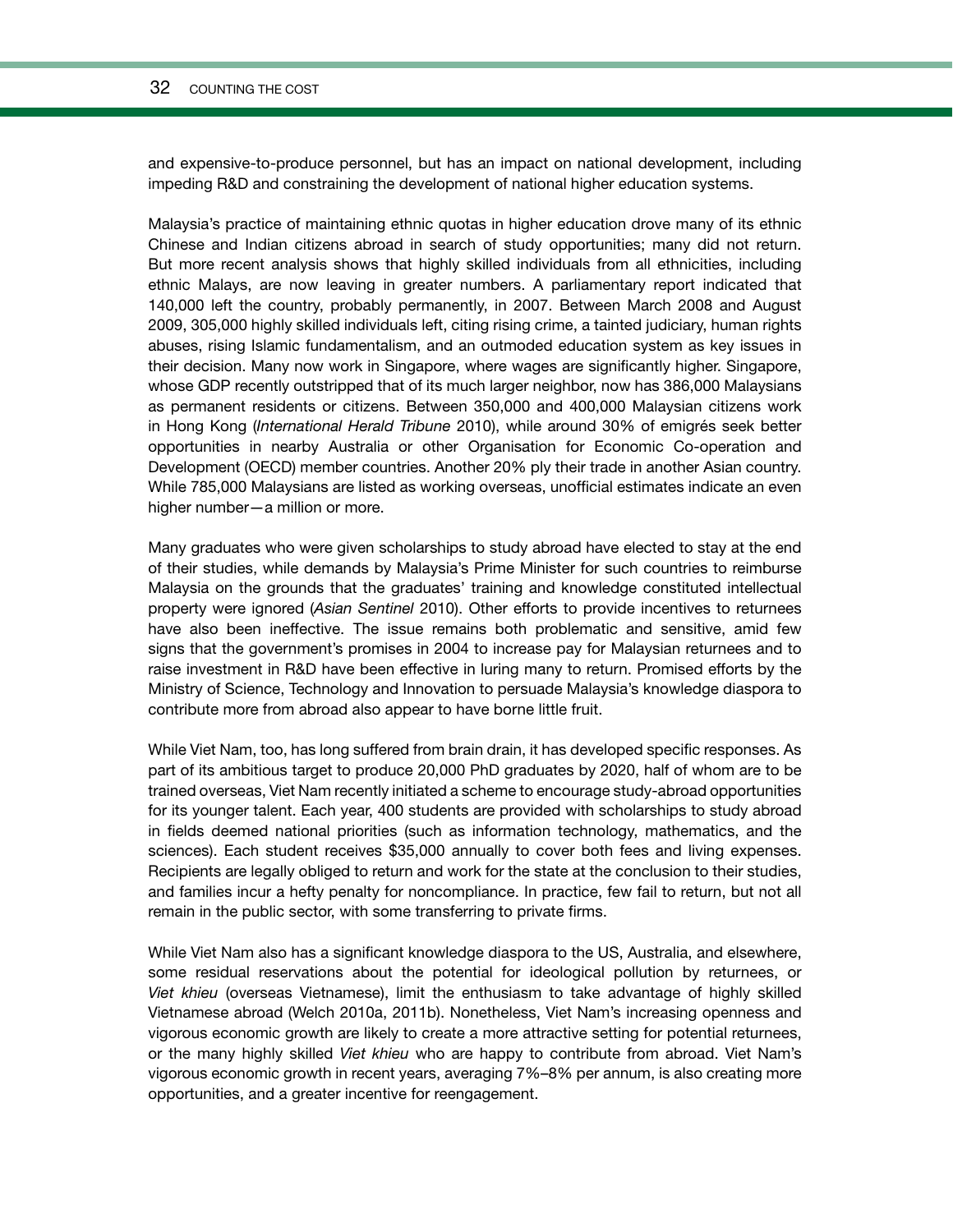For the two Asian giants, the situation is somewhat different. Each expends considerable amounts in sending its best and brightest abroad. In 2004, the PRC spent \$5.1 billion on sending its students to study in the five leading countries (Australia, Canada, New Zealand, United Kingdom [UK], and US) (World Bank 2007:19–20), while India is estimated to have spent close to \$4 billion in 2004 (Kaul 2006). The PRC's replacement of its former stricter policy of *huiuo fuwu* (return and serve the homeland) with *weiguo fuwu* (serve the homeland) has been paralleled by the proliferation of schemes to attract highly skilled returnees and/or deploy its knowledge diaspora more effectively in the service of national development and innovation (Cai and Welch 2009, Welch and Cai 2010). While fewer than 30% of the more than 1,000,000 Chinese students who have gone abroad for study since 1978 have thus far returned, return rates have risen appreciably in recent years.

Several factors are conducive to greater engagement by the PRC's huge overseas talent pool. The country's spectacular rise in the ranks of scientific research (OECD 2008, Thomson Reuters 2009a, UNESCO 2010b), while arguably more impressive in quantitative than qualitative terms, together with its significant commitment to research (funds for which have been growing by almost 20% annually), is creating a more attractive context for returnees. Its remarkable and ongoing economic rise is forging more opportunities for highly skilled professionals, including in R&D activities, at the very time that opportunities in US, UK, and much of Europe, suffering an economic downturn that is weakening scientific research, are drying up. Research has also shown that the PRC's rise is being closely watched by its knowledge diaspora, who are universally keen to contribute, even if from overseas. While there is some evidence that the very best may still be staying abroad (Cao 2004, Simon and Cao 2009), and that some who return leave again in frustration at the still-somewhat-bureaucratic research system, the PRC has a major advantage, which it is eager to deploy (Cai and Welch 2009, Yang and Welch 2010).

Indian students studying abroad numbered 160,000 in 2005/06, the next largest number after the PRC. Of these, almost half were studying in the US, where return rates for those who had obtained their PhD were traditionally very poor. Australia and UK were the next largest destinations, while Malaysia and Singapore are proving increasingly popular. One estimate showed that India's net imports of higher education services totalled over \$3 billion dollars in 2004, almost 0.5% of GDP and equivalent to the total public expenditure on education (Agarwal 2010).

As with the PRC, significant numbers of India's graduates from its top institutions (in India's case, its IITs) study abroad, and some remain there. A further parallel with the PRC is India's dramatic economic growth, averaging around 9% annually in recent years and second only to the PRC. Again, the facts that several developed economies such as US and UK have suffered significantly from the global financial crisis and that academic and research jobs there are drying up are making the return option more attractive. While the decade from 1992 revealed average stay rates for Chinese and Indians with US PhDs rising from 65% to 96%, and from 72% to 86%, respectively (OECD 2007; Altbach 2009:187), the tide has begun to turn, with return rates in both PRC and India rising significantly in recent years (Kaul 2006:16–17; Welch and Cai 2010).

Remittances, too, are a potent sign of increased engagement by the diaspora, especially the highly skilled, who may be able to afford more and who are often involved in high-tech forms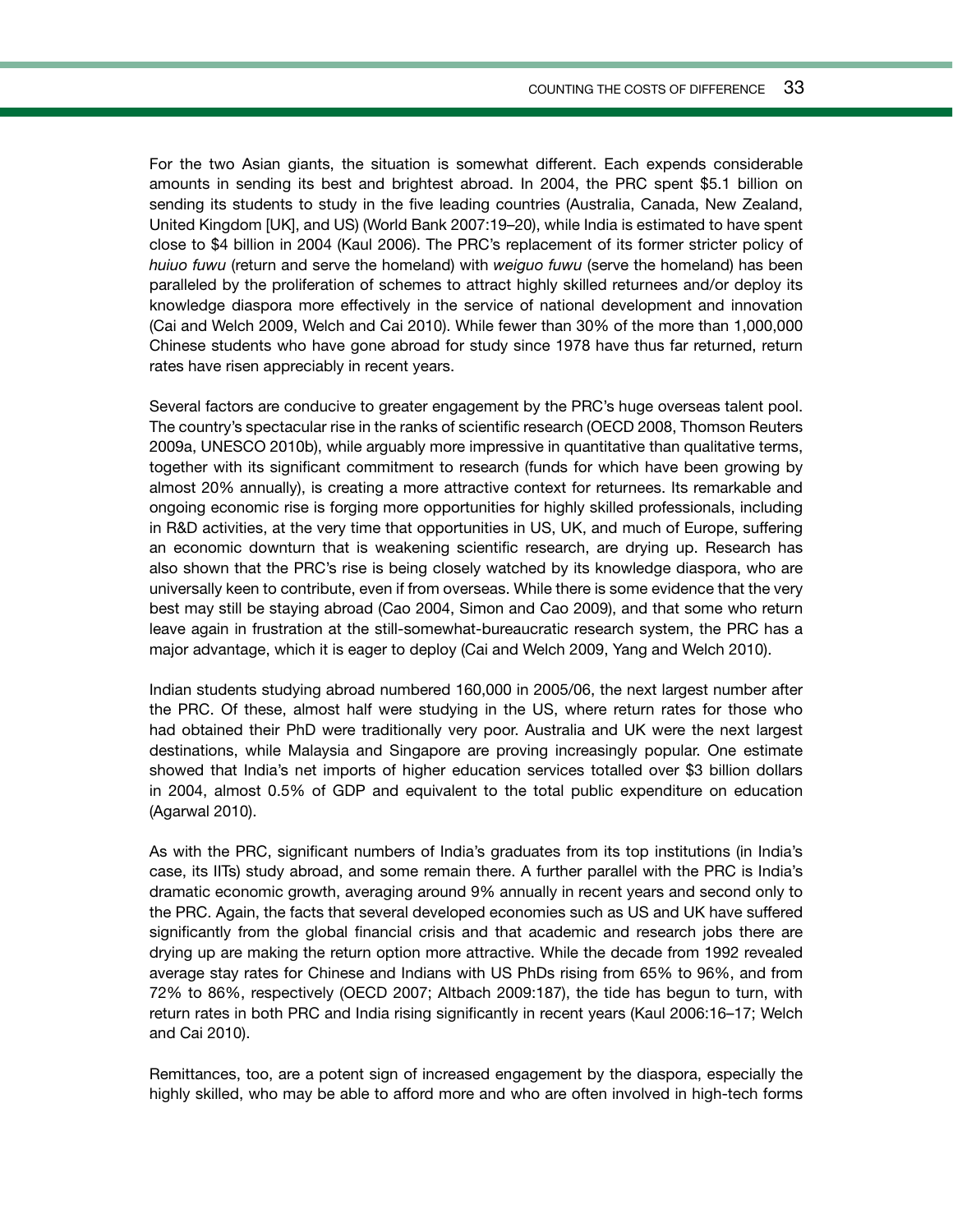#### 34 COUNTING THE COST

of investment in their country of origin (Kapur and McHale 2005, Saxenian 2006). The flow of remittances to India totalled \$41 billion in 2007/08 (having risen 20 times in two decades). This can be characterized as the trickle-up phenomenon and a more potent source of growth than aid, which goes to governments (rather than people) and is much more prone to corruption (Bhagwati 2010:13; see also Kapur 2004). All in all, this may be creating a more balanced financial equation with regard to brain "circulation," at least for the two Asian giants.

### **Building World-Class Universities**

The universal ambition to develop world-class universities has not left developing Asia untouched. Indeed, there is something of a regional fever for each country to be able to boast of at least one, and preferably more. But within the region, there are striking differences in capacity to respond to this agenda effectively.

A review of the most credible, transparent, and measurable index of research performance, the Shanghai Jiao Tong University (SJTU) Academic Ranking of World Universities (ARWU), shows that, other than Singapore, no Southeast Asian higher education system has a single university ranked in the top 500 of the SJTU list. Overall, the PRC has 22 HEIs listed among the top 500 on the ARWU index, and India has 2 (Table 16).

Nonetheless, regional ambitions remain undimmed. Malaysia recently dubbed one of its universities (Universiti Sains Malaysia [USM]) an APEX (Accelerated Program for Excellence) university, with the stated aim of fostering an institution able to compete with the best, worldwide. Along with greater autonomy over staff, management, fees, and recruitment went higher expectations, notably to move up the ARWU to within the top 200 in 5 years, and top 100, if not top 50, by 2020; to garner 20% of its student intake from overseas; and to offer better pay and terms of service to international academic staff (*Star* 2008). An additional RM25 million was made available to USM in 2008 by virtue of its new status.

Viet Nam has also announced plans for "new model universities" as part of its highly ambitious Higher Education Reform Agenda. Using loans from the World Bank and ADB, Viet Nam plans to construct multidisciplinary international research universities, to be modelled on developed country institutions. International partnerships are built into the world-class plans. Two examples are currently operational: the Vietnamese-German University in Ho Chi Minh City (a strategic partnership with Germany) and the University of Science and Technology of Ha Noi (a strategic partnership with France). Again, as in Malaysia, these institutions are expected to be granted greater autonomy than existing universities (ADB 2010b, 2011; WENR 2010).

Again, however, the context of the two Asian giants differs appreciably from the Southeast Asian examples. The PRC's 211 and 985 programs (each of which selected a number of top-tier HEIs for additional investment) are perhaps the clearest examples of such a national policy that also conveys a clear expectation that the chosen institutions will lead the push for world-class research and national innovation capacity. An extra \$4 billion dollars was targeted for the chosen institutions from the late 1990s, as part of the 985 program, creating a clear division between these top-tier institutions and the rest. Even within the ranks of the chosen, disputes arose, since two universities (Peking and Tsinghua) gained the lion's share of additional resources. They are also the leading PRC HEIs in all international rankings (Yang and Welch 2011; in press).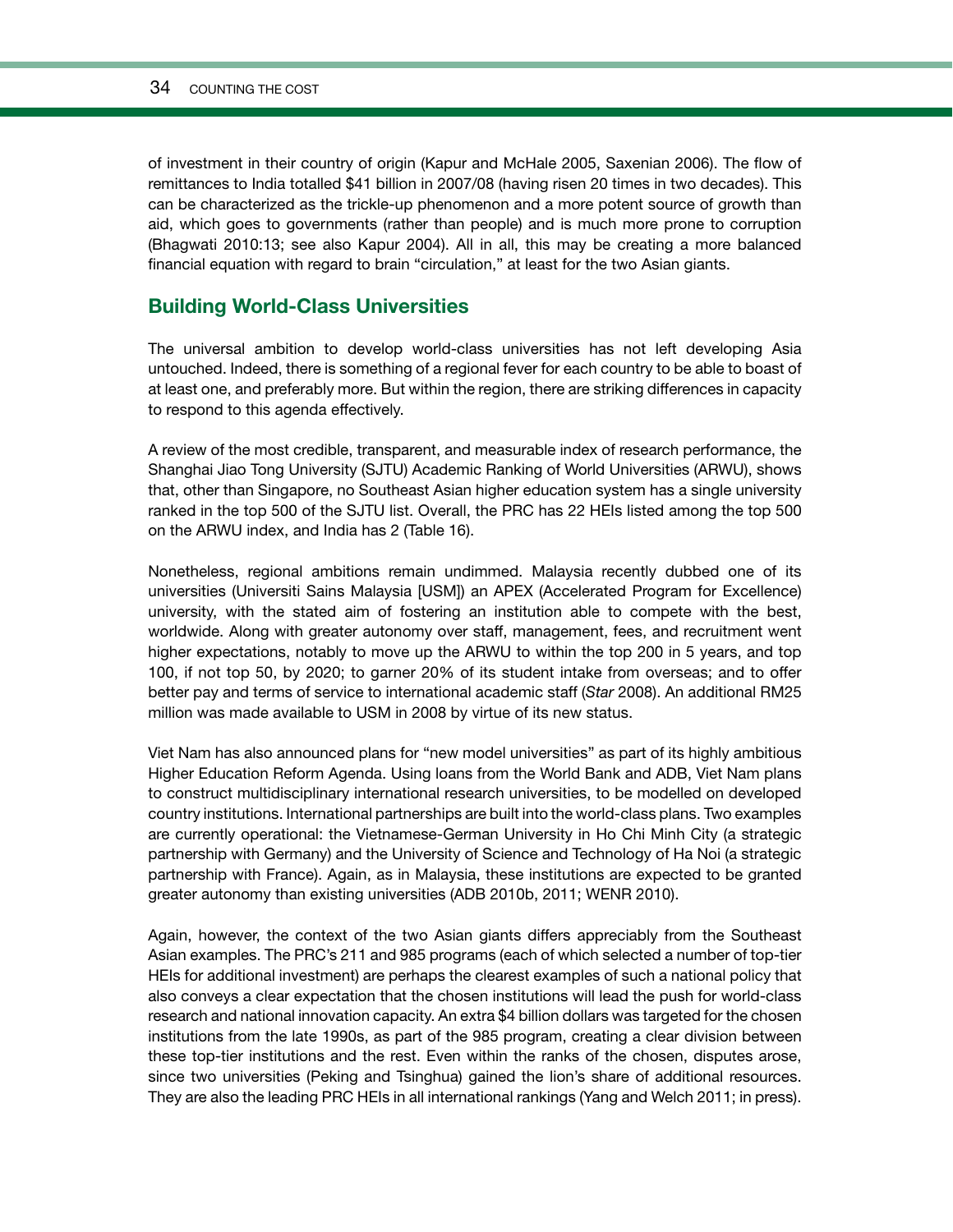| <b>University</b>                                    | Ranking |
|------------------------------------------------------|---------|
| <b>Peking University</b>                             | 167     |
| Tsinghua University                                  | 178     |
| <b>Fudan University</b>                              | 210     |
| Nanjing University                                   | 220     |
| Shanghai Jiao Tong University                        | 233     |
| University of Science and Technology of PRC          | 282     |
| <b>Zhejiang University</b>                           | 300     |
| Indian Institute of Science                          | 319     |
| <b>Shandong University</b>                           | 341     |
| Sichuan University                                   | 342     |
| Sun Yat Sen University                               | 346     |
| [People's Republic of] China Agricultural University | 410     |
| Dalian University of Technology                      | 413     |
| Harbin Institute of Technology                       | 420     |
| Huazhong University of Science and Technology        | 421     |
| Indian Institute of Technology Kharagpur             | 422     |
| <b>Jilin University</b>                              | 425     |
| Lanzhou University                                   | 431     |
| Nankai University                                    | 437     |
| Southeast University                                 | 448     |
| <b>Tianjin University</b>                            | 454     |
| <b>Wuhan University</b>                              | 496     |
| <b>Xiamen University</b>                             | 497     |
| Xian Jiao Tong University                            | 498     |

**Table 16 PRC and India HEIs Listed among the Top 500 on the ARWU Index**

ARWU: Academic Ranking of World Universities, HEI = higher education institution, PRC = People's Republic of China. Source: Shanghai Jiao Tong University Academic Ranking of World Universities 2011.

In many ways, the 985 program has been a success, with the chosen institutions being responsible for much of the advanced research behind the PRC's remarkable rise in scientific output in recent years (Yang and Welch 2011, in press). While the PRC accounted for only 0.4% of scientific publications worldwide in 1980, this rose to 11% by 2009 (UNESCO 2010b). The PRC is now acknowledged as publishing more articles on nanotechnology, for example, than any other country, and some of its leading universities are well on the way to becoming world class, especially in specific scientific fields.

Many of the PRC's leading scientists working abroad are keen to assist, and return rates from the US and elsewhere are rising (Zweig et al. 2004; Welch and Zhang 2007, 2008; Zweig et al. 2008; Cai and Welch 2009; Welch and Cai 2010; Yang and Welch 2010). There is also some evidence showing that, overall, the gains are more significant in quantitative than qualitative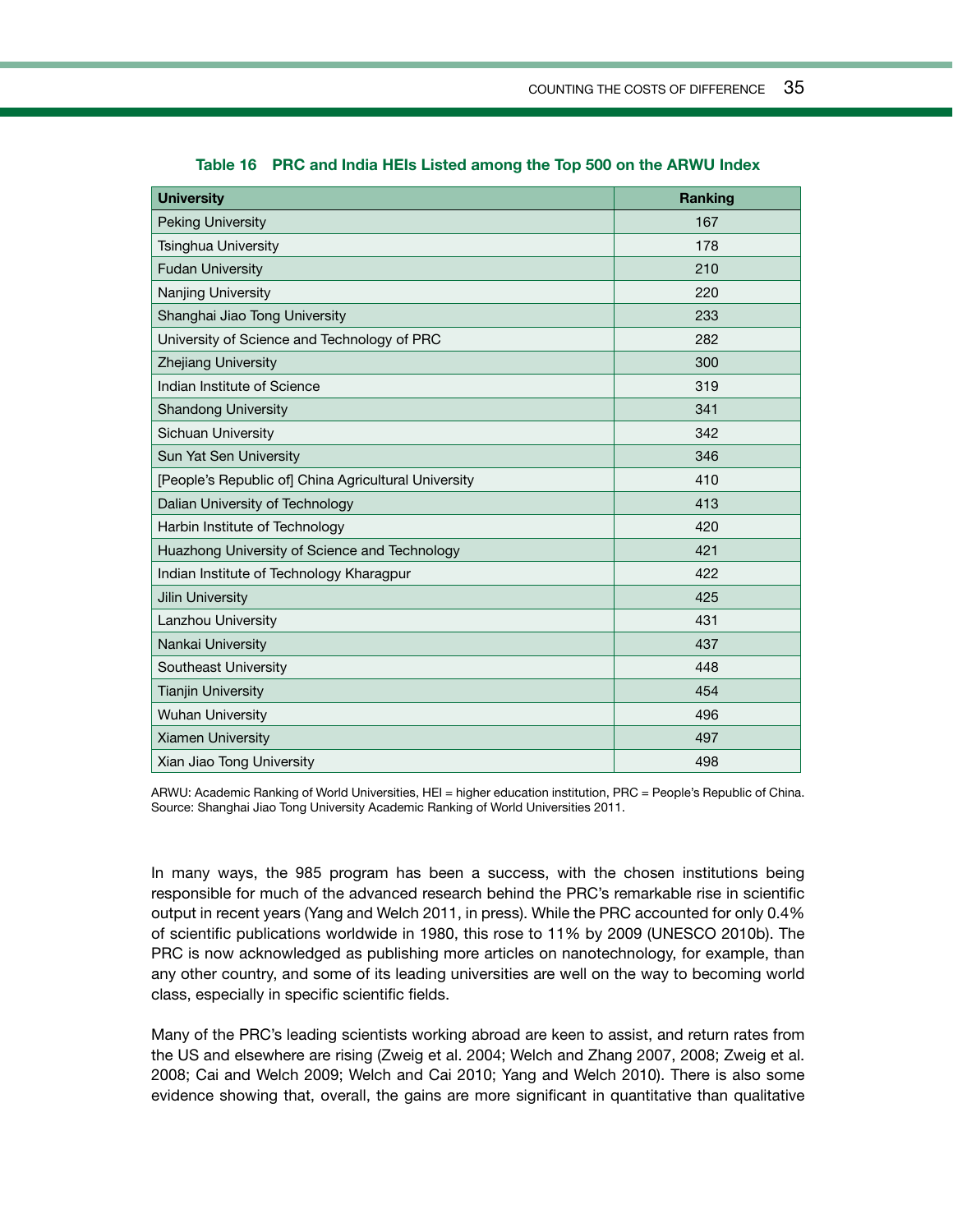#### 36 COUNTING THE COST

terms (OECD 2008, Thomson Reuters 2009a, Mohrman and Wang 2010). Nonetheless, the rapid rise of PRC researchers in the natural and medical sciences journals, including some of the most distinguished, is itself a genuine scientific phenomenon of the last decade or two (Mohrman 2008; UNESCO 2010b; Yang and Welch 2011, in press).

India's plans are no less ambitious, although its record of implementation is more mixed. Its current 5-year plan increases spending on higher and technical education by 500% and includes plans to develop numerous new IITs, Indian institutes of management, and central universities. After some time, in late 2010, India's National Development Council finally approved establishment of 14 world-class universities. To be set up in a range of states, some are likely to be new (termed innovation universities), while others will develop from existing institutions, which will be provided with top-up investment (Sify 2010). India, too, shows impressive gains in scientific output, as measured by indexes such as the Web of Science (Thomson Reuters 2009b), if not as dramatic as those of the PRC.

Even if all the institutions listed above were to be created, however, doubts have been expressed as to whether sufficient numbers of top-class academics might be found to staff them (Altbach 2010). The size and quality of India's impressive knowledge diaspora represents a key competitive advantage, but how many could be induced to return? The funding for India's world-class initiatives, which is much lower than the PRC's, has also been criticized as quite inadequate, in a context where even its top institutions, such as the IITs, are funded rather like other institutions.

Do all countries need world-class universities? And is it always the best use of limited resources for higher education? While the desire to have such institutions is understandable, as flagships of the national higher education system, and as a signal of international competitiveness and prestige, it may well be that for some countries there are more important priorities, namely the building and enhancement of a more diversified higher education system that better serves the nation's development needs (Salmi 2009). In this sense, one could argue that each system has its own needs and its own strengths, and that the investment of many resources and much hope, and hype, in ambitious plans that may or may not be realized is not always the best use of scarce resources, human and financial. Ultimately, developing countries in the Asian region, while at different stages of development and with differential resource constraints, will make their own choices, based on their own perceived needs. In Southeast Asia, Malaysia and Thailand are best positioned both to lift overall quality as well as to establish one or two premier institutions.

Arguably, however, the two Asian giants are best positioned to take advantage of their substantial knowledge capacity and infrastructure, to develop leading-edge HEIs with the capacity to contribute to scientific development and innovation, in both national and world terms. Each has a large pool of talent, often with overseas experience, and worldwide knowledge diasporas, with a commitment to assist their homeland. India's challenge is to harness this undoubted skills pool and to coordinate its domestic higher education strategy in order to bring its ambitions to fruition. The PRC's commitment is unambiguous and has already yielded impressive results; its challenge is to cultivate more independent and genuinely innovative modes of research that are freer of bureaucratic control. Overall, developing countries in Asia are currently grappling with a shortage of high-quality academic staff, particularly PhDs, and an ageing professorate.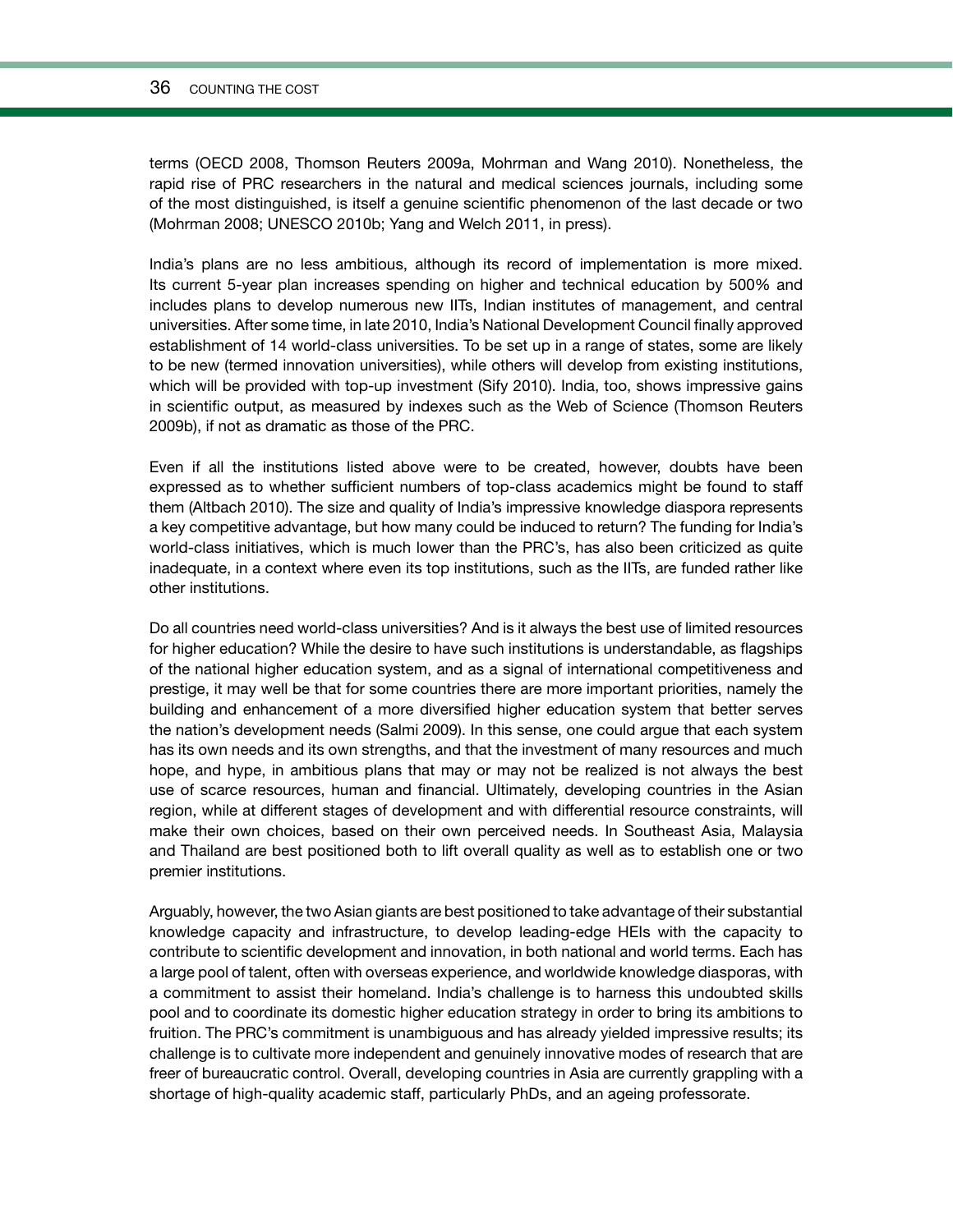## **Counting the Income: Transnational Trade in Higher Education**

Trade in higher educational services has traditionally been dominated by OECD member<br>states, especially English language providers; Australia, Canada, US, and UK are<br>among notable examples. Some years ago, for example, Aus states, especially English language providers; Australia, Canada, US, and UK are among notable examples. Some years ago, for example, Australia, US, and UK together accounted for 49% of international student enrollments, of which a large proportion stemmed from the Asia-Pacific region (OECD 2003:275; Welch 2011a). As recently as a decade ago, data showed the dominance of this trade by English-speaking nations, with the four main Englishspeaking countries accounting for 54% of all international enrollments (OECD 2002:94) and for some 70% of students from Asia and Oceania (Welch 2011a). The annual income generated is now substantial, with 2008 earnings for the US estimated at \$15.5 billion, for the UK \$11.2 billion, for Australia \$8.0 billion, and for Canada \$3.1 billion (Welch 2011a:46). Worldwide trade in educational services, which was conservatively estimated by OECD at \$30 billion in the late 1990s, was more recently estimated at \$2.2 trillion (Ng and Tan 2010).

In the past decade, however, the dominance of OECD nations and, to a lesser extent other English-language providers, has changed significantly, with key Asia-Pacific higher education systems moving aggressively to enter the global competition for international students. PRC, Malaysia, and Singapore all represent notable attempts to position themselves as major hosts of international students, and the latter two to develop as education hubs.

The PRC now enrolls more than 240,000 international students, an almost six-fold increase over 1998, and around 40 times more than in 1988, when a mere 5,835 international students were enrolled in its universities. Although most such students are still enrolled in nondegree courses, largely language and culture programs, the proportion of those enrolled in formal degree programs is growing: It was 35.8% in 2008 (Jiang and Ma 2011). A recent Peking University research project that estimated direct earnings (excluding accommodation, transport, and associated consumption) from long-term international students at between \$0.96 billion and \$1.15 billion, with a further \$0.09 billion earned from short-term students (Jiang and Ma 2011), may well have underestimated total income. Enrollments and income are each set to rise significantly, with the government's National Plan for Medium- and Long-Term Education Reform and Development 2010–2020 setting a target of 500,000 international students by 2020.

Across the PRC, fees vary according to program, and to some extent according to institution, with elite HEIs in Beijing levying significantly higher fees. For example a regional HEI such as Jilin University charges Rmb13,000 (approx \$2,000) per annum for its language program, compared with Tsinghua University in Beijing, which charges Rmb26,600 (\$4,100). In each case, accommodation costs are additional. Tsinghua's full-time 2-year MBA program, taught in English, incurs a tuition fee of Rmb188,000 (\$29,000) (Tsinghua University 2011). By comparison,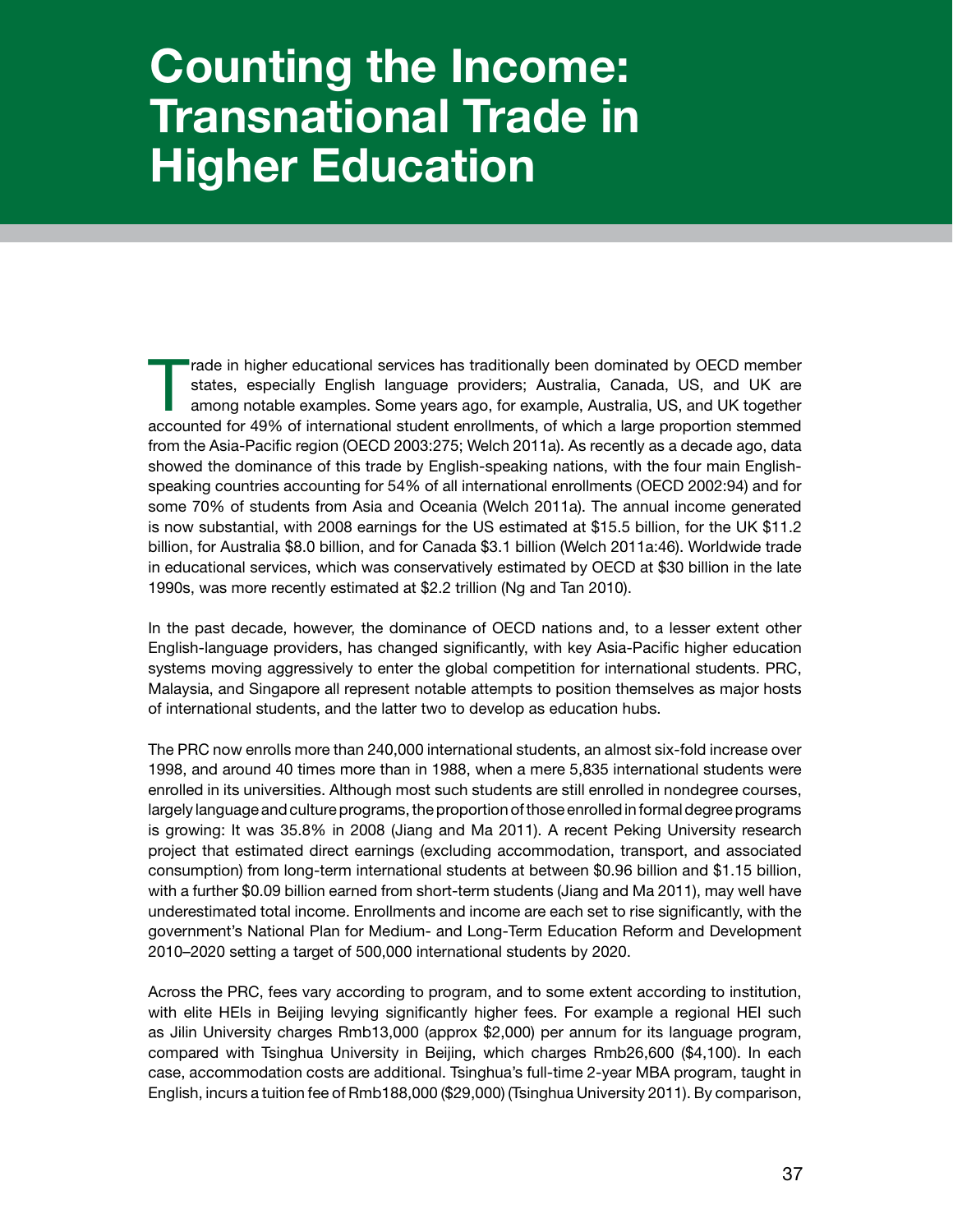#### 38 COUNTING THE COST

a major HEI in a major city, such as Tianjin University, charges Rmb40,000 (\$6,150) per annum as tuition fee for its MBA program.

In 2010, Malaysia enrolled about 24,000 international students in its public universities and a further 62,700 in its private universities, yielding an overall total of about 86,900 (Malaysia Department of Higher Education 2010a, 2010b). While the PRC looms large as a source country, an interesting and less well-researched dimension in Malaysia's case is its success in marketing its programs to the Islamic world (Malaysia Department of Higher Education 2010a, 2010b; Welch 2011a; 2011b; 2011, in press). By 2007, notwithstanding Malaysia's efforts to recruit a substantial number of students from the PRC, Indonesia had replaced the PRC as the largest source of international students from the region (Welch 2011b:71); 2010 figures show a total of 9,888 Indonesian enrollees at Malaysian universities—6,119 in private HEIs and 3,769 in public HEIs (Malaysia Department of Higher Education 2010a, 2010b)—while enrollments in public HEIs from countries in the Middle East totalled about 10,000, which, together with a further 15,000 in private HEIs, yielded an overall Middle East enrollment of about 25,000 (Malaysia Department of Higher Education 2010a, 2010b). While it is not yet possible to accurately estimate Malaysia's total earnings from trade in international higher education, the total enrollments indicate that it is substantial, and likely to grow, given that ambitious enrollment targets have been announced for the coming years.

International enrollments comprise 3.3% of Singapore's economy, with plans to grow this to 5% (Ng and Tan 2010; Welch 2011a:82–89).

Clearly, an implication of the above sketch is that more systematic research is needed in order to develop more accurate data on income derived from trade in higher educational services throughout the Asian region.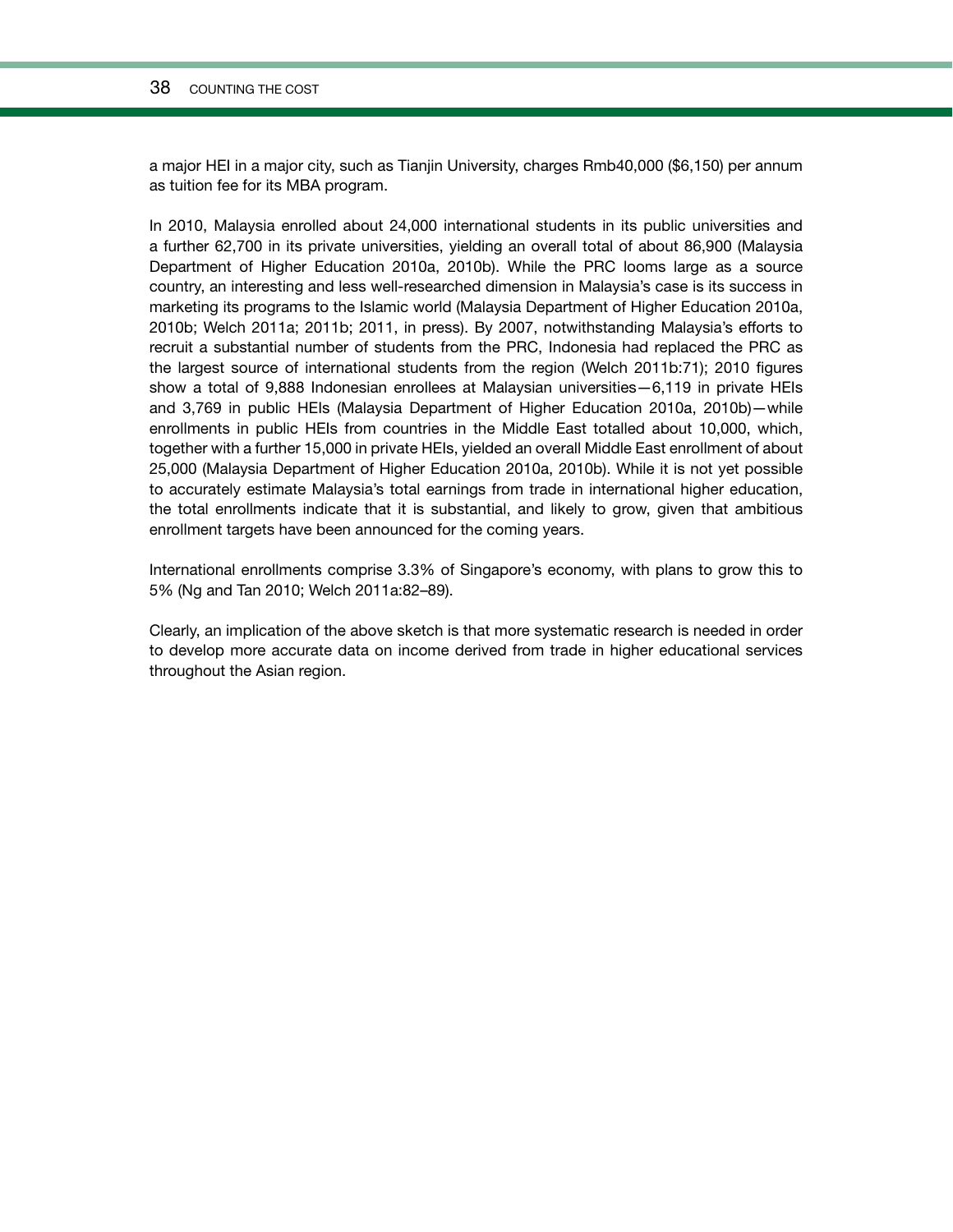## **Searching for Solutions**

The foregoing analysis points to several key constraints, and also to the fact that some of the solutions raise issues involving cooperation with agencies outside of education.<br>Both the achievements and challenges discusse of the solutions raise issues involving cooperation with agencies outside of education. financial terms, just keeping pace with the costs of ongoing expansion will be significant. The PRC has already invested heavily and achieved mass higher education, while India's growth, however significant, still lags. Quantitative expansion will be one source of ongoing demand upon the public purse in developing Asia. But the analysis in this publication also reveals that there are clear limits to state capacity.

For Southeast Asian higher education systems, ongoing growth in the private sector is likely, bringing with it the need for more effective regulation. The growth of the private sector, including the rise of transnational delivery, some of which is of good quality, and some of which consists of no more than diploma mills, will pose greater demands and impose greater costs on alreadypressed regulatory agencies throughout the region. The continuing expansion of the private sector in both the two giants (each of which has to come to terms more with the implications of a larger private sector), including the need for more effective integration into the overall system and more effective regulation, will defray some of the costs—to the state, if not to families. The equity effects will need to be carefully monitored, given the data above on highly differential access to higher education in several parts of Asia.

Quantitative expansion, however, does not exhaust the calls on the public purse. Both PRC and India, as emerging world powers, have ambitions to build world-class universities as part of their modernization and development agendas. They each also perceive this to be commensurate with their place in the world. Both Malaysia's and Viet Nam's plans to develop APEX or model universities are ambitious, in scientific and financial terms, although Viet Nam's plans are linked to outside support, at least initially, from countries such as France, Germany, and US. It remains to be seen whether Malaysia's investment will pay off to the extent anticipated, specifically having at least one of its universities ranked among the top 100 by 2020. The same might be said for Viet Nam, which has set a similarly ambitious goal, also to be reached by 2020. As argued in this publication, not all systems are equally able to build solid foundations for worldclass institutions. Some might achieve better results by putting more effort into building quality and equity across the system, and delaying the costly, if enticing, goal of having a world-class university as soon as possible.

Achieving this goal will not come cheap, however. The rich mix of facilities that characterize research universities (extensive research libraries, information and communications technology and computing facilities, high-quality researchers and students) places them largely beyond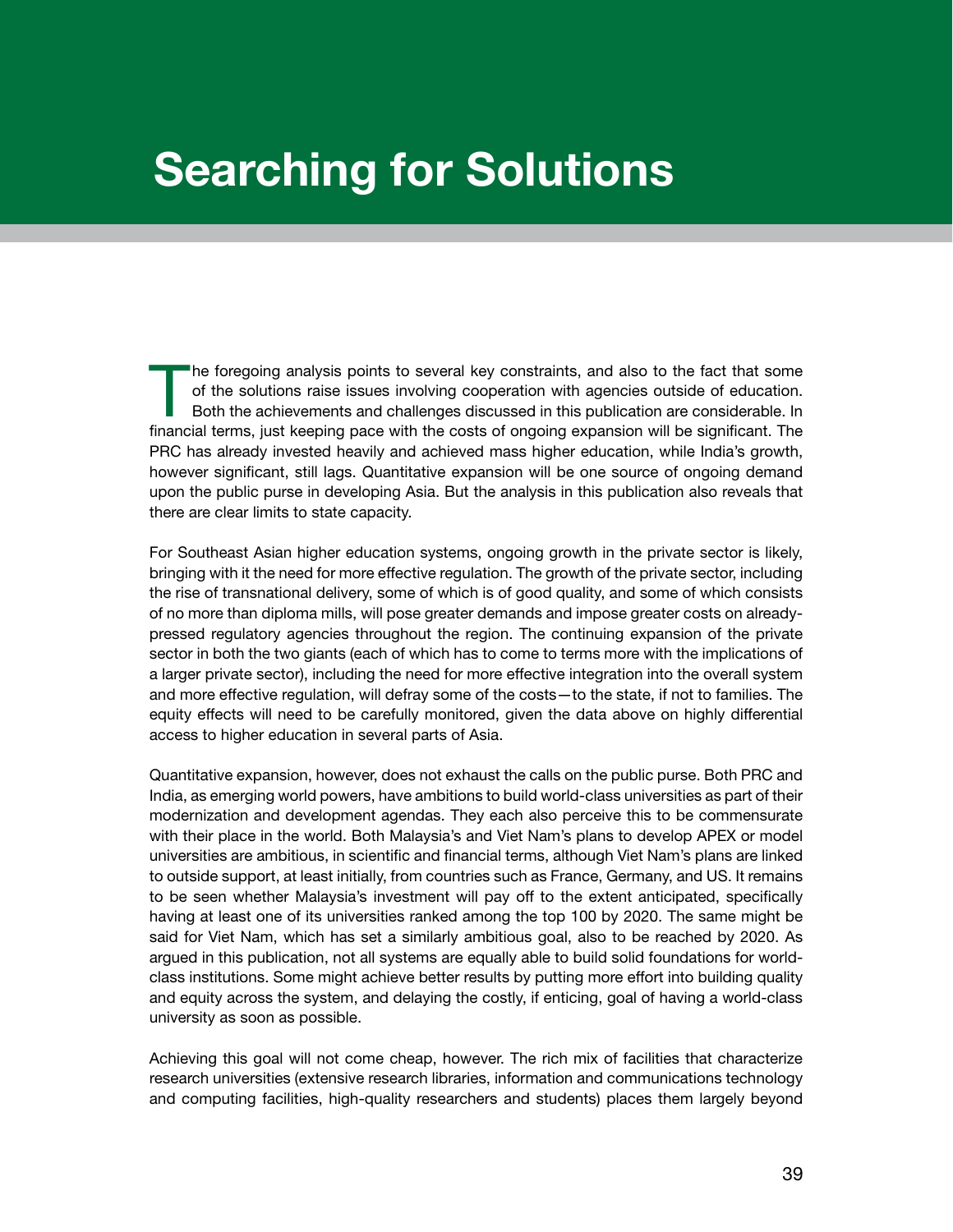#### 40 COUNTING THE COST

the bounds of the private sector, so states wishing to develop such institutions will need to invest further in both creating and sustaining the necessary facilities, as well as fostering a culture of independent research that is the *sine qua non* of top-tier research institutions. The PRC has thus far shown greater resolve than India, but each will need to make substantial, and continuing, further investments to create this elite tier of institutions (Yang and Welch 2011, in press). Regional governments will also need to manage the fallout, notably resentment on the part of non-APEX HEIs, whose leaders sometimes argue that the additional funding made available to the elite sector or institutions would be better spent in lifting quality throughout the system (or at least giving more to them).

At the same time, the impact of such developments on equity in higher education cannot be ignored. The fact that rural, gender, class, and ethnic disadvantages begin much earlier than the inception of higher education in no way absolves it from the responsibility to develop talent wherever it occurs. The failure to do so is not merely a failure of equity, but also involves significant social and economic costs. While precise financial measures of the costs of failing to cultivate the talents of women, minorities, and the poor are not always readily available, the human costs to the individuals concerned, and the overall cost to society of missing out on significant proportions of the pool of available talent, are clearly considerable.

It is for this reason, perhaps, that several governments in the region are moving towards more inclusive growth models (ADB 2010a). PRC President Hu's speech at the 2010 Asia-Pacific Economic Cooperation (APEC) Human Resources Ministerial Meeting in Beijing in September 2010, for example, reinforced at an APEC Leaders Meeting in Japan 2 months later, outlined four strategies to achieve inclusive growth, the first of which is to give priority to human resource development; second, to plan for full employment; third, to improve workers' quality and capacities; and finally, to base social security on sustainable development (Hu 2010). Clearly, the first and third of these priorities depend in large measure on a quality higher education system that is widely available to individuals with ability from every walk of life, independent of gender, geography, ethnicity, or poverty. Among Southeast Asian nations, Viet Nam has made sustained efforts to improve access to higher education by the poor and by rural dwellers, but the ambitious targets announced as part of its higher education expansion plan may yet test its resolve.

The long-standing use of ethnic quotas in Malaysian higher education has forced many Chinese and Indian Malaysians into the private sector, and overseas; significant numbers have not returned, depriving Malaysia of some of its best and brightest (Salmi 2009). The formal removal of ethnic quotas in 2003 was celebrated by some vice-chancellors, but claims persist of informal modes of discrimination. By contrast, India presents a complex example of a developing nation that has long grappled with extending provision of education to the *dalit*, other scheduled castes, and tribal groups, including higher education. Decades-long policies of positive discrimination, termed "reservations," in India are both complex and contested, and the jury is still out on whether the policies on reservations have been effective or constitute a meritocracy. The recent extension of the policies to the elite IITs is likely to raise the temperature of the debate still further, but reinforces the link between equality and quality. It has been argued that no system that fails to cultivate all of its talent, irrespective of gender, poverty, or ethnicity, can be deemed a quality system. While no system has ever achieved this goal, Asian systems are now appreciating that there is much more to do.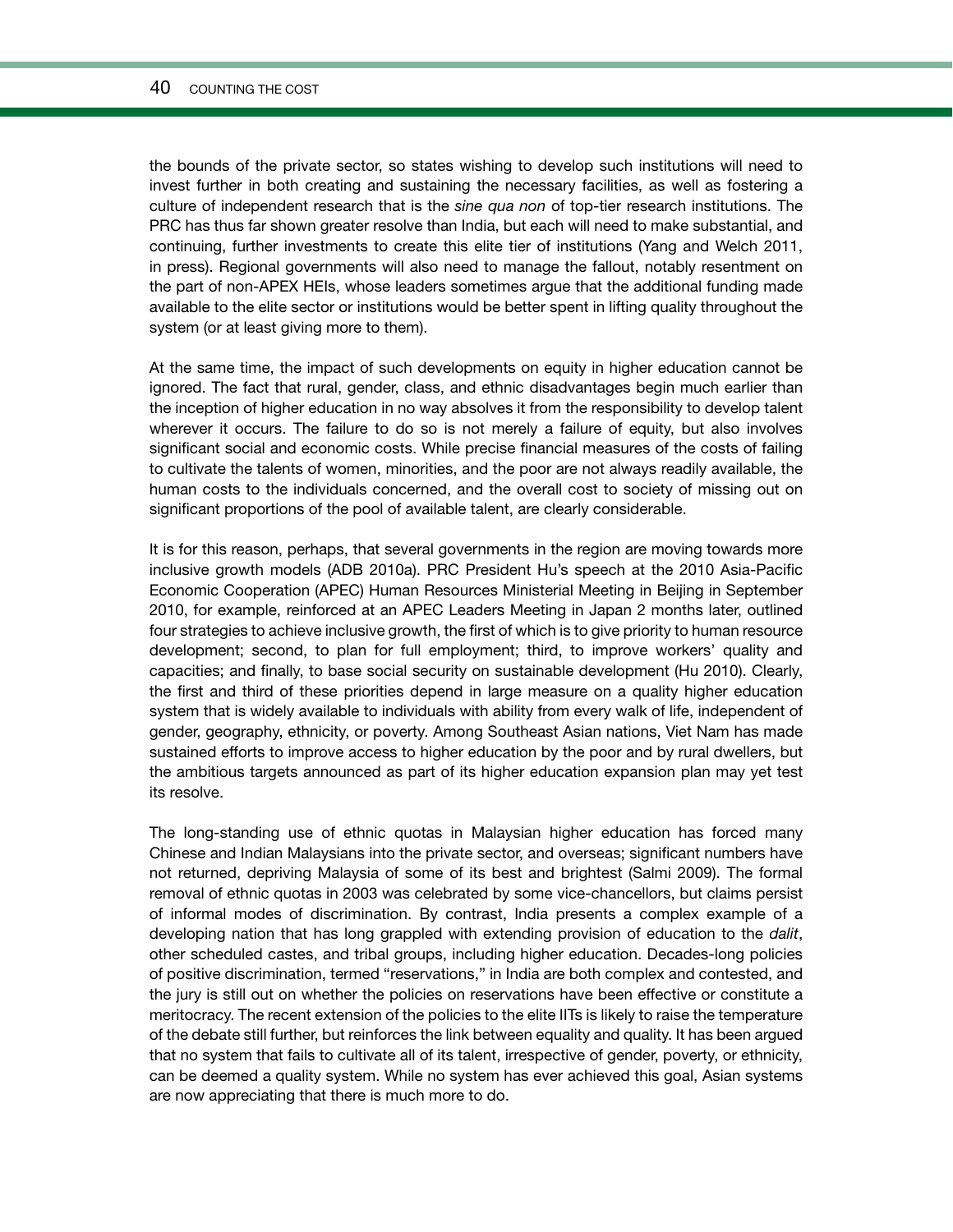The socially differential effect of the moves to shift costs from the state to families and individuals needs closer investigation and more attention, including by governments within the region. It is one thing for a wealthy family in a major city to sustain sometimes substantial increases in tuition fees and associated costs; it is quite another for families of the rural poor, for women, and for disadvantaged minorities, for whom it represents a much greater sacrifice—if indeed it is possible at all. If the trend towards cost sharing without effective social protection measures to support the disadvantaged continues, the result will be a mere cost shifting, and the impact on equity will be profound, with major losses in terms of both social inclusiveness and equality, and economic efficiency.

More and more systematic data are required to gauge the effects of higher education massification and privatization. This should include close analysis of the impact of the transnational trade in higher education upon the region. From the above, the effects on the poor and marginalized will need close monitoring. The increasing privatization of public sector HEIs, where fees are now often rising at rates higher than inflation, is having a particular effect on the poor, who are already falling further behind as the gaps between rich and poor and between urban and rural continue to increase in many parts of Asia. Traditionally excluded from quality private HEIs by virtue of high fees, such students are now also increasingly unable to afford the rising fees at public HEIs. If at all, their only recourse may be to poor-quality, demand-absorbing private HEIs.

Equally, the differential impact of graduate employment and underemployment, an increasing phenomenon in both the regional giants (*Bloomberg Business Week* 2010, *China Daily* 2010b) as well as in other parts of Asia, on families of different socioeconomic status needs to be taken into account more. Poor families that have succeeded in securing places in higher education for their sons or daughters may well have made considerable sacrifices to do so—for them, graduate unemployment is a much greater burden than for wealthier families.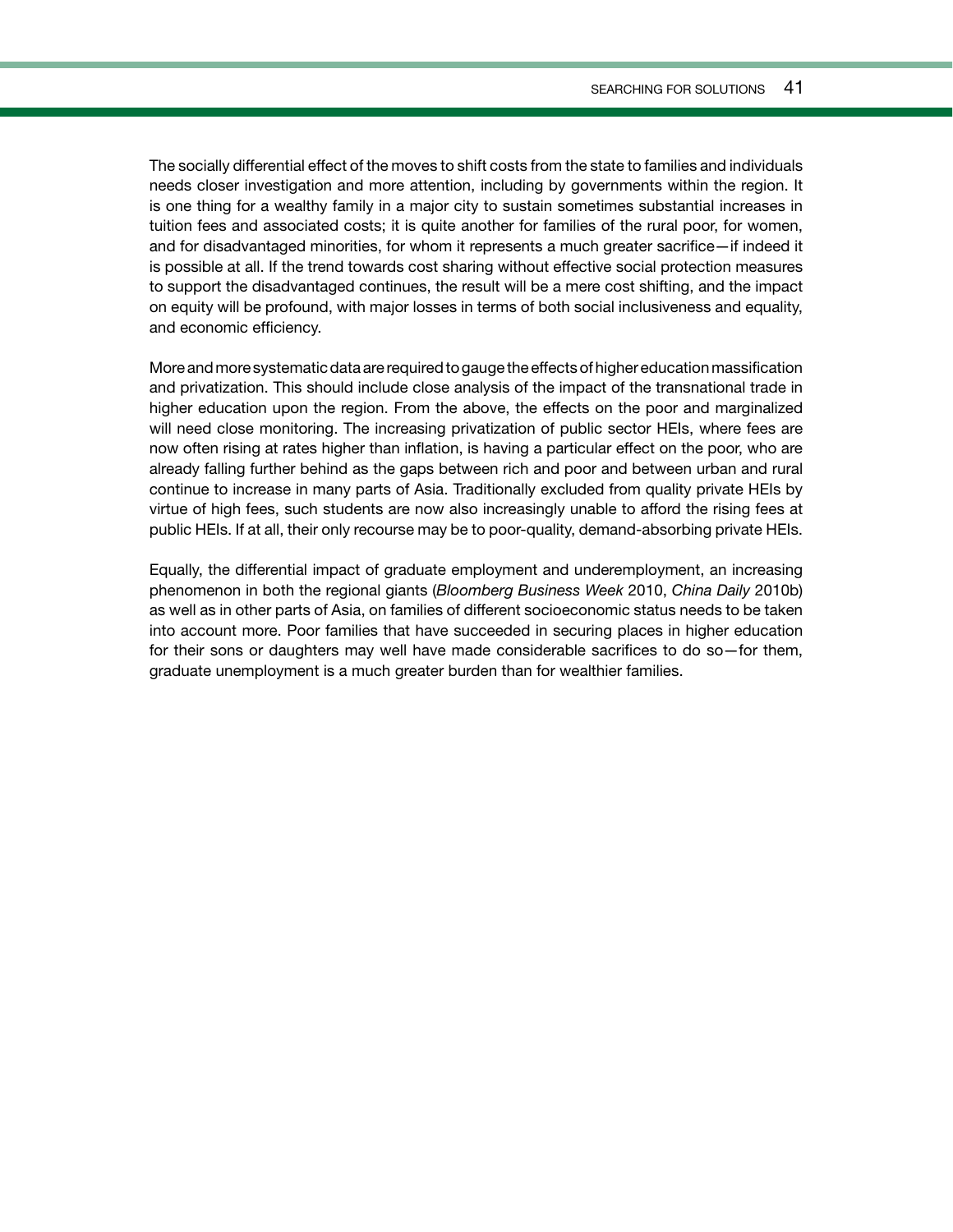## **Recommendations**

Igher education is expensive. Finding the resources to fund the rapid expansion of university enrollments over the last decade has put considerable pressure on both governments and HEIs. In efforts to handle these costs, m university enrollments over the last decade has put considerable pressure on both universities have cut corners. They have tried to reduce operating costs by increasing student/ teacher ratios, allowing the real value of instructional salaries to fall, deferring maintenance, recruiting less qualified (and less expensive) instructors, and starving libraries and laboratories of funding. Quality has suffered. For the most part, government and education leaders know this; the problem and the factors that have created it are well understood. What is less clear are the most viable solutions. There is widespread interest in finding the funds needed to reverse the erosion of quality caused by past underfunding. But accomplishing that reversal requires both new sources of funding and greater efficiency in the use of existing funds.

The final section of this publication focuses more on operational priorities for improving the cost efficiency and financing of higher education. Also in this context, the issue of equitable provision of higher education requires attention.

Basically, government and university leaders have six choices:

- They can continue to underfund higher education and accept lower quality, though this poses a risk to national competitiveness that virtually all countries find unacceptable.
- They can find new sources of funding for higher education by shifting some of the costs of public higher education to students and their families and by allowing and encouraging the growth of private, fee-based higher education.
- They can lower the cost of delivering instruction in ways that do not erode quality.
- They can cap rates of enrollment growth in public higher education at a level that allows for the delivery of quality education within available levels of funding.
- They can develop a differentiated higher education system by deliberately concentrating resources in top-tier institutions while allowing quality to erode in the others.
- They can undertake some combination of these strategies.

Each strategy offers advantages and incurs costs.

#### **Recommendation 1: Encourage governments and higher education institutions to more fully implement quality assurance measures**

**Rationale.** The growth of higher education has often outstripped the capacity of regulatory agencies (whether ministries or national boards) to control quality in the higher education sector (and particularly with respect to private colleges and universities). But limited capacity is only part of the problem. Officials charged with QA have, at times, themselves become part of the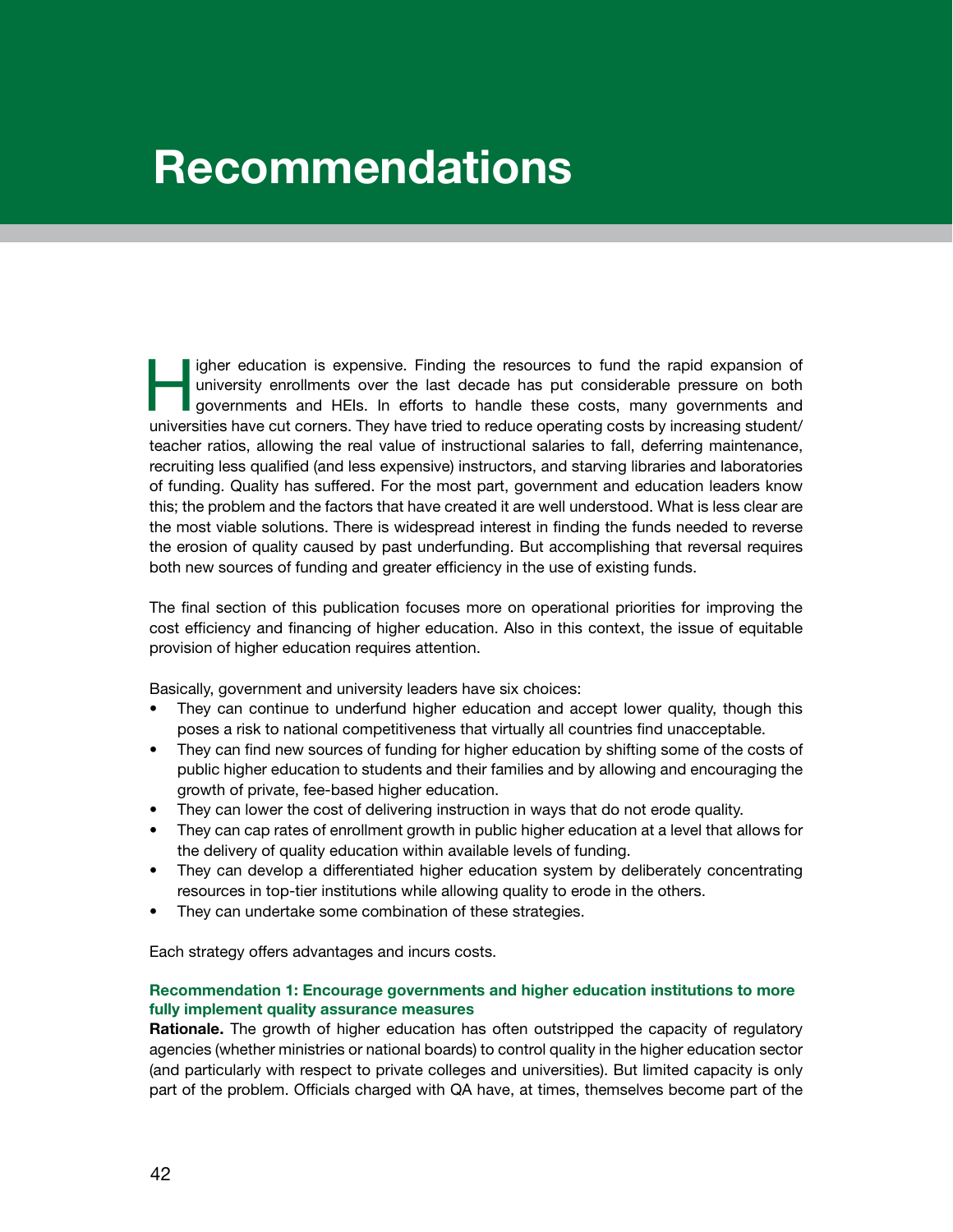problem. Hence, it becomes important to link QA programs to training in good governance, including transparency issues.

**Recommended actions.** Assist in professional development of officials charged with implementing QA in higher education, and integrate anticorruption training into professional development programs.

**Recommended support through project operations.** Include in project operations support to a series of regional and subregional workshops and in-country professional development programs *linking training in QA procedures with training in anticorruption measures*. Where possible, undertake these project operations in collaboration with regional QA agencies.

#### **Recommendation 2: Assist countries to assess the economic and social returns associated with different strategies for distributing support to higher education institutions**

**Rationale.** Considerable efforts and resources are being devoted to fostering top-tier, worldclass universities. Allocation of disproportionate resources to these top universities may inhibit the development of other important aspects of the higher education system. More clarity is needed concerning the returns to national economic and social development of concentrating higher education resources in top-tier universities.

**Recommended actions.** Assist governments and higher education leaders in assessing the trade-offs associated with developing "world-class" universities. Give particular attention to how such a strategy affects the growth and capacity of the wider higher education system.

**Recommended support through project operations.** Projects can sponsor *case studies* aimed at assessing the returns to national development of concentrating investment in top-tier universities versus the returns achieved through more balanced investment across the range of HEIs. In these aspects, projects also can support participation in regional and cross-border knowledge sharing and capacity development events in *higher education planning*.

#### **Recommendation 3: Improve the quality of institutional data and the range of institutions from which they are collected**

**Rationale.** Institutional performance is often being linked to accreditation and to resource considerations, but this strategy works only if the quality and comprehensiveness of institutional data are solid. As research has demonstrated, in some countries, entire categories of HEIs remain outside existing accreditation processes. In increasing numbers of public HEIs, "diploma," "executive," or "extension" programs generate significant income, which, however, is not always fully or transparently accounted for.

**Recommended action.** Assist relevant ministries and/or agencies to widen the scope and reliability of accreditation procedures, including for "diploma," "executive," and "extension" programs, and associated issues of quality and transparency.

**Recommended support through project operations.** It will be important for projects to help strengthen the capacity of ministries and agencies in the *design and implementation of accreditation* in higher education. Projects can provide technical support and finance in-country workshops, participation in regional events, and study visits in this area.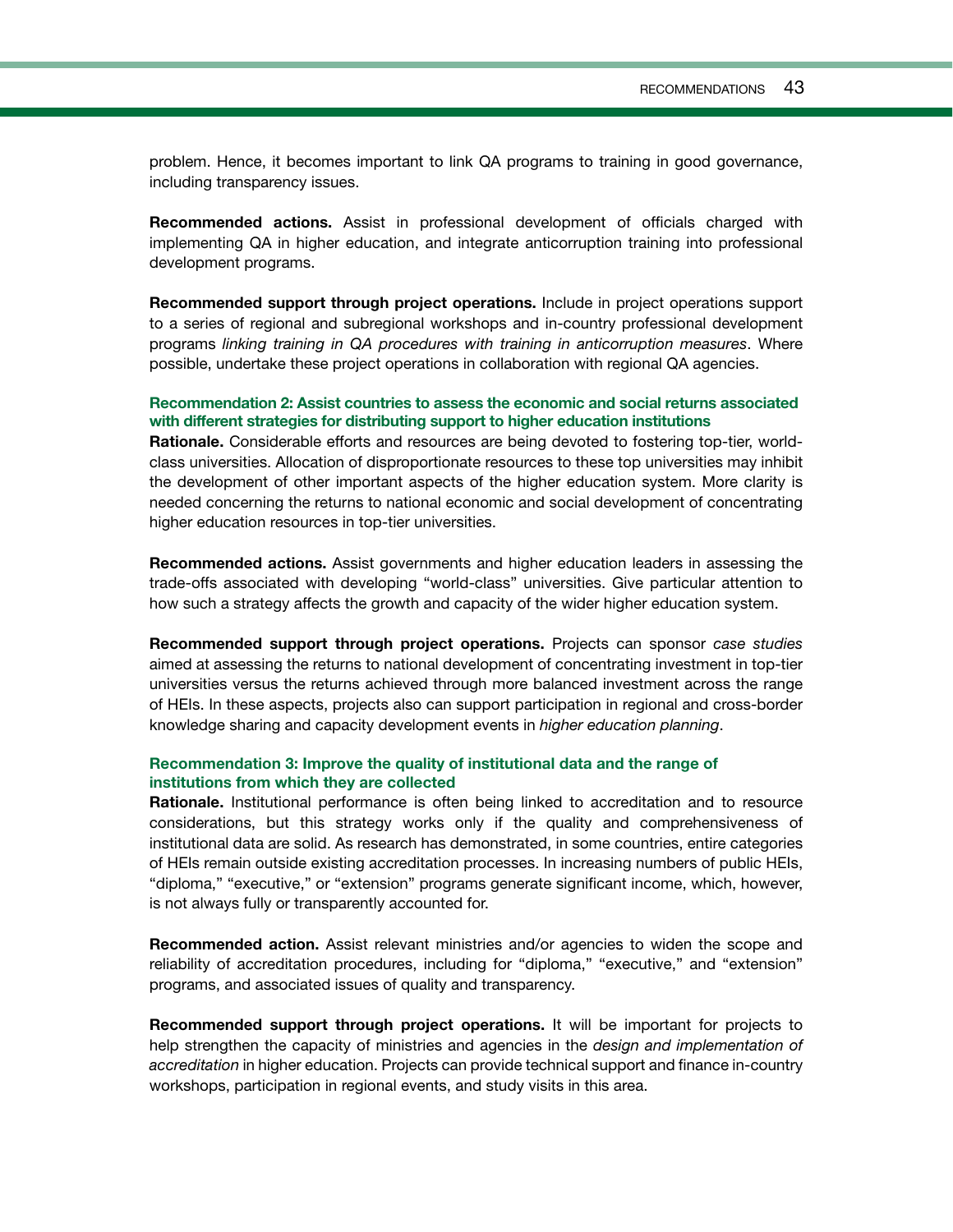#### **Recommendation 4: Map student flows and associated financial returns more systematically within the region**

**Rationale.** As the gap continues to widen between spiraling enrollment growth in regional higher education and the capacity or willingness of the state to support such growth, both systems and institutions are increasing their efforts to recruit more fee-paying international students. But as research shows, we know too little about the regional dimensions of this phenomenon, how it affects the financing of higher education, associated transparency issues, and QA.

**Recommended action.** Assist governments and higher education institutions in comprehensively assessing student flows and associated financial flows.

**Recommended support through project operations.** Projects should help develop capacity for *measuring the extent of intraregional and extraregional student flows*, and associated financial flows. This will be useful in assessing the extent and impact of this growing, but toolittle-understood, regional phenomenon. A targeted series of case studies, and associated capacity development workshops, financed through projects at the national and institutional levels, could contribute most to advancing understanding of this complex phenomenon.

#### **Recommendation 5: Enhance the effectiveness of equity measures by improving the evidence on which decisions are based**

**Rationale.** The regional experience with student loans and other finance-linked equity measures has been mixed. Student loans often go to those who need them least, while leaving the needy bereft of support. Scholarships, always scarce, are not always awarded to those who would benefit from them most. This is partly because the evidence about applicants' income, upon which to make informed, accurate decisions, is often inadequate.

**Recommended action.** Assist governments and HEIs in improving procedures and data for strengthening equitable provision of higher education.

**Recommended support through project operations.** Operations can include pilot projects working with national tax offices, banks, and social security agencies to improve the quality and comprehensiveness of strategies for *assessing family financial need* and of procedures for *targeting the provision of financial assistance*. Pilot projects might focus initially on industries where there is more confidence about income data. Lessons learned could lead to *training programs for banks* (which in some cases disperse and manage student loans) and for ministry and HEI officials charged with implementing loans and scholarships.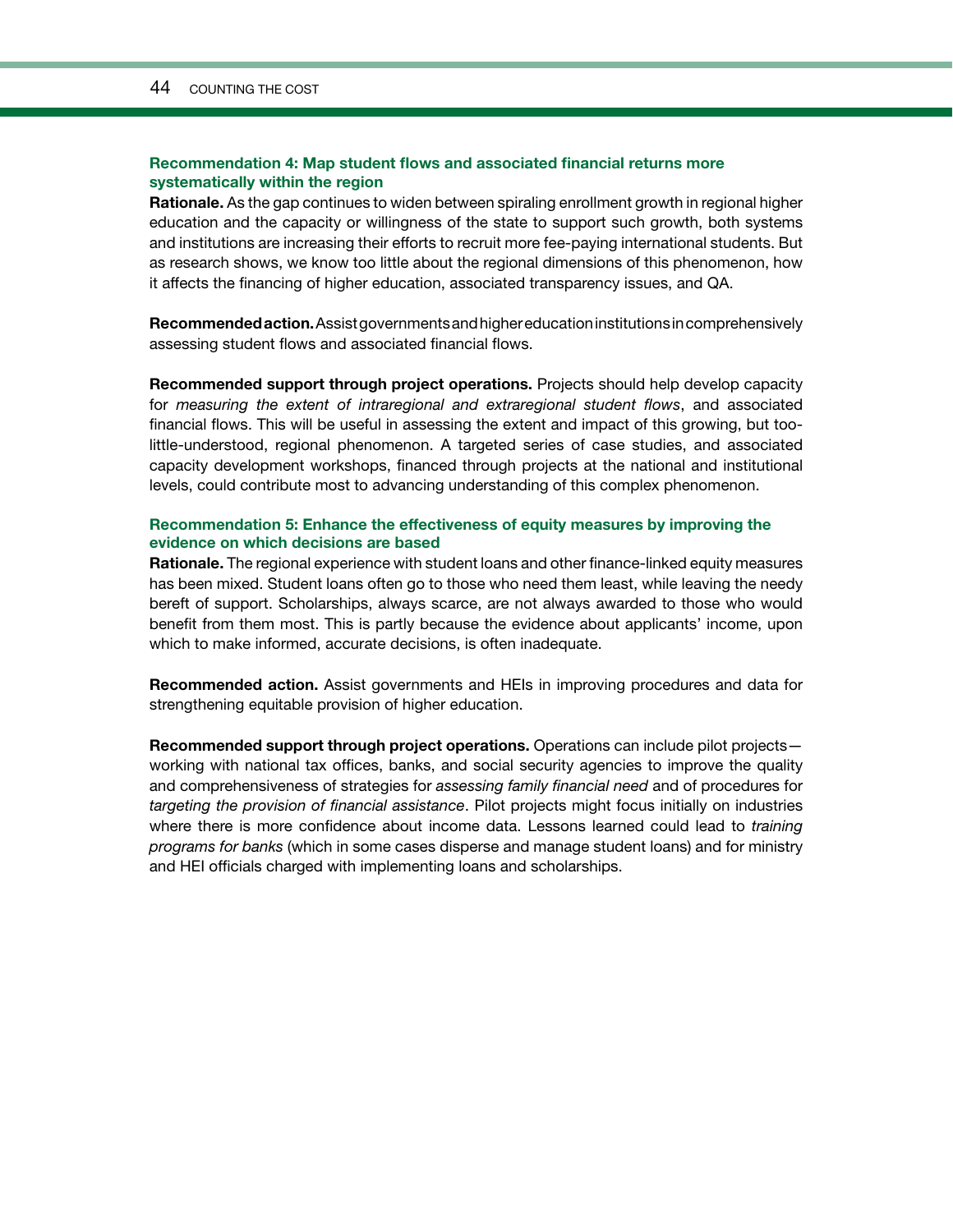## **References**

- ADB (Asian Development Bank). 2003. *Education. Our Framework. Policies and Strategies.*  Manila: Asian Development Bank.
- \_\_\_\_\_. 2007. *Inequality in Asia. Key indicators 2007.* Vol. 38. Manila: Asian Development Bank.
- \_\_\_\_\_. 2008. *Education and Skills: Strategies for Accelerated Development in Asia and the Pacific*. Manila: Asian Development Bank.
- \_\_\_\_\_. 2009. *Good Practice in Cost Sharing and Financing in Higher Education*. Manila: Asian Development Bank.
- \_\_\_\_\_. 2010a. *Poverty, Inequality, and Inclusive Growth in Asia: Measurement, Policy Issues, and Country Studies*. Manila: Asian Development Bank.
- \_\_\_\_\_. 2010b. Viet Nam: Preparing the Higher Education Sector Development Project (HESDP). Manila: Asian Development Bank. Available: www.adb.org/Documents/Reports/ Consultant/VIE/42079/42079-01-vie-tacr-03.pdf
- \_\_\_\_\_. 2011. *Proposed Loans Socialist Republic of Viet Nam: University of Science and Technology of Hanoi Development (New Model University) Project*. Report and Recommendation of the President to the Board of Directors. Manila. Asian Development Bank. Available: http://www.adb.org/Documents/RRPs/VIE/42079/42079-01-vie-rrp.pdf
- Agarwal, P. 2009. *Indian Higher Education: Envisioning the Future*. New Delhi: Sage.
- \_\_\_\_\_. 2010. *In-country Report, India.* Paper presented at the ADB Workshop on Finance and Equity in Asian Higher Education, Manila, Philippines. August.
- Ali, I., and J. Zhuang. 2007. Inclusive Growth toward a Prosperous Asia: Policy Implications, *ERD Working Paper No. 97*. Manila: Asian Development Bank.
- Altbach, P.G. 2009. The Giants Awake. The Present and Future of Higher Education in India and [People's Republic of] China. *Higher Education to 2030.* Vol. 2. Globalisation. pp. 179–203. Paris: OECD.
- \_\_\_\_\_. 2010. India's Proposed Reforms: Somewhat Half-Baked. *International Higher Education. 59*, pp.19–21.
- Altbach, P.G., L. Reisberg, and L.E. Rumbley. 2010. *Trends in Global Higher Education: Tracking an Academic Revolution* (Vol. 22). Rotterdam: Sense Publishers and UNESCO.
- Ashwill, M.A. 2006. US Institutions Find Fertile Ground in Vietnam's Expanding Higher Education Market. *International Higher Education,* 44(6). pp.13–14.
- *Asian Sentinel*. 2010. Malaysia's Brain Drain. 18 February*.* Available: http://www.asiasentinel. com/ index.php?option=com\_content&task=view&id=2308&Itemid=199

*Bangkok Post*. 2008. Learning Curve. Educators worry over lack of quality control*.* July 28. Bashir, S. 2007. Trends in International Trade in Higher Education: Implications and Options for

Developing Countries, *Education Working Papers No. 6*. Washington, D.C.: World Bank. Becker, G.S. 1994. *Human Capital* (3rd ed.). Chicago: Chicago University Press.

Bhagwati, J. 2010. India: the Role of the Diaspora, *Inaugural Oration delivered to the 2010 Pravasi Bharatiya Divas Conference*. New Delhi.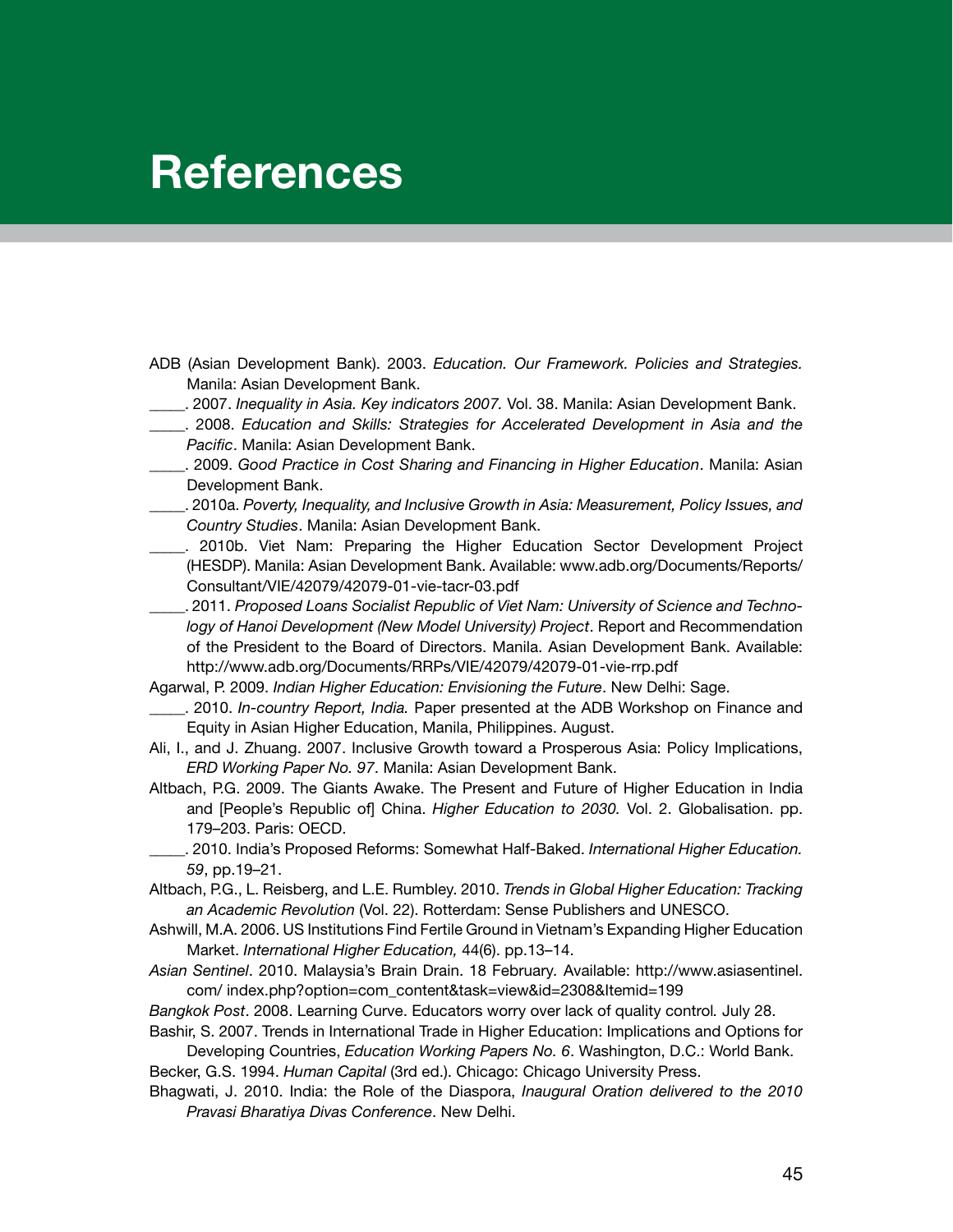#### 46 references

- *Bloomberg Business Week*. 2010. A Dearth of Work for [People's Republic of] China's College Grads. 1 September. Available: www.businessweek.com/magazine/.../b4194008546907.htm
- Bloomberg News Service. 2007. Time for Asia to Kick its Strong Dollar Habit*.* 8 January. Available: http://quote.bloomberg.com/apps/news?pid=20601039&refer=columnist\_ pesek&
- Buchori, M., and A. Malik. 2004. Higher Education in Indonesia. In Altbach, P. G. & T. Umakoshi (Eds.), *Asian Universities: Historical Perspectives and Contemporary Challenges.* pp. 249– 278. Baltimore: Johns Hopkins Press.
- Cai, H., and A. Welch. 2009. The Chinese Knowledge Diaspora in the Development of Chinese Research Universities: A Case Study of the 111 Project, *World Bank Forum on Diaspora and Development*. Washington, D.C.: World Bank.
- Callahan, R. 1962. *Education and the Cult of Efficiency*. London: University of Chicago Press.
- Cao, C. 2004. Chinese Science and the "Nobel Prize Complex". *Minerva.* 42. pp. 151–172.
- Chapman, B. 2008. Income Related Student Loans: Concepts, International Reforms and Administrative Challenges. In Teixeira, P. N., et al. (Eds.), *Cost-sharing and Accessibility in Higher Education: A Fairer Deal?* pp. 79–104. Dordrecht: Springer.
- Chen, S., and M. Ravallion. 2007. Absolute Poverty Measures for the Developing World, *World Bank Working Paper (wps4211)*. Washington, D.C.: Development Research Group, World Bank.
- *China Daily.* 2010a. Government to Address Urban-Rural Income Gap*.* 11 September. Available: http://english.peopledaily.com.cn/90001/90776/90882/7137089.html
- \_\_\_\_\_. 2010b. Hot Majors Cool Down, along with Job Market*.* April 5. Available: http://www. chinadaily.com.cn/china/2010-06/03/content\_9929784.htm
- \_\_\_\_\_. 2010c. Investing in Science*.* 10 September. Available: http://www.chinadaily.com.cn/ opinion/2010-10/09/content\_11387722.htm
- [People's Republic of] China Education and Research Network. 2006. 26 July. Available: http://www.edu.cn/english/
- *Chronicle of Higher Education.* 2006. Vietnam Cracks Down on Corruption. 3 October.
- *Economist, [The]*. 2010. Replicating Success. Academic Fraud in [People's Republic of] China. 24 July.
- GOI (Government of India). 2011. Ministry of Health and Family Welfare, Department of Ayurveda, Yoga & Naturopathy, Unani, Siddha and Homoeopathy. Available: http://indianmedicine. nic.in/faq.asp?cid=4&lang=1
- Gonzalez, A. 1999. Private Higher Education in the Philippines: Private Domination in a Developing Country. In Altbach, P. G. (Ed.), *Private Prometheus: Private Higher Education and Development in the 21st Century.* pp. 101–112. Boston, MA: Center for International Higher Education, Boston College.
- HERA. 2010. *Higher Education Reform Agenda*. Ha Noi: Ministry of Education.
- Hu, J. 2010. Deepening Mutually Beneficial Cooperation and Realize Common Development. *APEC Informal Leadership Meeting*, 14 November. Available: http://www.cn-news. info/?p=314
- ICHEFAP (International Comparative Higher Education Finance and Accessibility Project). 2009. Available. http://gse.buffalo.edu/org/inthigheredfinance/
- ILO (International Labour Organization). 2008. *Globalization, Flexibilization and Working Conditions in Asia and the Pacific*. Geneva: ILO.
- IMHE (Institutional Management in Higher Education). 2010. General Conference: Higher Education in a World Changed Utterly. Doing More with Less. Available: http://www.oecd. org/site/0,3407, en\_21571361\_43541789\_1\_1\_1\_1\_1,00.html
- *India Together*. 2008. Higher Education: the Underbelly of Privatisation. Available: http://www. indiatogether.org/2008/nov/edu-highered.htm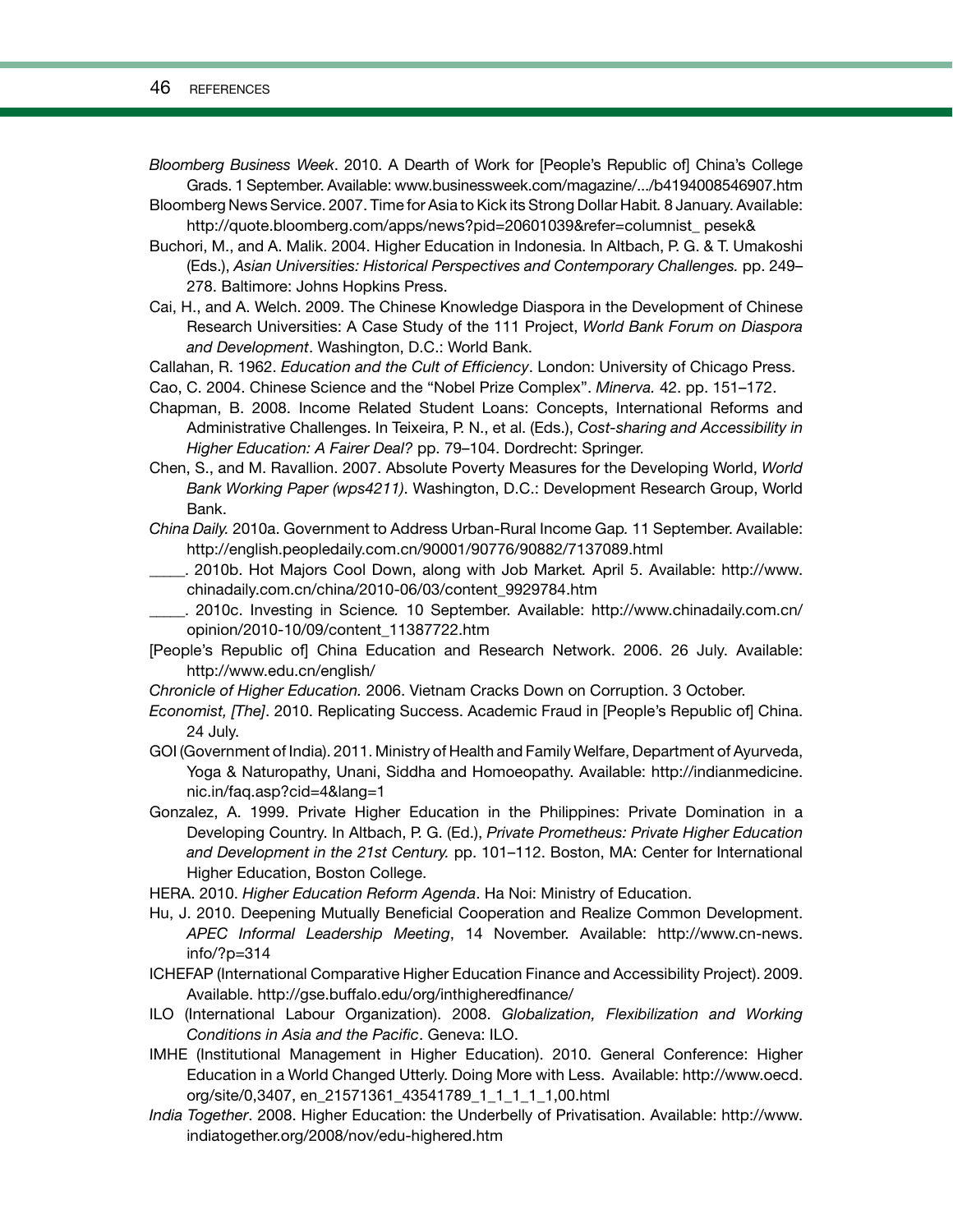*International Herald Tribune.* 2010. Lack of Talent Thwarts Malaysia. 10 October.

- Jiang, K., and X. Ma. 2011. Overseas Education in [People's Republic of] China: Changing Landscapes and Policies. *International Higher Education. 63*. pp. 6–8.
- Johnstone, B. 2009. Worldwide Trends in Financing Higher Education: a Conceptual Framework. In Knight, J. (Ed.), *Financing Higher Education: Access and Equity*. pp. 1–54. Rotterdam: Sense Publishers.
- Kapur, D. 2004. Ideas and Economic Reforms in India: The Role of International Migration and the Indian Diaspora. *India Review, 33*(4). pp. 364–384.
- Kapur, D., and J. McHale. 2005. *Give Us Your Best and Brightest: The Global Hunt for Talent and Its Impact on the Developing World*. Washington, D.C.: Center for Global Development.
- Kaul, S. 2006. Higher Education in India: Seizing the Opportunity. *Indian Council on International Economic Relations, Working Paper No. 179*.
- Lan, B. 2010. *In-country Report, Viet Nam.* Paper presented at the ADB Workshop on Finance and Equity in Asian Higher Education, Asian Development Bank, Manila. August.
- Luo, X., and N. Zhu. 2008. Rising Income Inequality in [People's Republic of] China: A Race to the Top. *World Bank Policy Research Working Paper 4700 (WPS4700)*.
	- \_\_\_\_\_. 2009. Rising Income Inequality in [People's Republic of] China: A Race to the Top. *World Bank Policy Research Working Paper 4700 (WPS4700)*.

Mahathir, M. 2002. The New Malay Dilemma*. Straits Times*. 30 July.

Malaysia Department of Higher Education. 2010a. Private Higher Education Institutions. Available: http://www.mohe.gov.my/educationmsia/index.php?article=dept

- \_\_\_\_\_. 2010b. Public Higher Education Institutions. http://www.mohe.gov.my/educationmsia/ index.php?article=dept
- Ministry of Education of the [People's Republic of] China. 2007. 2 February. Available: http:// 202.205.177.9/edoas/en/
	- \_\_\_\_\_. 2010. Number of Higher Education Institutions. Available: http://www.moe.edu.cn/ publicfiles/business/htmlfiles/moe/moe\_2812/200906/48836.html
- Mohrman, K. 2008. The Emerging Global Model with Chinese Characteristics. *Higher Education Policy*. 21. pp. 29–48.
- Mohrman, K., and Y. Wang. 2010. [People's Republic of] China's Drive for World-Class Universities. In Portnoi, L.M., V.D. Rust and S. S. Bagley (Eds.), *Higher Education, Policy, and the Global Competition Phenomenon.* pp. 161–176. New York: Palgrave Macmillan.
- Nationmaster.com. Economy Statistics. Researchers in R&D. Per million people (most recent) by country. Available: http://www.nationmaster.com/graph/eco\_res\_in\_ram\_ per\_mil\_peoamp-d-per-million-people
- Ng, P., and C. Tan. 2010. The Singapore Global Schoolhouse: An Analysis of the Development of the Tertiary Education Landscape in Singapore. *International Journal of Educational Management. 24*(3), pp. 178–188.
- Nizam, I. 2006. Indonesia *Higher Education in South-East Asia.* pp. 35–68. Bangkok, Thailand: UNESCO, SEAMEO-RIHED.
- OECD (Organisation for Economic Co-operation and Development). 2002. Rethinking Human Capital, Education Policy Analysis 2002. pp. 117–129.
	- \_\_\_\_\_. 2003. Cross Border post-secondary education in the Asia Pacific Region, *Internationalisation and Trade in Higher Education. Opportunities and Challenges.* Paris: OECD.
	- \_\_\_\_\_. 2007. OECD Science, Technology and Industry Scoreboard 2007. Available: http://www. oecd.org/document/59/0,3343,en\_2649\_33703\_44198843\_1\_1\_1\_1,00.html
- \_\_\_\_\_. 2008. *National Reviews of Innovation: [People's Republic of] China*. Paris: Organisation for Economic Co-operation and Development.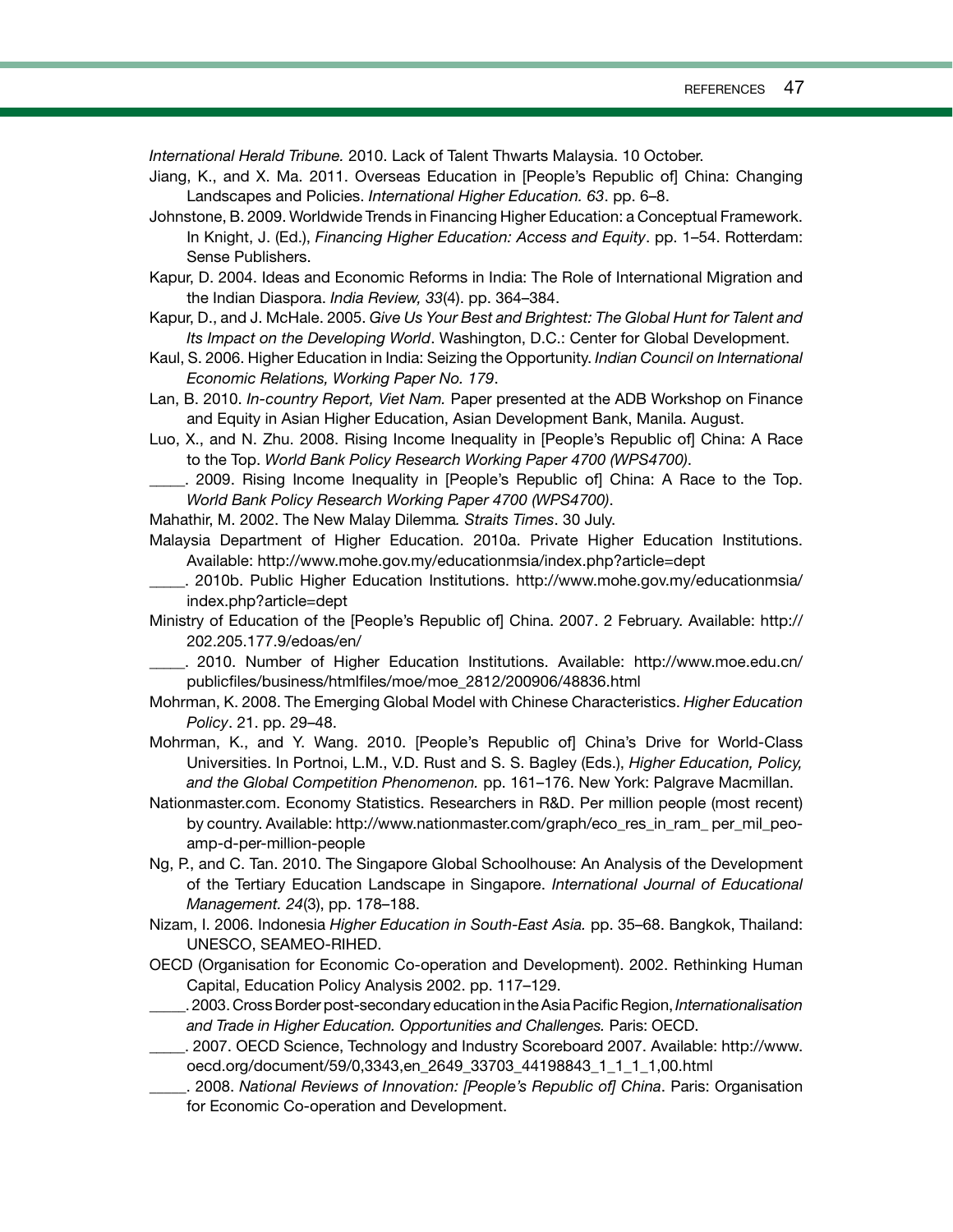#### 48 references

- Pendlebury, D. 2010. Research Performance and the Rise of Asia. *International Higher Education. 59*. pp. 6–7.
- Plan International. 2009. Because I Am a Girl: The State of the World's Girls. Girls in the Global Economy: Adding it all Up. Available: http://www.plan-uk.org/pdfs/BIAAG\_2009\_English\_ full report.pdf
- Poapangsakorn, N. 2008. Implications for Financing Higher Education in Thailand. Financing Higher Education and Economic Development in East Asia Conference. Bangkok. Thailand.
- Salmi, J. 2009. *The Challenge of Establishing World Class Universities*. Washington, D.C.: World Bank.
- Saxenian, A. 2006. *The New Argonauts. Regional Advantage in a Global Economy*. Cambridge: Harvard University Press.
- Schleicher, A. 2006. *The Economics of Knowledge: Why Education is Key for Europe's Success*. Brussels: The Lisbon Council.
- Schultz, T. W. 1971. *Investment in Human Capital*. New York: The Free Press.
- Shanghai Jiaotong University, Institute of Higer Education. 2011. Academic Ranking of World Universities. Available: http://www.asianscientist.com/academia/shanghai-jiaotonguniversity-academic-ranking-of-world-universities-2011-arwu/
- Shen, H. 2010. Advantages and Disadvantages of Student Loans Repayment Patterns. *International Education Studies. 3*(1). pp. 45–49.
- Shen, H., and W. Li. 2003. *A Review of the Student Loans Scheme in [People's Republic of] China*. Bangkok: UNESCO.
- Sify Finance. 2010. Setting Up of 14 World Class Universities Gets Approval*.* Available: http:// sify.com/finance/setting-up-of-14-world-class-universities-gets-approval-news-newskllbktfheaf.html
- Simon, D.F., and C. Cao. 2009. *[People's Republic of] China's Emerging Technological Edge: Assessing the Role of High End Talent*. Cambridge: Cambridge University Press.
- *Star [The.]* 2008. New Law Needed for Apex University. Available: http://thestar.com.mynews/ story.asp? file=/2008/10/15/focus/2274083&sec=focus
- Sun, F. and A. Barrientos. 2009. The Equity Challenge in [People's Republic of] China's Higher Education Policy. *Higher Education Policy. 22*(2). pp. 191–207.
- Thomson Reuters. 2009a. [People's Republic of] China: Research and Collaboration in the New Geography of Science*.* Retrieved from http://researchanalytics.thomsonreuters.com/grr/
- \_\_\_\_\_. 2009b. India: Research and collaboration in the new geography of science*.* Available: http://researchanalytics.thomsonreuters.com/grr/
- Transparency International. 2006. Corruption Perceptions Index 2006. Available: http://www. transparency.org/policy\_research/surveys\_indices/cpi/2006
- \_\_\_\_\_. 2009a. Corruption Perceptions Index 2009. http://www.transparency.org/policy\_ research/ surveys\_indices/cpi/2009
- \_\_\_\_\_. 2009b. Global Corruption Report 2009: Corruption in the Private Sector. Available: http:// www.transparency.org/publications/gcr
- \_\_\_\_\_. 2010. Corruption Perception Index 2010. http://www.transparency.org/policy\_research/ surveys\_indices/cpi/2010/results
- Tsinghua University. 2011. International Master of Business Administration. Retrieved June 12, 2011, from http://intlstudent.cic.tsinghua.edu.cn/EN/PIE2011/SEM.html
- UGC (University Grants Commission India). 2011. Available: http//www.ugc.ac.in
- UIS (UNESCO Institute of Statistics). Gross Enrolment Ratio (Total Tertiary). Available: http:// stats.uis.unesco.org/unesco/tableviewer/document.aspx?ReportId=143. Accessed 2011.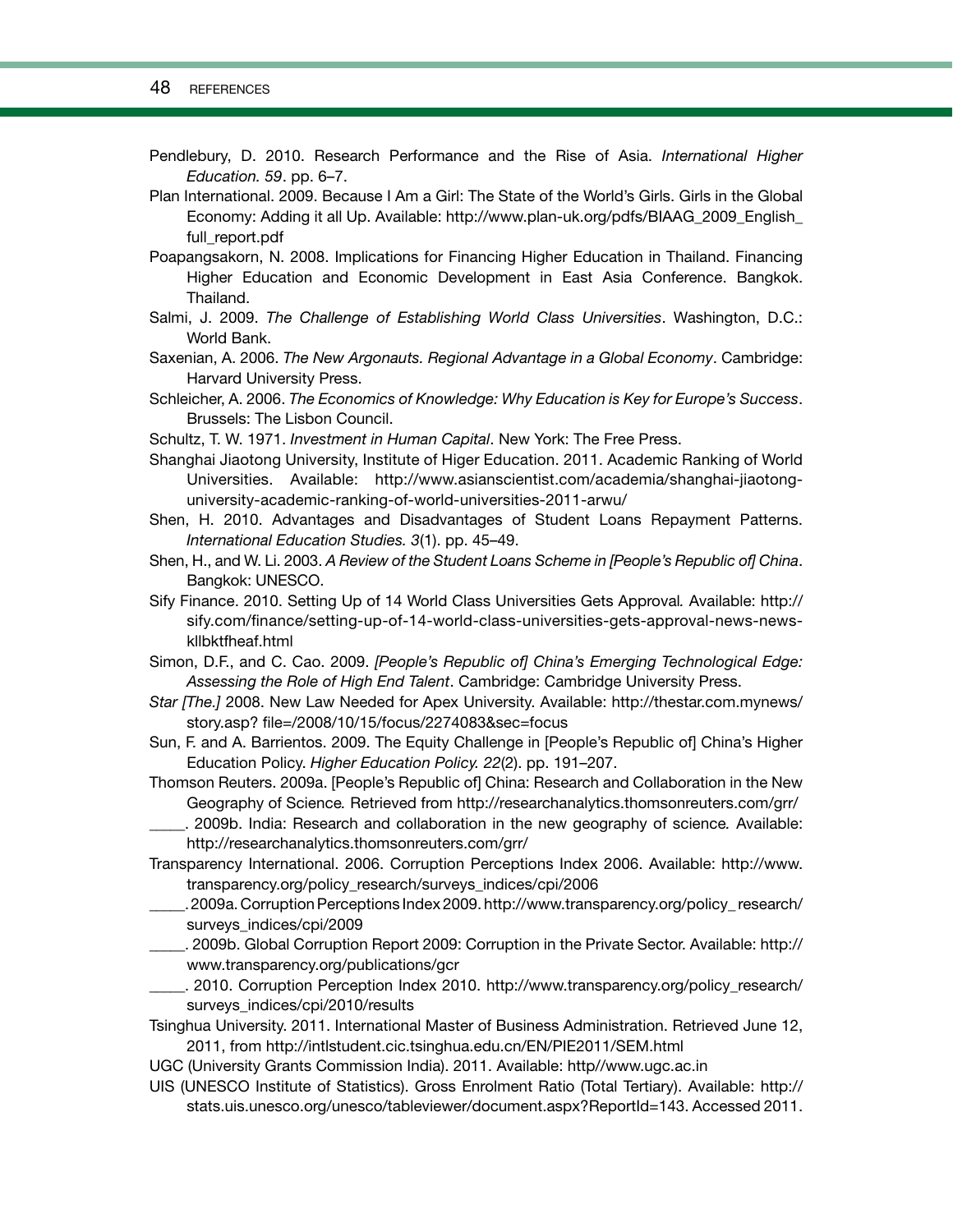\_\_\_\_\_. Available: http://stats.uis.unesco.org/unesco/tableviewer/document.aspx?ReportId=167. Accessed 2011.

UNDP (United Nations Development Programme). 2002. Deepening Democracy in a Fragmented World: UNDP Human Development Report 2002. New York: United Nations Development Program Retrieved from http://hdr.undp.org/en/media/HDR\_2002\_EN\_ Indicators.pdf

- \_\_\_\_\_. 2004. Human Development Report 2004: Cultural Liberty in Today's Diverse World. New York: United Nations Development Program. Available: http://hdr.undp.org/en/media/ hdr04\_ complete.pdf
- \_\_\_\_\_. 2005. Southeast Asia Human Development Report (SEAHDR), *Regional Economic Integration and Regional Cooperation in Southeast Asia: Deepening and Broadening the Benefits for Human Development*. New York: United Nations Development Program.
	- \_\_\_\_\_. 2007. *Human Development Indicators 2007/2008*. New York: United Nations Development Program.
- UNESCO (United Nations Educational, Scientific and Cultural Organization). 2009. Global Education Digest: Comparing Education Statistics Across the World. from Montreal, Canada: UNESCO Institute for Statistics & UNICEF: Available: http://www.uis.unesco.org/ template/pdf/ged/2009/GED\_2009\_EN.pdf
- \_\_\_\_\_. 2010a. *Education for All Global Monitoring Report*. Paris: UNESCO. Available: http:// www.unesco.org/new/en/education/themes/leading-the-international-agenda/efareport/ reports/ 2010-marginalization/
- \_\_\_\_\_. 2010b. *Science Report 2010*. Paris: UNESCO.
- \_\_\_\_\_. 2011. Global Education Digest: Comparing Education Statistics Across the World. Available: http://www.uis.unesco.org/template/pdf/ged/2011/GED\_2011\_EN.pdf
- *Viet Nam News.* 2002a. Enrollment Irregularities bring on suspensions at Dong Do University*.* 14 January.
	- \_\_\_\_\_. 2002b. Officials Fall in School Scandal*.* 7 October.
- \_\_\_\_\_. 2002c. Police Grill Professor over Dong Do University Scandal*.* 19 June.
- Welch, A. 1998. Education and the Cult of Efficiency: Comparative Reflections on the Reality and the Rhetoric. *Comparative Education. 34*(2). pp. 157–175.
- \_\_\_\_\_. 2006. Blurred Vision: Public and Private Higher Education in Indonesia. *Higher Education. 54*. pp. 665–687.
- \_\_\_\_\_. 2007. Ho Chi Minh Meets the Market: Public and Private Higher Education in Viet Nam. *International Education Journal. 8*(3). pp. 35–56.
- \_\_\_\_\_. 2009. Finance, State Capacity, Privatisation and Transparency in Southeast Asian Higher Education. In Knight, J. (Ed.), *Financing Higher Education: Access and Equity*. Rotterdam: Sense.
- \_\_\_\_\_. 2010a. Internationalising Vietnamese Universities: Retrospect and Prospect. In Harman, G., M. Hayden and T. Pham (Eds.), *Modernising Vietnamese Higher Education*. Amsterdam: Springer.
- \_\_\_\_\_. 2010b. Measuring Up? The Competitive Position of SE Asian Higher Education. In Kaur, S., M. Sirat and W. G. Tierney (Eds.), *Higher Education in the Asia Pacific: Critical Issues in Quality Assurance and Rankings*. Penang: Sains Universiti Malaysia Press.
- \_\_\_\_\_. 2010c. Viet Nam, Malaysia and the Global Knowledge System. In Portnoi, L. M., V. D. Rust & S. S. Bagley (Eds.), *Higher Education, Policy, and the Global Competition Phenomenon.* pp. 143–160. New York: Palgrave Macmillan.
- \_\_\_\_\_. 2011a. The Dragon, the Tiger Cubs and Higher Education: Competitive and Cooperative [People's Republic of] China - ASEAN relations in the GATS Era. In Jarvis, D. and A. Welch (Eds.), *ASEAN Industries and the Challenge from [People's Republic of] China*. London: Palgrave Macmillan.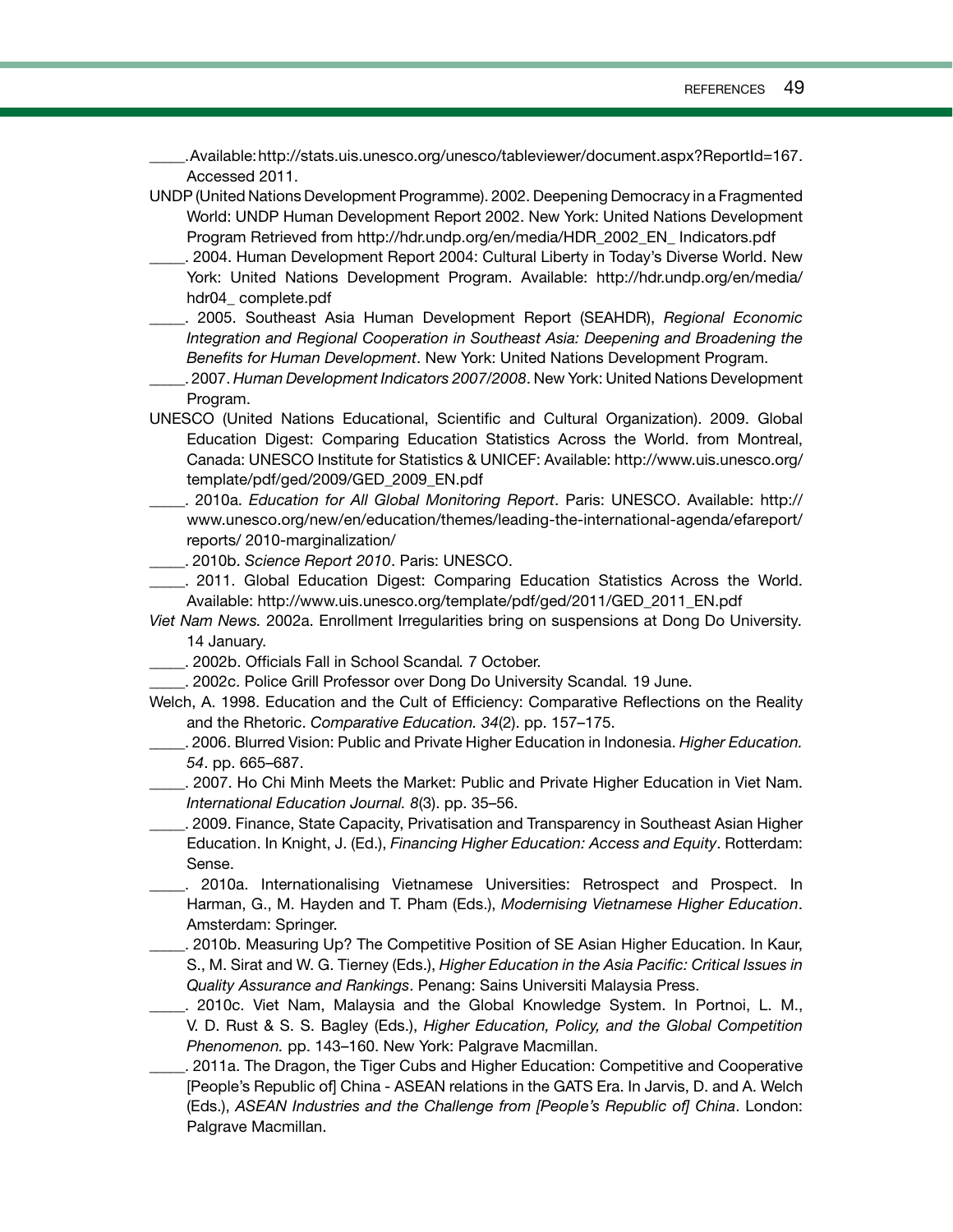#### 50 references

\_\_\_\_\_. 2011b. *Higher Education in SE Asia: Blurring Borders, Changing Balance*. London: Routledge.

\_\_\_\_\_. 2011, in press. Seek Knowledge Throughout the World? Mobility in Islamic Higher Education. *Research in Comparative and International Education*.

Welch, A., and H. Cai. 2010. Enter the Dragon: The Internationalisation of [People's Republic of] China's Higher Education System In Ryan, J. (Ed.), *[People's Republic of] China's higher education reform and internationalisation*. pp. 9–33. London: Routledge.

Welch, A., and Z. Zhang. 2007. The Chinese Knowledge Diaspora: Communication Networks among Overseas Chinese Intellectuals. In Epstein, D., et al. (Eds.), *Geographies of Knowledge, Geometries of Power: Framing the Future of Education, World Yearbook of Education 2008.* pp. 338–354. London: Routledge.

\_\_\_\_\_. 2008. Higher Education and Global Talent Flows: Brain Drain, Overseas Chinese Intellectuals, and Diasporic Knowledge Networks. *Higher Education Policy. 21*(4). pp. 519–537.

- WENR (World Education and News Report)**.** 2010. Higher Education in Vietnam: Student Growth, Faculty Shortages and International Partnerships. Available: http://www.wes. org/ewenr/ PF/10aug/pfpractical.htm
- Wescott, C. 2003. Combating Corruption in Southeast Asia. In Kidd, J.B. & F.-J. Richter (Eds.), *Fighting Corruption In Asia: Causes, Effects and Remedies.* pp. 237–269. Singapore: World Scientific Press.

Woodhall, M. 1987. *Lending for Learning: Designing a Student Loan Programme for Developing Countries*. London: Commonwealth Secretariat.

\_\_\_\_\_. 2004. Student Loans: Potential, Problems and Lessons from International Experience. *Journal of Higher Education in Africa. 2*(2). pp. 37–52.

- World Bank. 2000. *Higher Education in Developing Countries: Peril and Promise*. Washington, D.C.: World Bank.
- \_\_\_\_\_. 2002. *Constructing Knowledge Societies*. Washington, D.C.: World Bank.
- \_\_\_\_\_. 2006. *An East Asian Renaissance: Ideas for Economic Growth*. Washington, D.C.: World Bank.
- \_\_\_\_\_. 2007. *Towards a Competitive Higher Education System in a Global Economy*. Washington, D.C.: World Bank.

\_\_\_\_\_. 2008. Viet Nam: Higher Education and Skills for Growth. Available: http://siteresources .worldbank.org/INTEASTASIAPACIFIC/Resources/Vietnam-HEandS killsforGrowth. pdf

\_\_\_\_\_. 2009. *Viet Nam: Laying the Foundation for Sustainable, Inclusive Growth*. Washington, D.C.: World Bank. Available: http://siteresources.worldbank.org/IDA/Resources/ida\_Vietnam \_8-31-09.pdf

\_\_\_\_\_. 2010. *Emerging Stronger from the Crisis*. Washington, D.C.: World Bank.

- World Economic Forum. 2005. *The Global Competitiveness Report 2005–2006*, London: Palgrave**.**
- Wu, B., and Y. Zheng 2008. Expansion of Higher Education in [People's Republic of] China. Challenges and Implications, *Briefing Series, Issue 36*: University of Nottingham, China Policy Institute.
- Wu, D., and Y. Gao. 2010. In the Red? Debt Levels at Higher Education Institutions in [People's Republic of] China. *Procedia Social and Behavioural Sciences, 2*, 5855–5863.
- Xinhuanet. 2010. [People's Republic of] China's Quiet Educational Revolution*.* Available: http:// news.xinhuanet.com/english2010/indepth/2010-04/21/c\_13260769.htm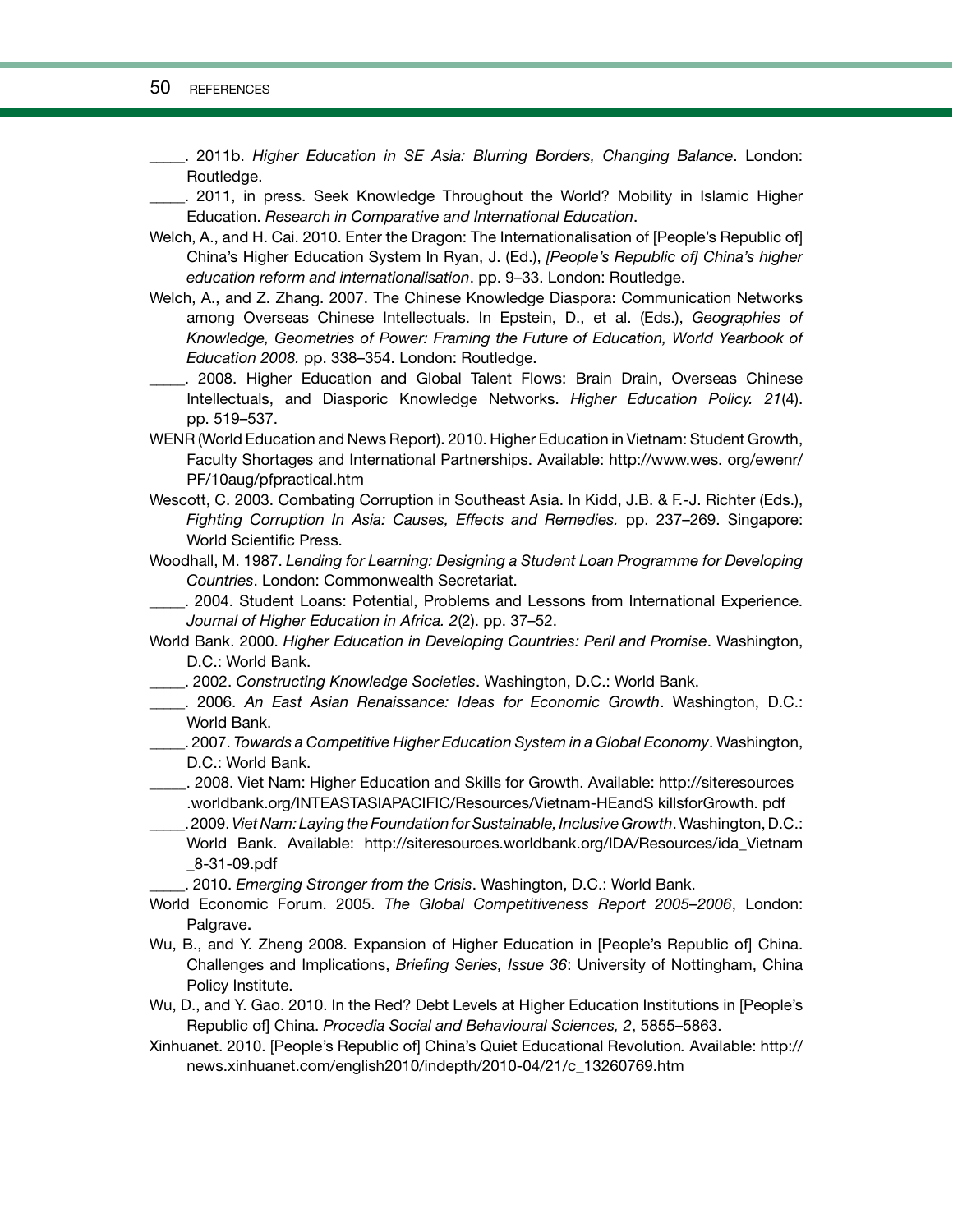Yang, R., and A. Welch. 2010. Globalisation, Transnational Academic Mobility and the Chinese Knowledge Diaspora: An Australian Case Study. [Discourse]. *Australian Journal of Educational Studies (Special Issue on Trans-national academic mobility)*.

\_\_\_\_\_. 2011, in press. Does [People's Republic of] China Have a World Class University? The Case of Tsinghua. *Higher Education*.

- Zeng, D.Z., and S. Wang. 2007. [People's Republic of] China and the Knowledge Economy: Challenges and Opportunities, *World Bank Policy Research Working Paper 4223*. Washington, D.C.: World Bank.
- Zhao, L., and S. Sheng. 2008. Fast and Furious: Problems of [People's Republic of] China's Higher Education Expansion, *EAI Background Brief No 395*. Singapore: East Asia Institute.
- Ziderman, A. 2003. *Student Loans in Thailand: Are They Effective, Equitable, Sustainable?* (Vol. 1). Bangkok: UNESCO/ IIEP.
- \_\_\_\_\_. 2004. *Policy Options for Student Loan Schemes: Lessons from Five Asian Case Studies* (Vol. 1). Bangkok: UNESCO/ IIEP.
- Zweig, D., S.-F Chung, and D. Han. 2008. Redefining the 'Brain Drain': [People's Republic of] China's Diaspora Option. *Science, Technology and Society. 13*(1). pp. 1–33.
- Zweig, D., S. Rosen, and C. Chen. 2004. Globalization and Transnational Human Capital: Overseas and Returnee Scholars to [People's Republic of] China. *The [People's Republic of] China Quarterly. 179*. pp. 735–757.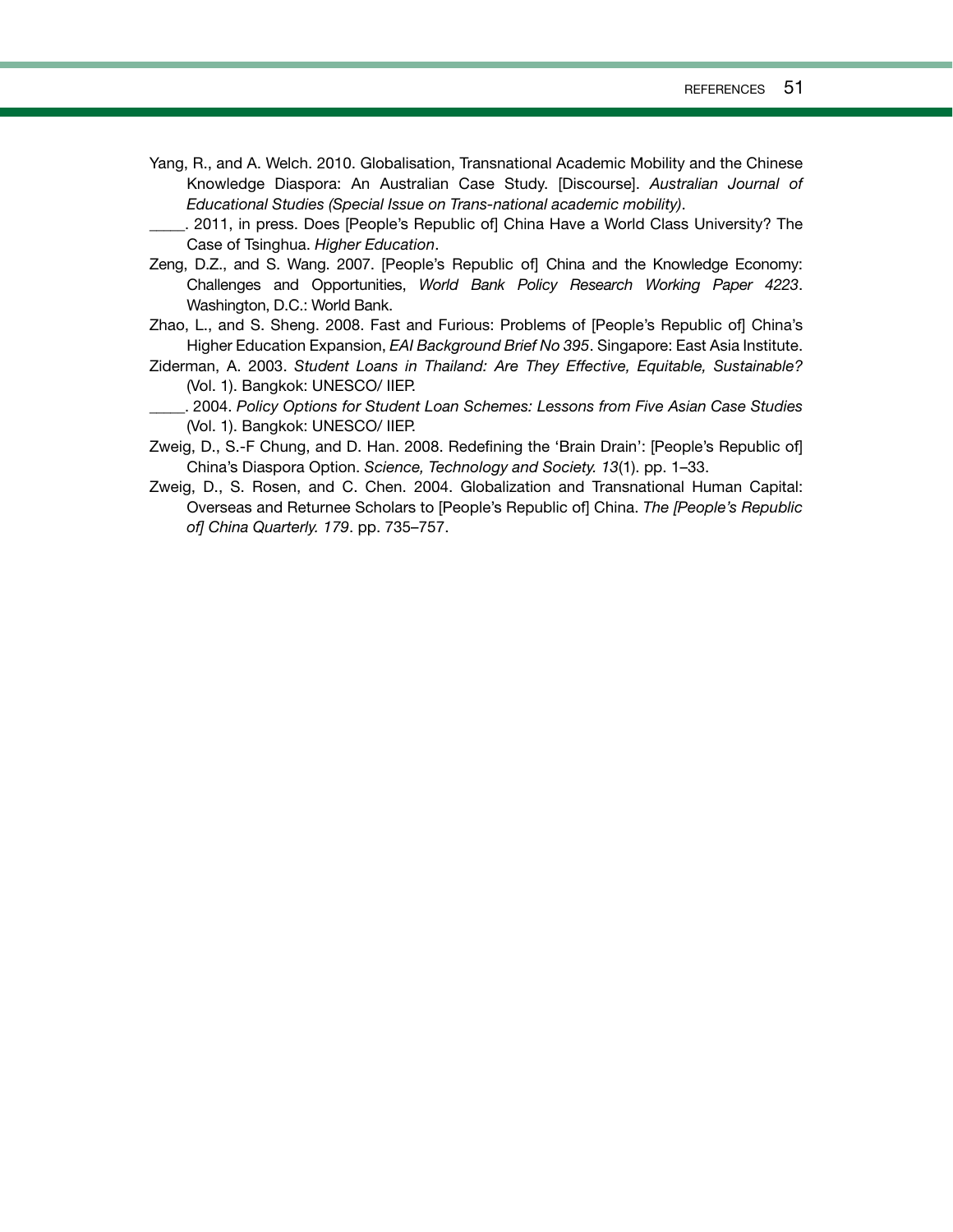## **Higher Education in Dynamic Asia: Study Reports**

The reports from the Asian Development Bank's regional study on Higher Education in Dynamic Asia provide an analysis of the issues facing higher education across Asia; suggest priorities among these issues; and offer detailed recommendations for the role that governments, higher education leaders, and other stakeholders and partners such as ADB could play in strengthening higher education systems and institutions in the region. Anticipated subsequent titles include the following:

#### **Higher Education Across Asia: An Overview of Issues and Strategies (2011)**

This publication summarizes findings and recommendations of a major regional study on Higher Education in Dynamic Asia, financed by ADB. It provides an overview of the critical issues challenging higher education across Asia. It summarizes suggested priorities and solutions among those key issues and offers recommendations to help countries and higher education institutions implement the solutions.

#### **Improving Instructional Quality: Focus on Faculty Development (2011)**

This publication provides an analysis of key factors that can help strengthen the internal efficiency of higher education institutions in Asia. It focuses on differentiating institutional missions, improving the quality of teaching, creating a more positive institutional culture, and strengthening university-based research.

#### **Regional Cooperation and Cross-Border Collaboration in Higher Education in Asia: Ensuring that Everyone Wins (2012)**

An increasing number of countries across Asia are participating in regional cooperation and cross-border collaborations as a strategy for strengthening their higher education systems. Often collaboration works to the advantage of each partner, but not always. The publication analyzes the popularity of these collaborations and the range of purposes, and activities. As the collaboration mechanisms have expanded, so too have the complexities. Shifting economic circumstances converge to raise new issues for higher education leaders seeking to reap the benefits of regional cooperation and cross-border partnerships.

#### **Improving Transitions: From School to University to Workplace (2012)**

The publication explores the critical issues of alignment and relevance among schools, universities, and the labor market in Asia. It argues that incoming university students must be prepared, and thus school curricula need to align with university entrance examinations. Meanwhile, university curricula ought to correspond with market demands to increase the employability of graduates with the right skill sets for the workplace.

#### **Private Higher Education Across Asia: Expanding Access, Searching for Quality (2012)**

The publication focuses on the growth of private higher education in Asia. It provides a comprehensive analysis of the various types of private higher education institutions and their functions, and pursues timely perspectives, including implications for policy, quality assurance, and accreditation.

#### **Access Without Equity? Finding a Better Balance in Higher Education in Asia (2012)**

Although expanded access is the major accomplishment of higher education systems in Asia, equitable provision of higher education is a challenge. The publication focuses on improving access to higher education for students from marginalized groups, and on mainstreaming access and equity in national and institutional policies and strategies. In addition, it analyzes the expansion of higher education access and equity via the growth of private higher education and effective technology-based instruction.

#### **Administration and Governance of Higher Education in Asia: Patterns and Implications (2012)**

The publication discusses the types and functions of various administration and governance systems of higher education in Asia. It particularly focuses on issues of institutional autonomy, and implications for financing, quality assurance, and personnel management.